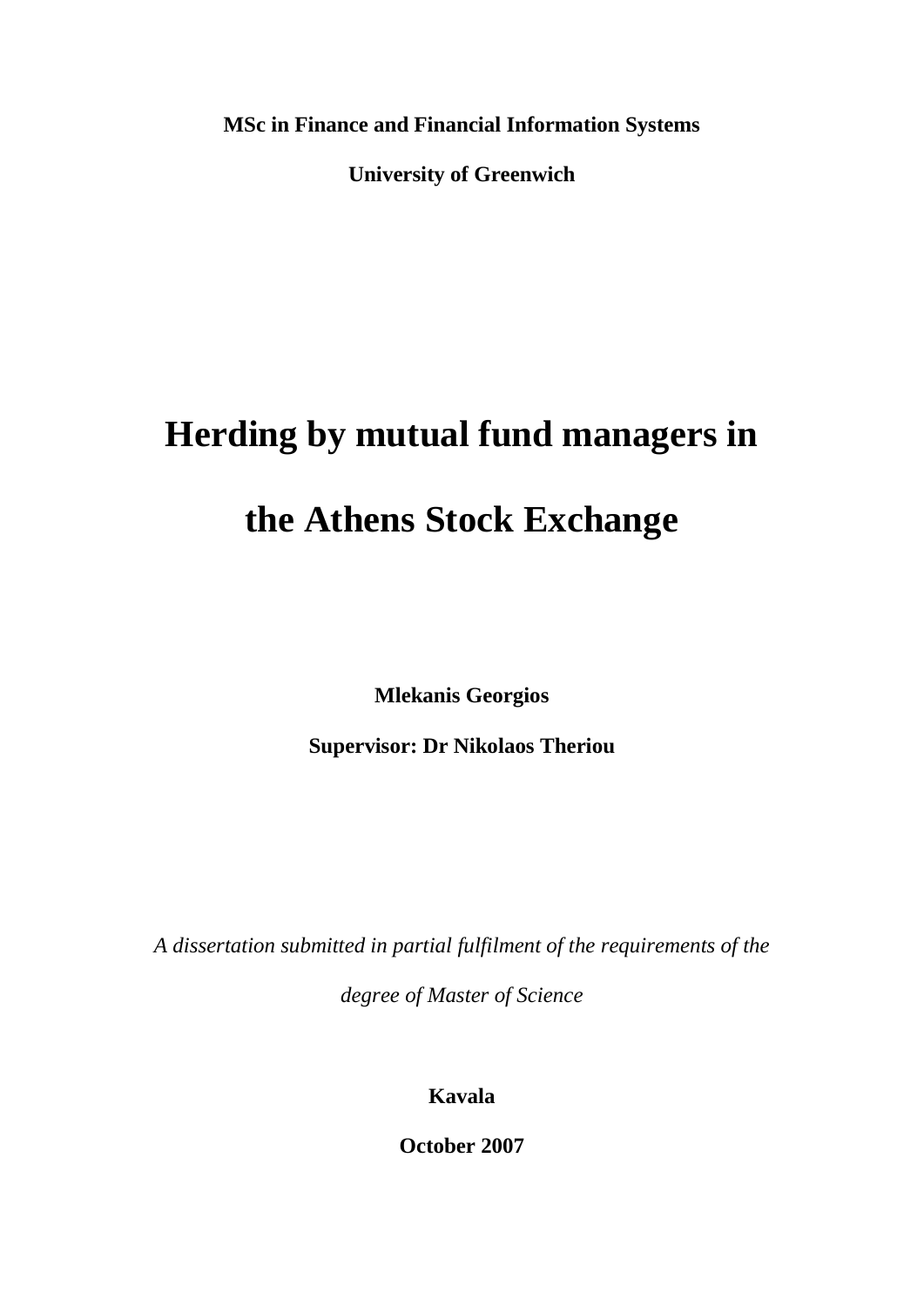#### **ABSTRACT**

Behavioural finance is a paradigm receiving great attention in the last decades and shaking the foundations of modern finance. A broadly discussed behavioural bias is herding, i.e. the tendency of investors to imitate each others' decisions. Herding is a phenomenon with far-reaching implications for financial markets, but its importance becomes even larger if it is exhibited by institutional investors. The present study attempts to investigate whether mutual fund managers in Greece herd when investing in the Athens Stock Exchange in the period 2001 – 2006. For this purpose, semiannual portfolio holdings of 31 mutual funds are analyzed using the methodology proposed by Lakonishok *et al*. (1992). The study concludes that mutual fund managers undoubtedly herd, with the extent of herding being irrelevant of the price movements observed in the market. Managers herd primarily when they trade in large capitalization stocks or stocks that belong to the most "famous" indices.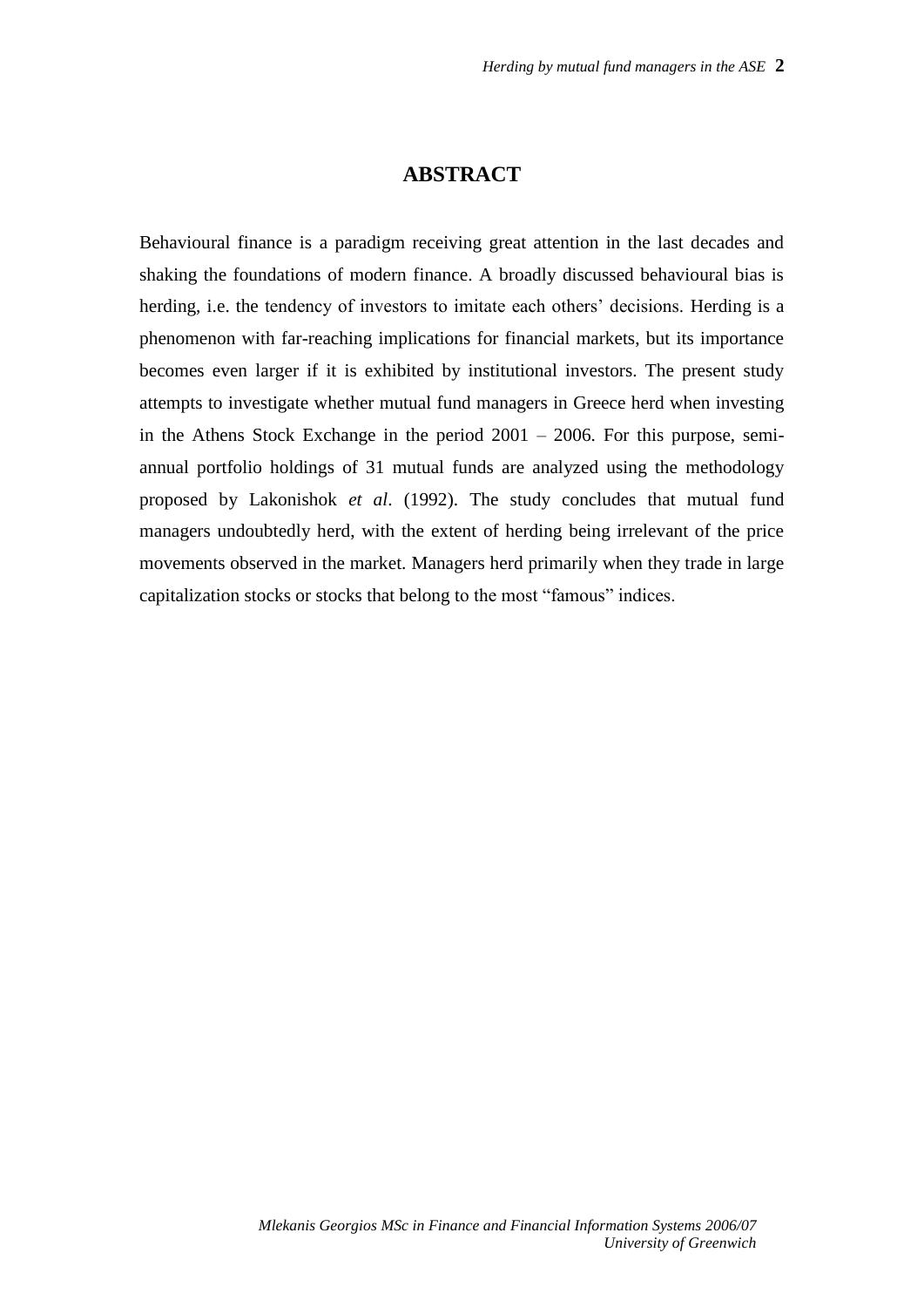## **ACKNOWLEDGEMENTS**

I would like to thank my wife for her understanding and support that allowed me to go through with the work, all those who helped me gather and process the data and my supervisor Dr. Nikolaos Theriou for his crucial help towards the completion of this dissertation.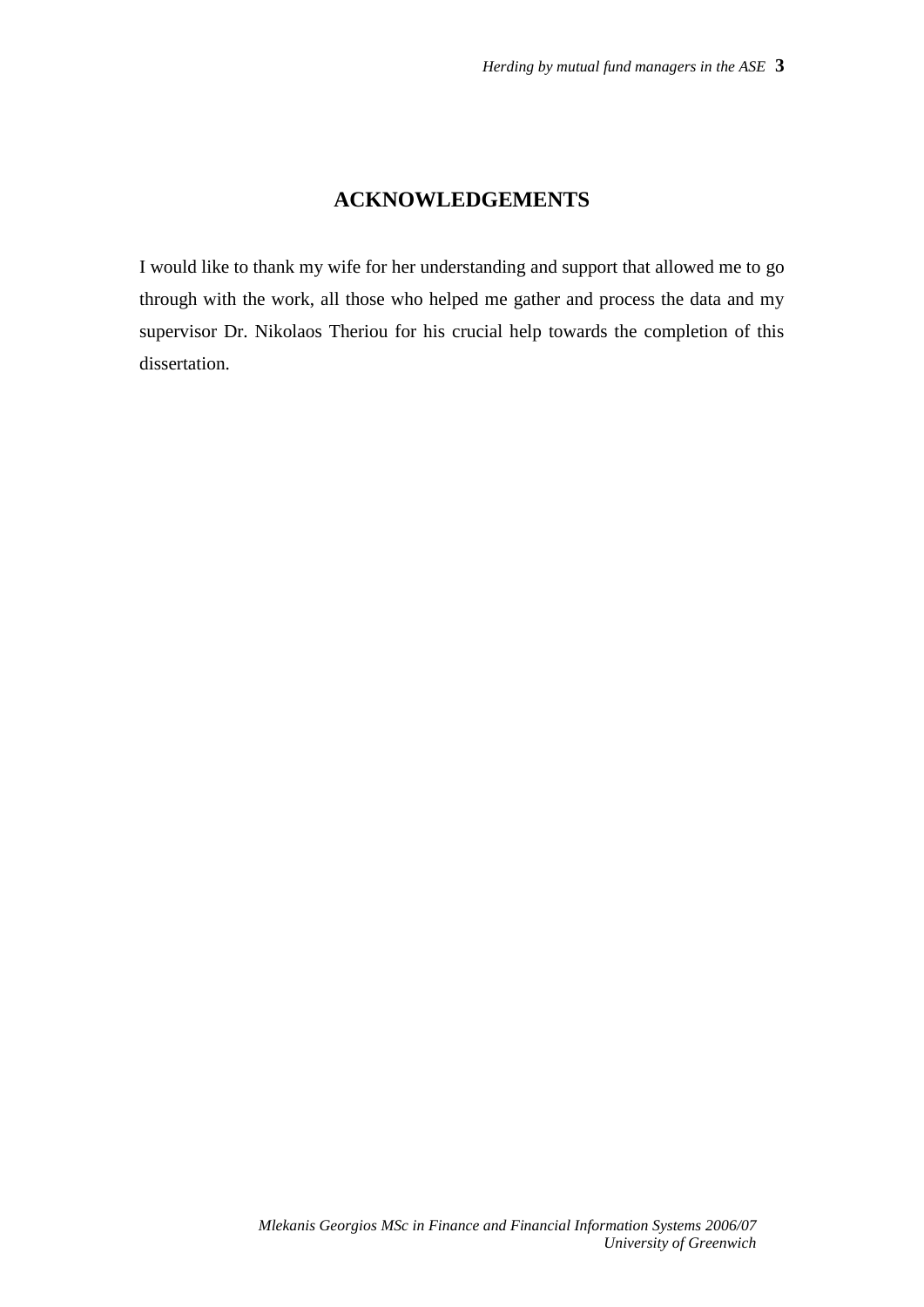## **TABLE OF CONTENTS**

| <b>CHAPTER 1: INTRODUCTION</b>                                    | 6  |
|-------------------------------------------------------------------|----|
| <b>CHAPTER 2: LITERATURE REVIEW</b>                               | 8  |
| 2.1 The evolution of Behavioural Finance                          | 8  |
| 2.2 Empirical evidence about the validity of BF                   | 10 |
| 2.3 Criticism and evaluation of the BF approach                   | 15 |
| 2.4 Herding in financial markets                                  | 17 |
| 2.4.1 Herding by financial institutions                           | 19 |
| 2.4.2 Empirical evidence about the presence and effect of herding | 20 |
| <b>CHAPTER 3: RESEARCH METHODOLOGY</b>                            | 30 |
|                                                                   |    |
| 3.1 The purpose of the study                                      | 30 |
| 3.2 The sample                                                    | 31 |
| <b>3.3 Measured variables</b>                                     | 34 |
| 3.4 Limitations of the study                                      | 35 |
| <b>CHAPTER 4: STATISTICAL ANALYSIS - RESULTS</b>                  | 37 |
| <b>CHAPTER 5: CONCLUSIONS</b>                                     | 45 |
| <b>REFERENCES</b>                                                 | 46 |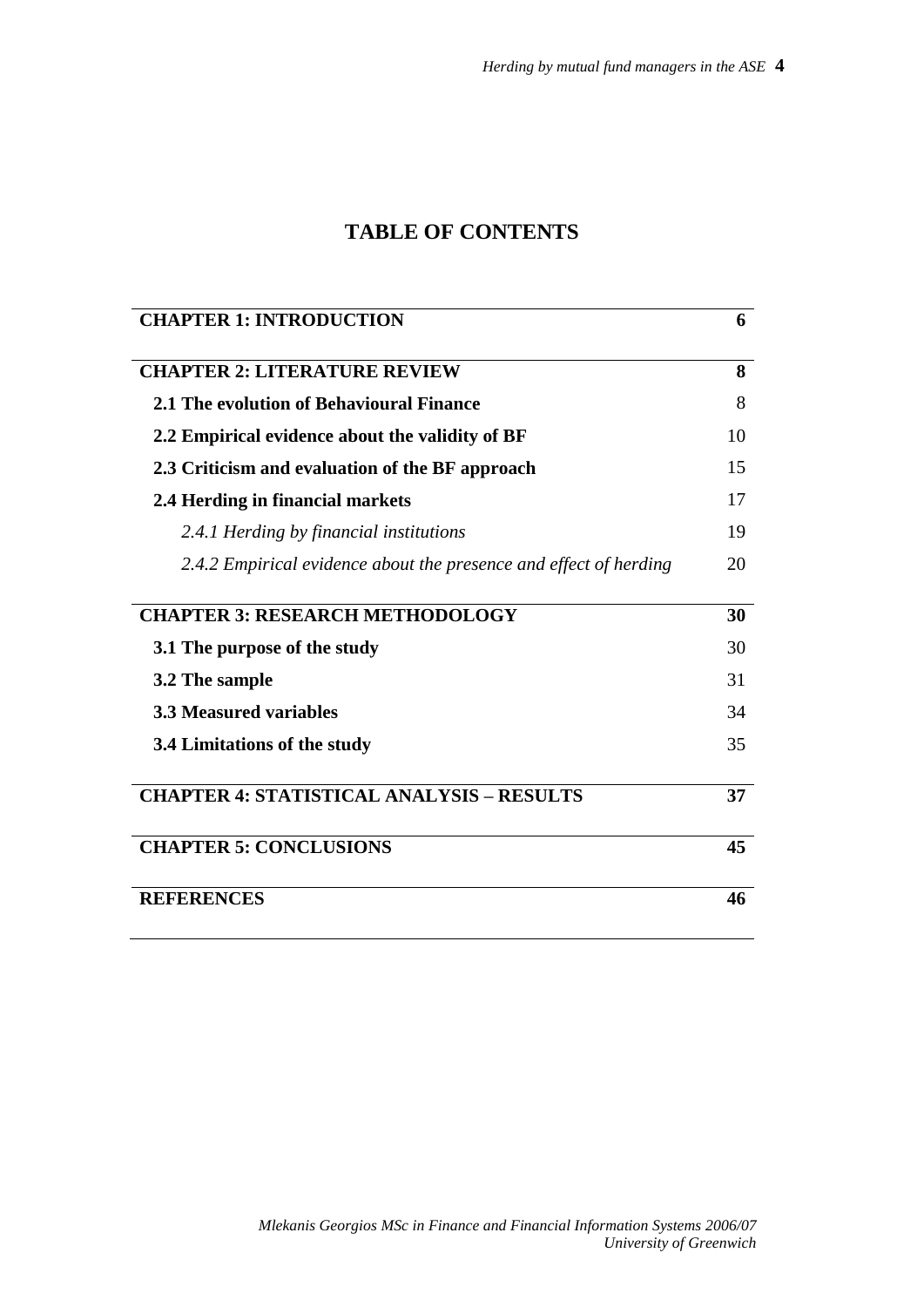## **LIST OF TABLES AND FIGURES**

|                | Overview of the Mutual Fund Management Companies (MFMC)                           |    |  |
|----------------|-----------------------------------------------------------------------------------|----|--|
| <b>TABLE 1</b> | active in Greece, their market shares (September $30th 2005$ ) and                | 32 |  |
|                | their response to the request for data                                            |    |  |
| <b>TABLE 2</b> | Mutual Funds forming the sample for the present study                             | 33 |  |
| <b>TABLE 3</b> | Results of the data analysis for the market as a whole                            | 37 |  |
| <b>GRAPH1</b>  | Comparison of LSV measure with price movements in the ASE                         | 38 |  |
|                | Comparison of herding measures for large capitalization                           |    |  |
| <b>TABLE 4</b> | companies, small and medium capitalization companies and the                      | 39 |  |
|                | market                                                                            |    |  |
| <b>GRAPH 2</b> | Comparison of LSV measure for large capitalization companies                      | 40 |  |
|                | with the market's measure                                                         |    |  |
| <b>GRAPH 3</b> | Comparison of LSV measure for the General Index with the                          | 41 |  |
|                | market's measure                                                                  |    |  |
| <b>GRAPH 4</b> | Comparison of LSV measure for the FTSE 20 index with the                          | 42 |  |
|                | market's measure                                                                  |    |  |
|                | Industry sectors identified by the ASE, the number of companies<br>in each sector |    |  |
| <b>TABLE 5</b> |                                                                                   |    |  |
| <b>GRAPH 5</b> | Herding measures for the industries with the highest number of                    |    |  |
|                | firms (statistically non-significant values are not displayed)                    | 44 |  |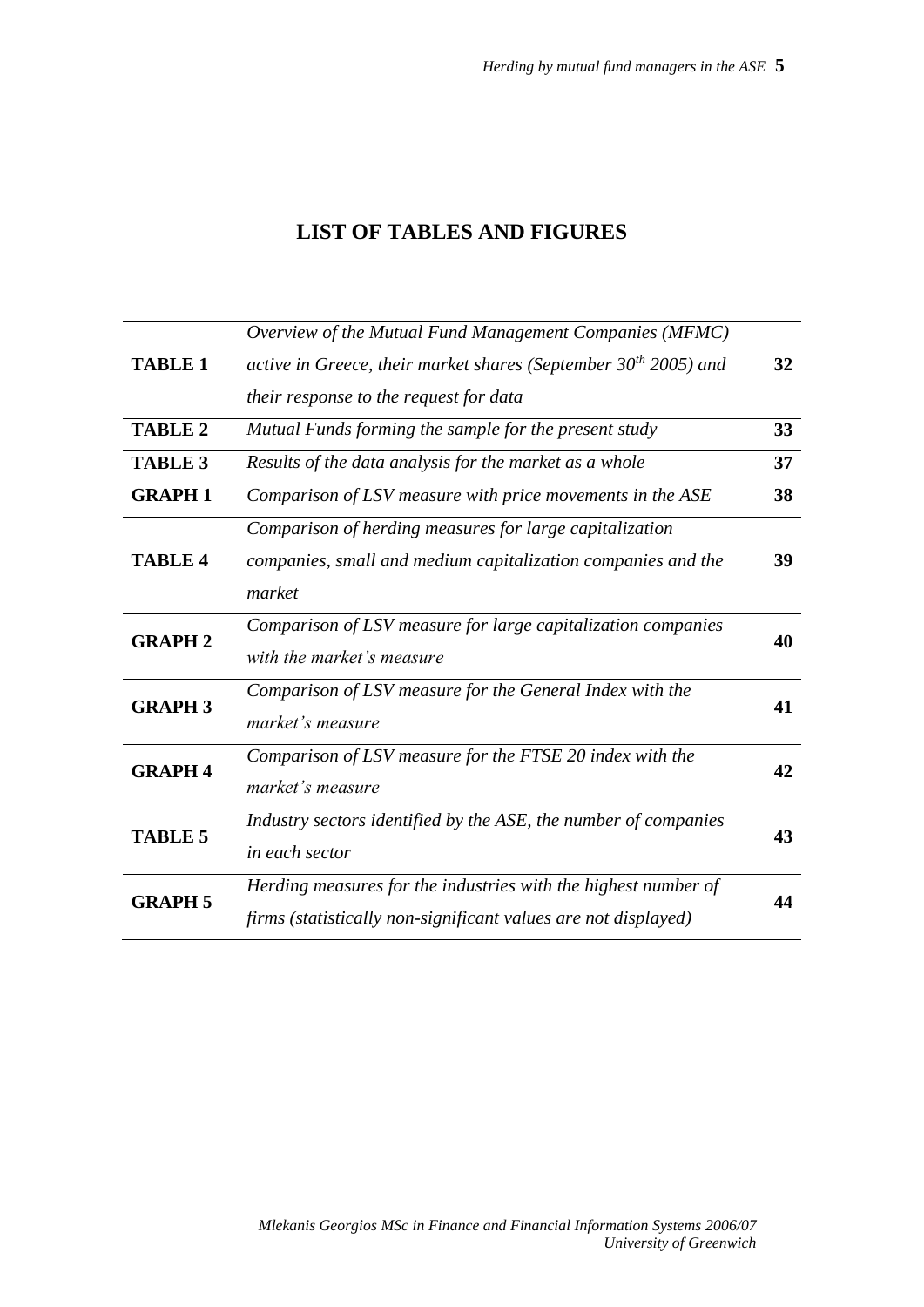#### **CHAPTER 1**

#### **INTRODUCTION**

Finance has traditionally been based on a specific set of assumptions regarding human behaviour. These assumptions, known as the VM (Von Neumann and Morgenstern) axioms, are highly questionable as a mode of behaviour, because they imply that investors are totally keen, penetrating and rational in calculating the numbers that are required for making investment decisions (Frankfurter and McGoun, 2001). Nevertheless, due to their simplicity and suitability for advanced mathematical models, these assumptions have formed a foundation that had not been questioned for several decades. This approach is termed "traditional finance" and its cornerstones are the Expected Utility (EU), the Efficient Market Hypothesis (EMH) and the Capital Asset Pricing Model (CAPM) paradigms. Today, this point of view is less widespread and it has become less plausible. The reasons are the extraordinary events of the last two decades of the twentieth century and primarily the emergence of a new approach (De Bondt, 2004).

The new approach attempts to reconsider the concept of the "homo economicus" altogether. The supporters of this point of view state that finance needs to be redefined so that it reliably represents the actions of real people. According to Frankfurter *et al*. (2004), the limitations of the traditional model have become too obvious to be ignored. This line of thought has been called "Behavioural Finance" by its supporters and draws many of its concepts from psychological findings regarding human behaviour. Limits to the exercise of arbitrage that have been documented (Barberis and Thaler, 2002) further question the validity of the main argument of the traditional approach, namely that deviations from the model's prescriptions will quickly disappear. Although heavily disputed and still controversial (opponents of the theory call it "the anomalies literature") Behavioural Finance (or BF) is an idea that has shaken the very foundations of the traditional finance theory. BF does not refer to a single mode of human behaviour in order to explain phenomena, but rather on different human responses to various circumstances. Therefore, many different modes of behaviour that deviate from the prescriptions of traditional finance have been formed into categories explained by specific psychological traits. One interesting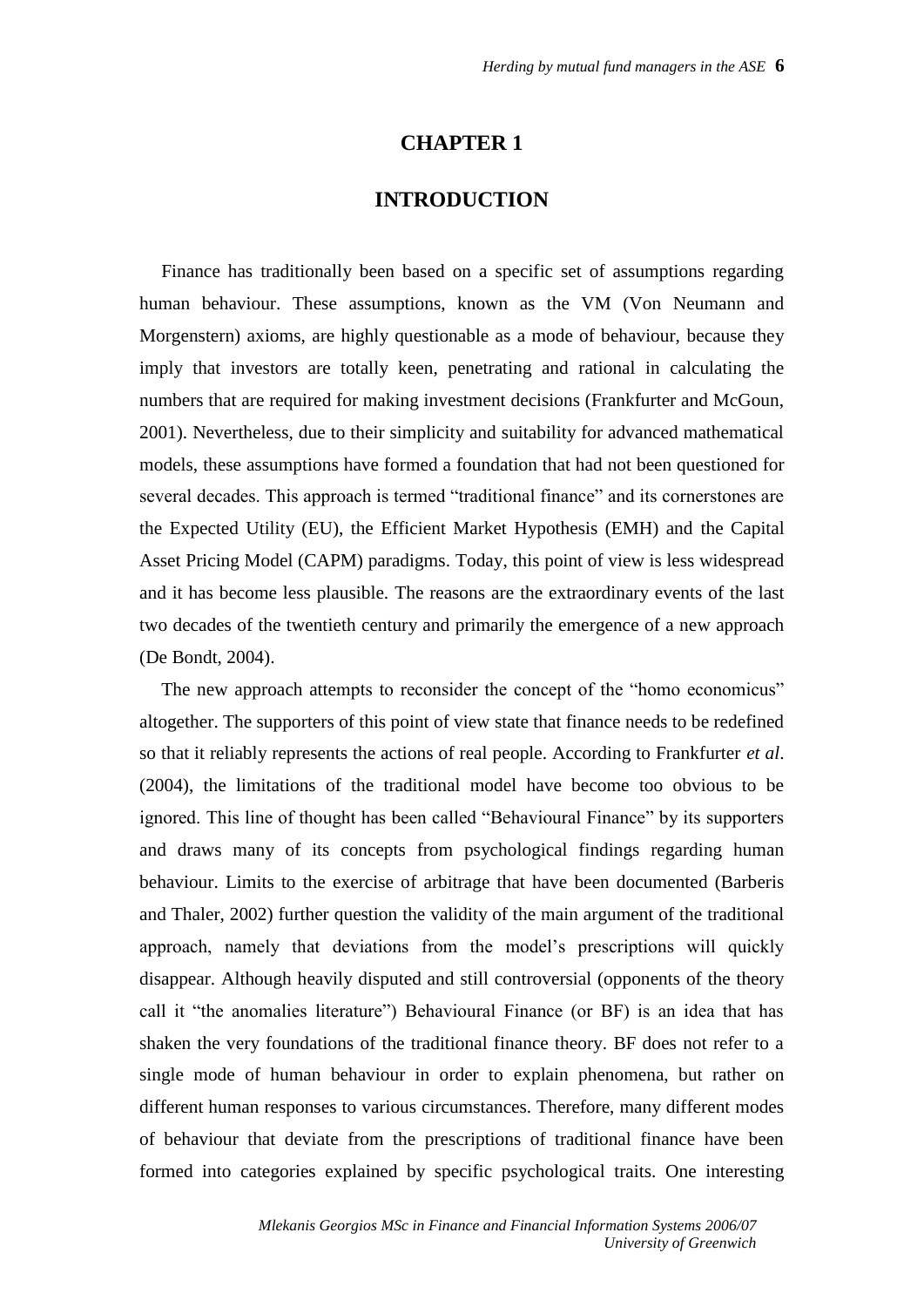phenomenon is termed "herding" and refers to the tendency of people to imitate each other for various (rational or irrational) reasons when making decisions (Lemieux, 2003, 2004).

Herding becomes more important if such behaviour is exhibited by finance professionals and experts, since they are purported to be the most "rational" and "efficient" persons according to the traditional approach. Should these individuals not verify the traditional approach with their behaviour, the paradigm cannot hold at all. Several studies have been conducted to investigate the presence of herding by institutional investors and other professionals and the results might be considered controversial.

The present study attempts to investigate whether institutional herding can be established for mutual fund managers active in the Athens Stock Exchange (or ASE). For this purpose, the semi-annual holdings of 31 mutual funds trading in the ASE between 2001 and 2006 have been gathered from the mutual fund management companies and the data have been analyzed according to the methodology proposed by Lakonishok *et al*. (1992). The analysis confirms the existence of mutual fund managers' herding in the ASE throughout the period under examination. Furthermore, herding behaviour is documented primarily for large capitalization and more renowned shares, leading to a set of questions regarding the quality and maturity of the market.

The remainder of this paper is structured in the following manner. Chapter 2 reviews theoretical concepts and empirical findings regarding Behavioural Finance and especially herding. Chapter 3 presents the purpose, the sample and the methodology of the research conducted. Chapter 4 provides the empirical results and Chapter 5 concludes.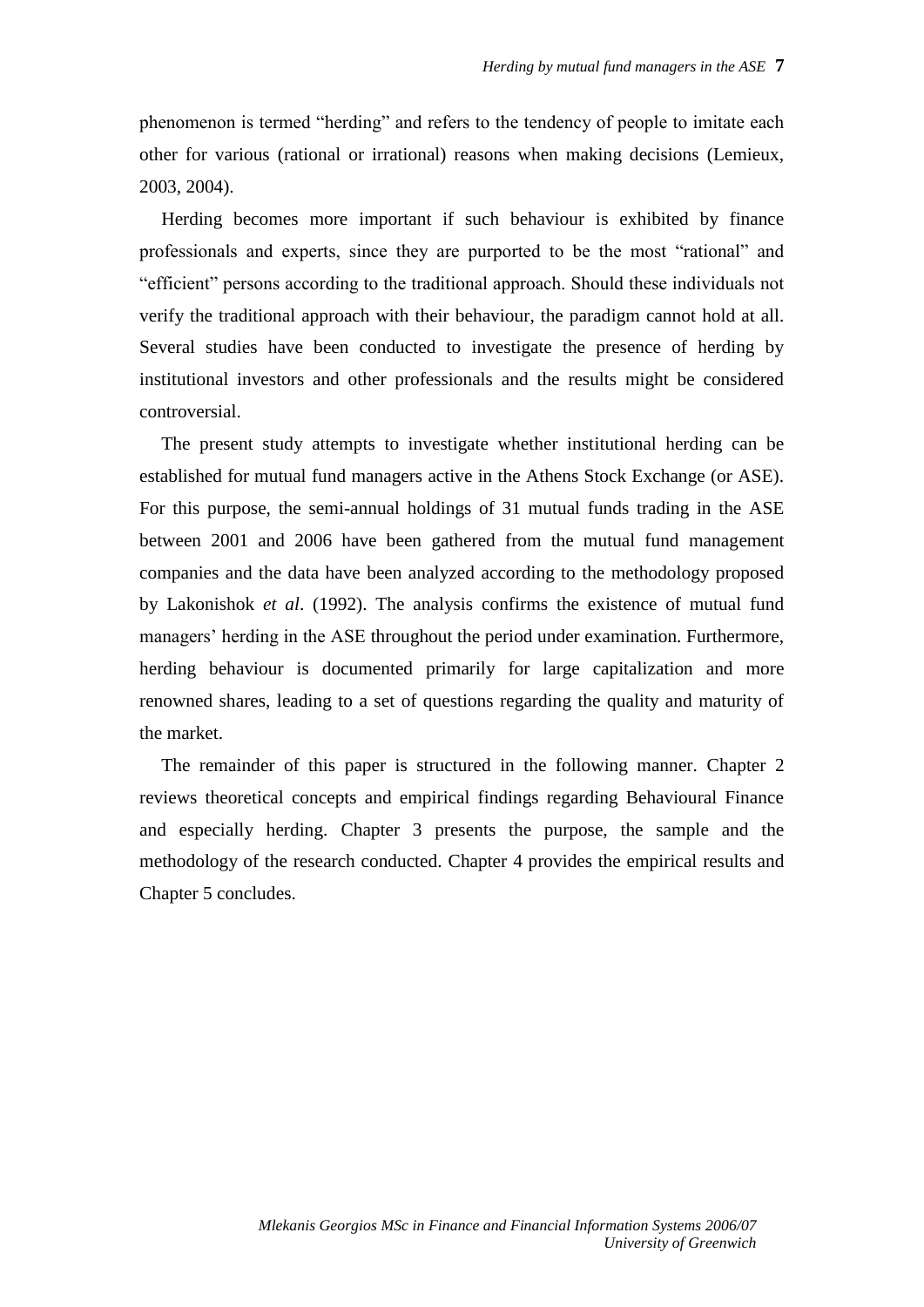#### **CHAPTER 2**

#### **LITERATURE REVIEW**

#### **2.1 The evolution of Behavioural Finance**

Behavioural finance is one of the products of a larger trend in the discipline of economics; this trend demands a reassessment of many core principles in this field, claiming that the standard economic model of human behaviour includes (at least) three unrealistic traits that need to be modified: unlimited rationality, unlimited willpower, and unlimited selfishness (Mullainathan and Thaler, 2000). This line of thought has been labelled "Behavioural Economics" and has influenced many areas of the field, like corporate finance and management. For example, it has led to a better understanding of financing and investment decision patterns exhibited by managers, as a result of their interaction with investors (Baker *et al*. 2004). It is argued that the value creation process of a firm is undermined not only by the fact that managers make errors based on cognitive imperfections and emotional influences themselves, but also by the behavioural errors of analysts and investors that lead to mispricing. Since managers are aware of the errors made by analysts and investors, they take them into consideration, often with an amplifying effect on the mispricing (Shefrin, 2001). Another issue of interest has been the effect of behavioural biases on the efficient allocation of resources in the economy. It has been suggested that the mispricing observed leads to substantial misallocation of the available resources, thereby harming the economy as a whole, and measures have been proposed to mitigate this phenomenon (Kent *et al*. 2002). Behavioural economics has influenced other disciplines as well, like corporate and securities law, showing thereby that it is more than a fleeting trend of the last decade (Bainbridge, 2000).

As far as BF in particular is concerned, Barberis and Thaler (2002) identify two main reasons for its existence: the first is the recognition of psychological factors affecting the process of decision-making and the second are the limits to the exercise of arbitrage by rational investors in their effort to exploit the misallocations observed. Often the arbitrageur may privately benefit more (in the short term) from trading that helps push prices in the wrong direction than from trading that pushes prices in the right direction. Furthermore, arbitrage is an inherently risky activity and consequently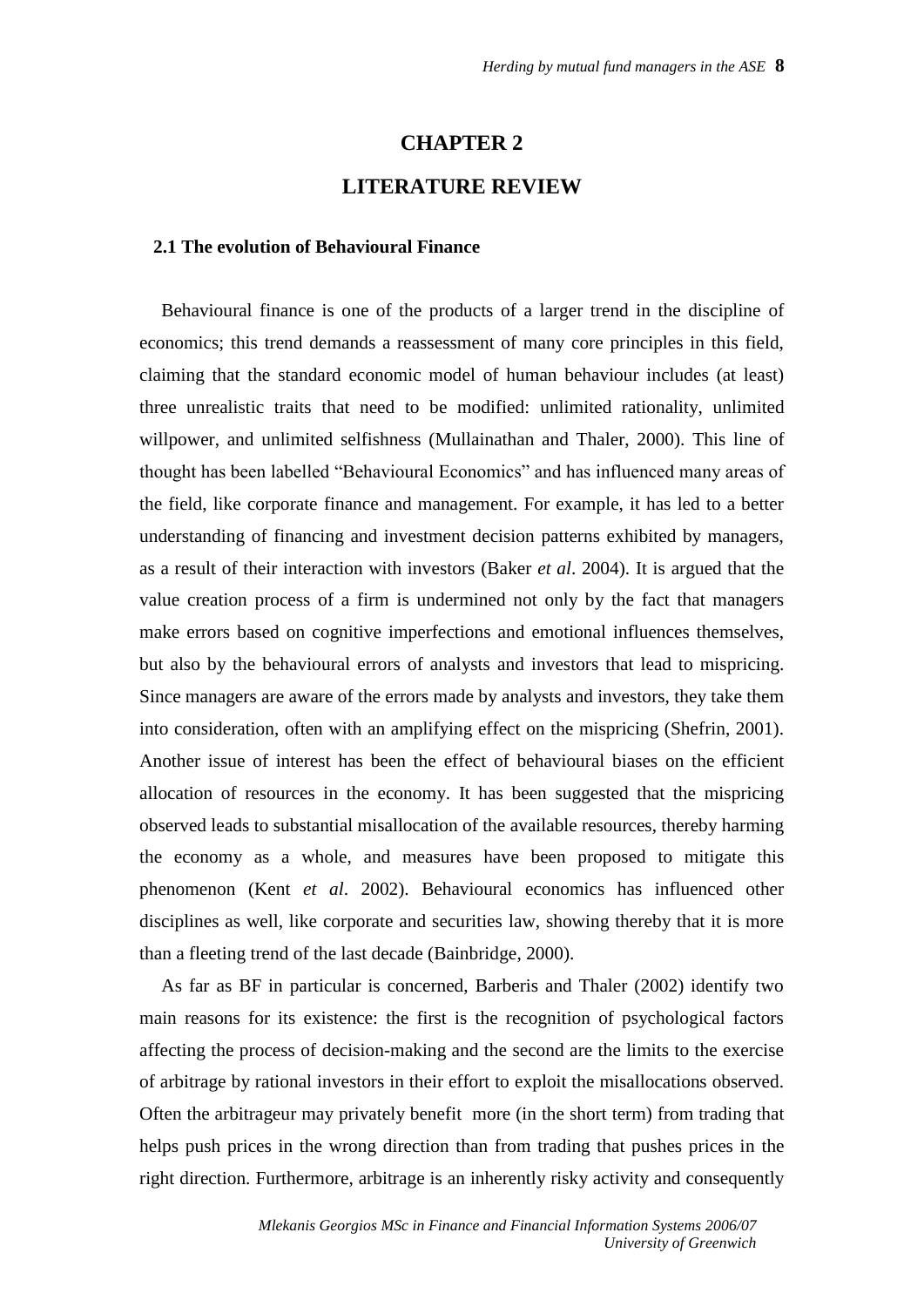the supply of arbitrage will be inherently limited. Fundamental risks, noise trader risks and implementation costs are also involved with the implementation of arbitrage. Moreover, in practice most arbitrageurs are judged periodically since they manage other people's money and therefore they are forced to take on short horizons (Mullainathan and Thaler, 2000).

The concerns with the rationality assumption discussed above have led to an extended literature on bounded rationality, learning and heterogeneity (Kirman and Tuinstra, 2005). Many different modes of behaviour and thinking that deviate from the prescriptions of the traditional approach have been proposed. Stracca (2004) groups the "anomalies" observed that are purported to be systematic and influential on the aggregate market level into five main categories: decision heuristics, emotions and visceral factors, choice bracketing, stochastic and context-dependent preferences and reference dependent models; this categorization is presented in the following paragraphs. Until now, no BF model takes all factors into consideration comprehensively.

According to Stracca (2004), decision heuristics take account of the fact that economic agents use mental shortcuts and "rules of thumb" when facing complex and far-reaching problems due to deliberation costs and limited information processing capabilities (bounded rationality). Decision heuristics that have been documented are, among others, the misperception of the laws of probability, the representativeness bias and anchoring effects, limited attention and saliency, credulity and ambiguity aversion. Most of these modes of behaviour can sufficiently be explained according to the entropy theory of psychology, which positively correlates the cost of obtaining some information with the value of that information (Chen, 2004).

Stracca (2004) also states that the decision-making process is affected by emotional factors, especially in a condition involving risk and uncertainty – which is the norm in financial decision-making. One commonly cited "anomaly" that falls into this category and refers to the natural reluctance to acknowledge losses suffered is the disposition effect. Other such phenomena are the belief perseverance and the confirmatory bias, which is the search for evidence confirming one's initial hypotheses and overconfidence to one's own abilities, which has been credited the excessive trading of investors in financial markets. Finally, the weighing of (objective) probabilities seems to be dependent on emotional factors, with the general tendency to overvalue small and undervalue large probabilities.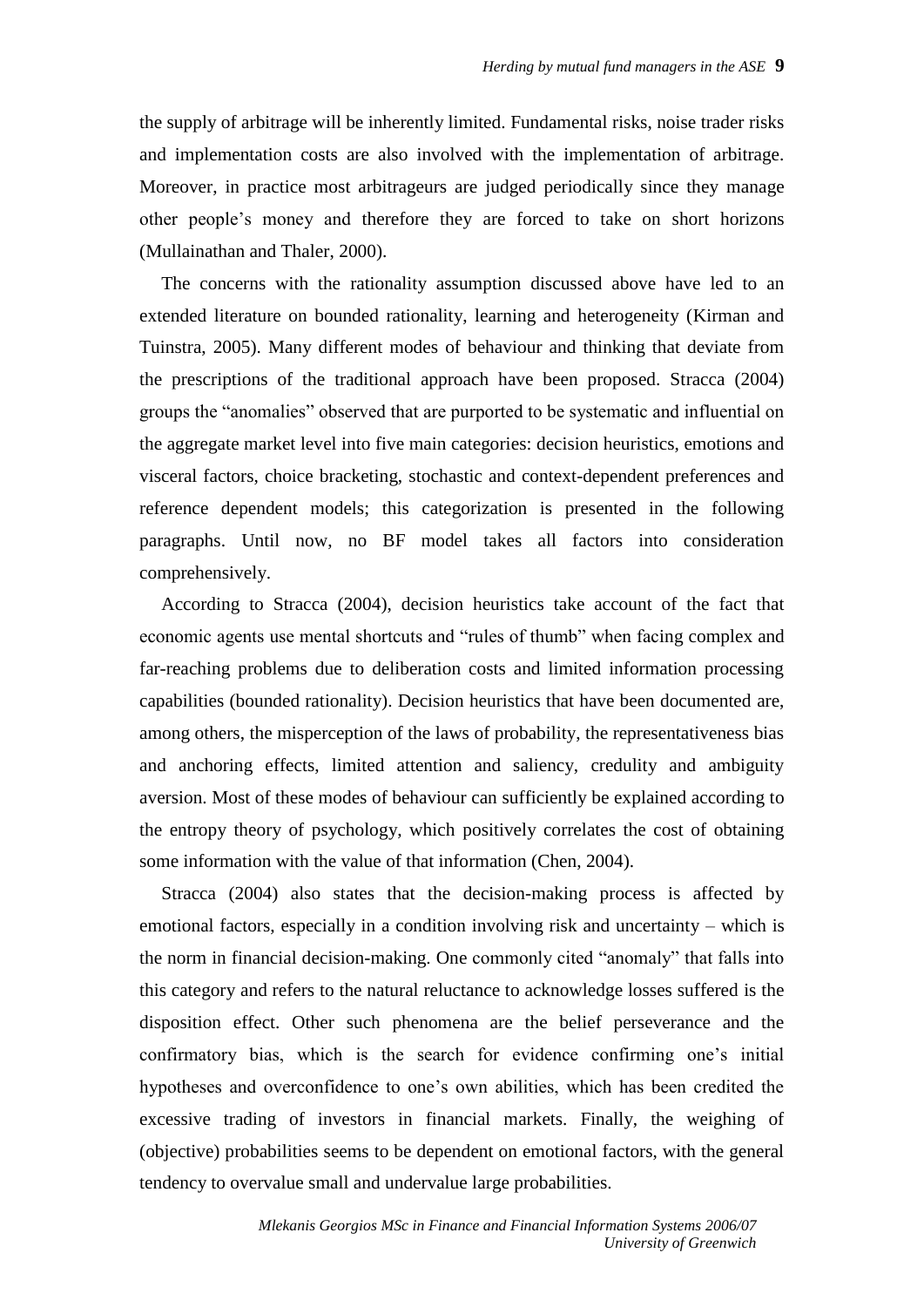According to Stracca (2004), economic agents are influenced in their decisions by the way a problem is presented, an attribute called choice bracketing; thus, they may make local choices that seem correct but lead to a sub-optimal overall outcome. Framing, for instance, can assume many different forms and particularly narrow framing, the evaluation of a problem with an irrationally short horizon in mind, has been documented for several cases. This main form of narrow framing is called procrastination and some implications of this phenomenon are undersaving and investment choices leading to irrational financial portfolio composition.

Stracca (2004) also defines that with stochastic and context-dependent preferences the focus is on preference reversals in the decision-making process that have been shown to appear when some alternatives are presented in a different manner. This category also involves the case of agents making wrong estimations of the utility they can expect from a certain decision, because they are influenced by the past, because they are reluctant to alter the present condition or because a person's expected utilities change over time.

Finally, according to Stracca (2004), reference dependence is an incorporation of many ideas expressed previously and is also closely related to the prospect theory, which is the main contender of expected utility as a framework of analysis of human behaviour under risk. Prospect theory is based on psychological traits that lead to a two-stage process of decision-making which is quite different to that of the traditional approach. This theory, in the way it has evolved, can be modelled and tested, though not as easily as the expected utility function.

#### **2.2 Empirical evidence about the validity of BF**

Numerous studies have attempted to provide evidence supporting the BF paradigm by identifying inefficiencies of the traditional approach that can be explained with the new one. There are also studies defending the rational expectations model, either by casting doubt on contradictory research or by validating the older paradigm directly. In order to keep the length of the paper within the proposed limits, only few of the more recent studies will be mentioned. For the same reason, mathematical models that theoretically attempt to behaviourally document observed phenomena (like bubbles and crashes) are also left out.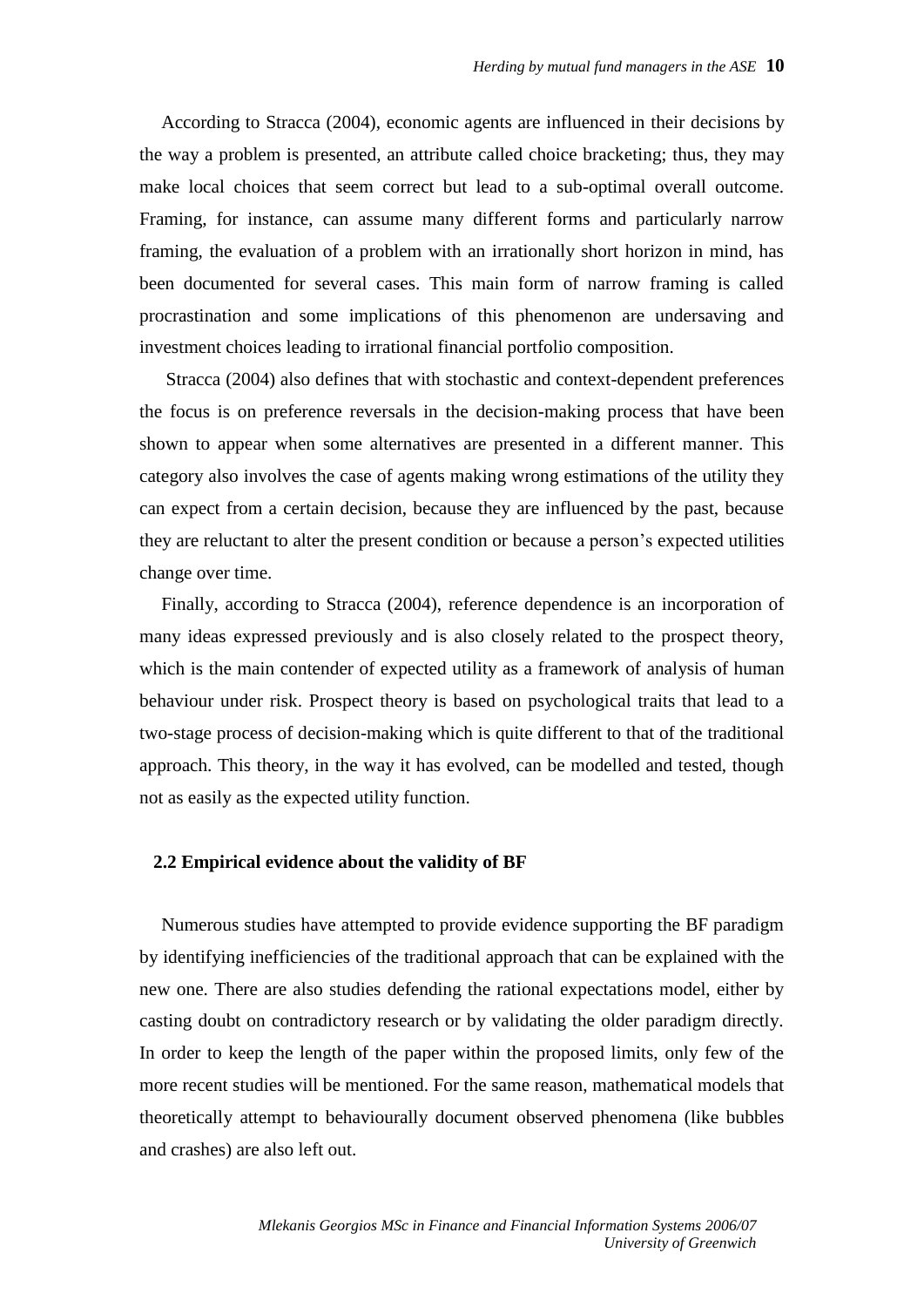Goetzmann *et al*. (2000) investigate the correlation matrix of the net daily flows to a set of US mutual funds and prove that flows and returns are affected by behavioural factors and primarily market sentiment, or, alternatively, they are both correlated to an unknown additional factor in the economy, beyond all factors that are accepted by the traditional paradigm (according to the Fama – MacBeth approach).

Shefrin (2001) refutes the argument of the traditional paradigm that size, book-tomarket equity and past returns offer additional explanatory power concerning why different securities have different expected returns (because these characteristics are claimed to proxy for unobserved risk). Instead, she claims that book-to-market equity, size, past returns and past sales growth are negatively related to expected returns. The relationship between expected returns and each of these characteristics has the opposite sign from the relationship between realized returns and that characteristic and a sound explanation is the occurrence of the representativeness heuristic.

Shapira and Venezia (2001) consider the presence of the disposition effect for independent and professional investors and claim that both groups are subject to this bias, although it is significantly weaker for professionals. They also find out that professionally managed accounts trade more and perform better than those handled independently. Individual's investments are less diversified and more correlated with the market. Overall, they suggest that the different patterns of behaviour of the two groups prohibit the inference of behaviour for the one group by examining the other.

Frankfurter and McGoun (2002) provide evidence supporting the overreaction hypothesis: all six predictions of this hypothesis are confirmed with statistical significance for data concerning firms listed in the NYSE and the AMEX. These predictions are that for long periods "best" stocks under-perform while "worst" stocks out-perform the market, that positive surprises boost "worst" stock prices significantly more than they do for "best" stocks, that negative surprises depress "best" stock prices much more than they do for "worst" stocks, that there are two distinct categories of surprises: event triggers (positive surprises on "worst" stocks, and negative surprises on "best" stocks), and reinforcing events (negative surprises on "worst" stocks and positive surprises on "best"), with event triggers resulting in much larger price movements than do reinforcing events, that the differences will be significant only in the extreme quintiles, with a minimal impact on the 60 percent of stocks in the middle, and that overreaction occurs before the announcement of earnings or other surprises. A correction of the previous over-reaction occurs after the surprise. "Best"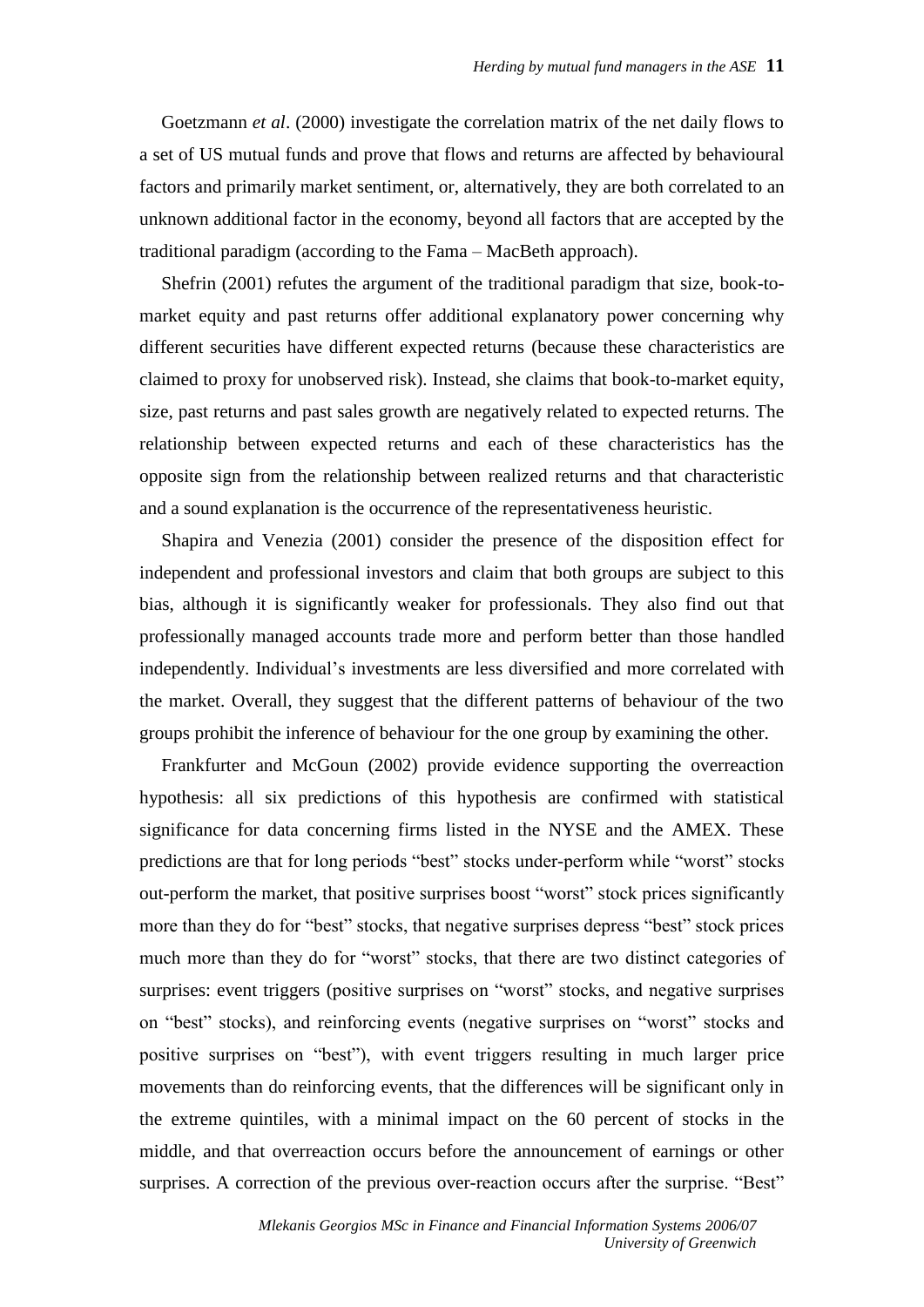stocks move lower relative to the market, while "worst" stocks move higher, for a relatively long time following a surprise.

Basu (2002) examines the persistence of financial market contagion by viewing the spillover of shocks after the bond market developments in Hong Kong SAR in 1997 and proposes that this contagion was a consequence of adverse sentiment shifts that arose from investor learning, at least for a few countries, and was not merely a consequence of changes in the fundamentals. He suggests that these random and provisional patterns convey a herding psychology in these markets that might be associated with unreasonable changes of mood of investors. Furthermore, these patterns apparently disappear over longer time horizons.

Galai and Sade (2003) document that in Israel government T-bills provide a higher Yield to Maturity than an equally risky illiquid asset (bank deposits), a phenomenon that can only be explained by the behavioural finance paradigm, especially since the difference of the yield is higher in periods of greater uncertainty.

Fellner and Maciejovsky (2003) focus on the fact that investors hold an unreasonably small proportion of their financial portfolios in foreign equity although the potential gains from international diversification are large. This discrepancy between actual and optimal international equity portfolios they call equity home bias. They claim to provide important evidence that if the focus remains on institutional explanations the equity home bias is captured insufficiently; social forces, like the identification with one's national companies, familiarity, optimism toward the domestic equity market and asymmetric expectations because of individual probability judgments might play an equally important role.

Goetzmann and Massa (2003) find evidence that trade volume as well as volatility of a company's stock may generally depend upon the composition of the market, and more specifically on the proportion of disposition-prone investors; they associate the aggregate percentage of disposition investors in the economy with lower ex post returns.

Shively (2003) evaluates the nonlinear dynamics of stock prices using a threeregime, non-linear threshold random-walk model and daily international data from the CAC 40, DAX 30, FTSE 100, Nikkei 225, S&P 500 and TSE 300 stock-price indexes. He concludes that all six stock-price indexes are highly consistent with threshold non-linearity and that all six stock-price indexes are consistent with a random walk in all three regimes. The non-linear, regime-reverting process of this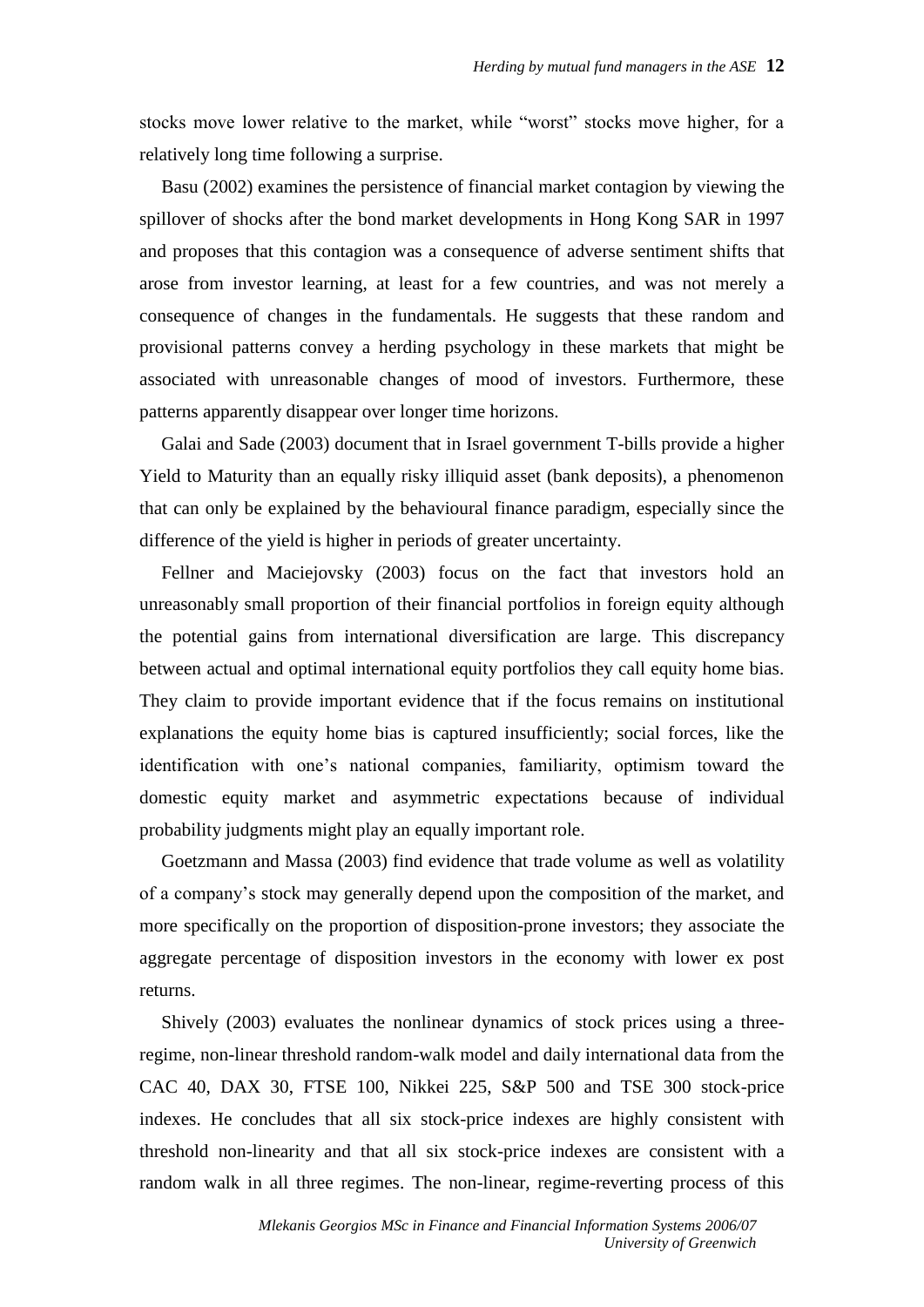three-regime, threshold random-walk model implies that stock prices have a deterministic or predictable element, which implies a violation of the EMH that is consistent with the "reversal effect".

Charness and Gneezy (2003) experimentally investigate the persistence of three well-known behavioural biases, illusion of control, ambiguity aversion and myopic loss aversion, when there are clear financial disincentives. They find that, when it becomes costly, illusion of control disappears, while the other two biases remain. Yet, only the myopic loss aversion leads to different investment choices, but not with an expectable or invariable mode.

Vissing-Jorgensen (2003) analyzes data from UBS/Gallup on investor expectations and stockholdings for 1998–2002 and suggests that expected returns were still high at the peak of the market, even for wealthy investors. Many investors realized that the market was overvalued but believed it would not correct quickly. Investors' beliefs are based upon their investment experience (a version of the law of small numbers), the dependence of beliefs on the past performance of one's portfolio is asymmetric, which is consistent with theories of biased self-attribution, and furthermore investors' beliefs do affect their stockholdings, suggesting that understanding beliefs is actually useful for understanding prices.

As far as the investor sentiment and its relation to the near-term stock market returns are concerned, Brown and Cliff (2004) find strong evidence of co-movement with the market for all of the aggregate sentiment measures but they find little evidence of predictability in returns on the short term (using a variety of methods). Therefore, it does not appear to be profitable to utilize the limited predictability of sentiment as a trading strategy. It is notable that the strongest relations exist between the measures for institutional sentiment and large stocks. This has consequences for existing research, because it is usually assumed that "noise" traders are individuals who affect small shares.

Coval and Shumway (2005) examine the trading behaviour of a group of market makers and test both for biases in their behaviour and for the implication of these biases for prices. They conclude that the traders are loss averse to a significant degree, at least at the microstructure level under investigation. Yet, due to the speed of reversion of the price effects of the loss-averse traders, the existing limits to arbitrage do not appear to delay the elimination of behaviourally induced mispricing in the setting.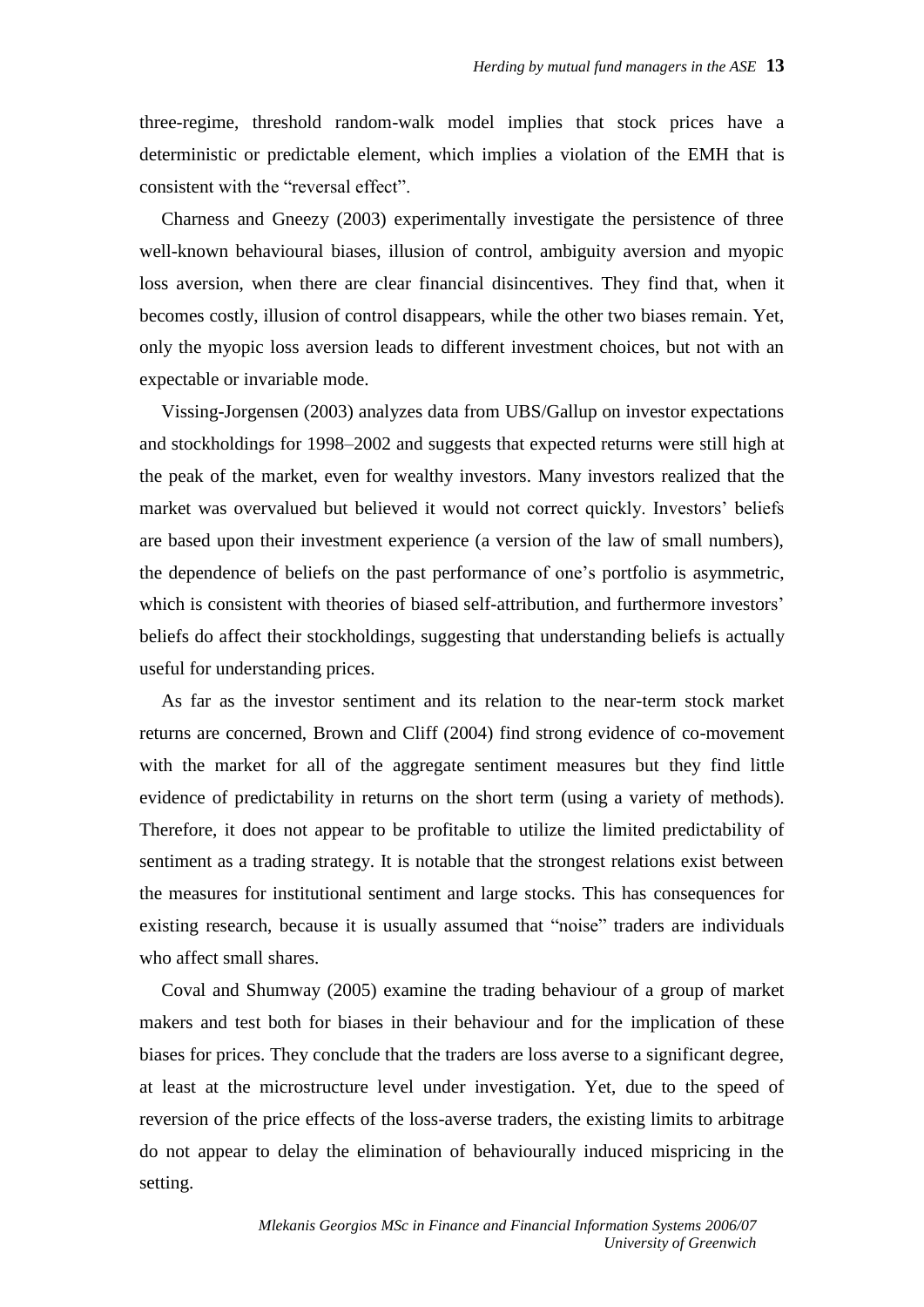Dittrich *et al*. (2005) experimentally induce risk aversion to examine the prevalence of the overconfidence bias, comparing the evaluation of actual investment choices with alternative decisions. They reached the following results. Overconfidence is positively related with the degree of deviation between actual and optimal investments as well as with task complexity. Overconfidence decreases when the perceived uncertainty is high. Participants who believe that their life is largely controlled by external factors are less often classified as overconfident, males are less prone to overconfidence than females and age is positively correlated with overconfidence. However, they point out that only the first three correlations are proven beyond doubt.

Zhou and Sornette (2005) detect the presence of an "antibubble", as they call it, in the relaxation of the US S&P 500 index since August 2000 with high statistical significance, in the form of strong log-periodic components.

Finally, Chuang and Lee (2006) provide extensive evidence of the presence of the overconfidence bias in financial markets and reveal trading manners which they attribute to specific behavioural biases.

However, there is also research refuting the influence of behavioural biases in financial markets. Lewellen (1999) observes that the Book-to-Market (B/M) ratio is able to explain significant cross-sectional variation in average returns. This finding implies that, the ratio conveys information about the firm's expected return relative to other stocks. The conclusion is reached that the EMH paradigm can better explain this occurrence than BF, pointing out the existence of unknown underlying risks represented by the differences in the ratio. Yet, the explanation is not quite satisfactory, because statistically the model proposed is not robust and the risks are not at all identified.

Chan *et al*. (2003) examine the existence of the representativeness heuristic and conclude that the sequence of past accounting performance is not related to future returns, and therefore it is unlikely to bias investors' consensus expectations, who rely on accounting performance. Nevertheless, evidence is found of multi-month return momentum after accounting performance. This momentum is substantially reduced after control for earnings surprise effects. Overall, these conclusions cast doubt on the representativeness heuristic-based theories of behavioural finance; however, the predictability of returns documented in the literature remains an interesting and problematic phenomenon potentially at odds with market efficiency.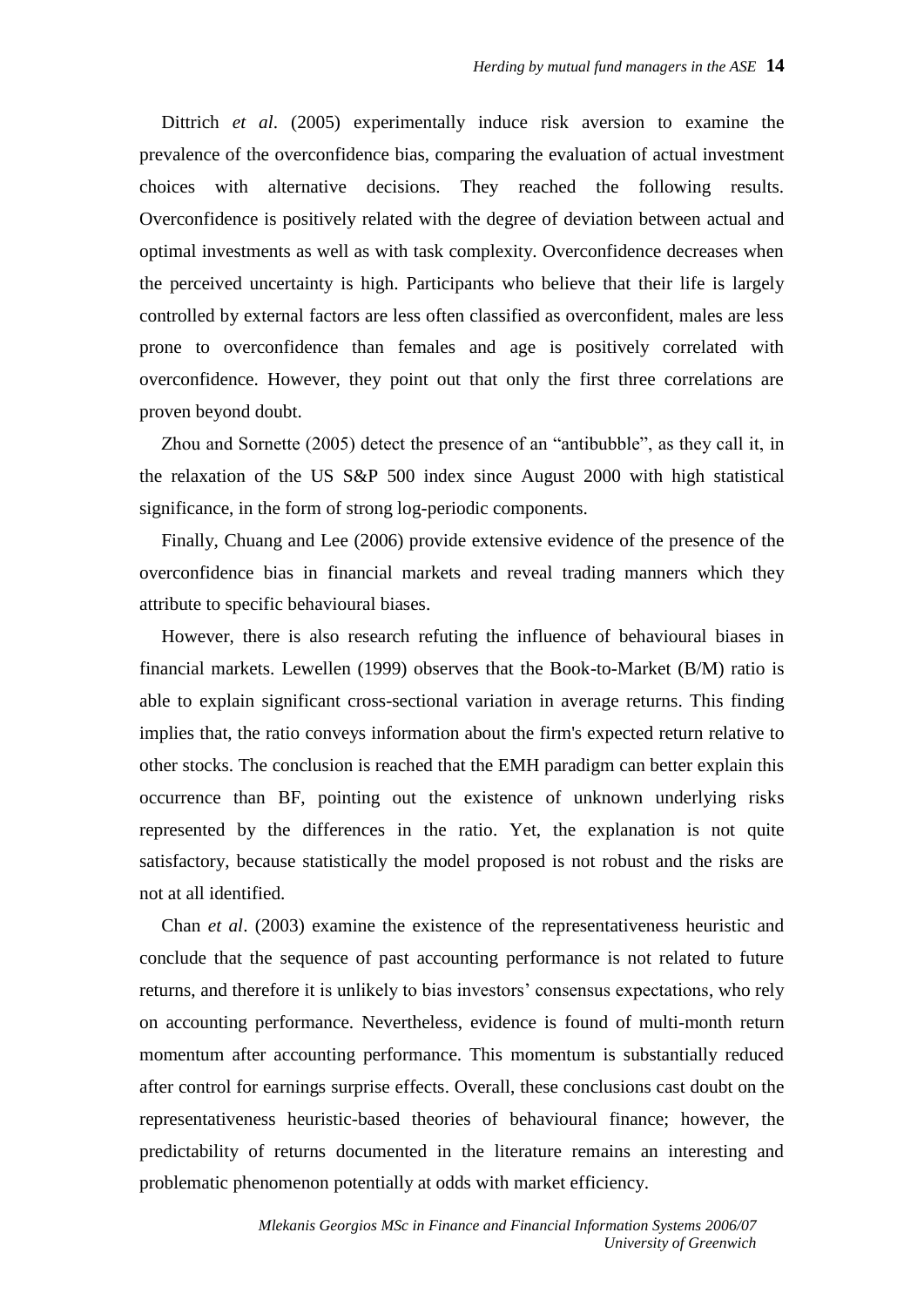Kothari *et al*. (2003) provide evidence that the BF theories explaining postearnings announcement drift in returns do not seem to describe aggregate price behaviour. The results suggest that the models are incomplete, if not wrong, and do not facilitate the understanding of why firm and aggregate price behaviour should differ. Therefore, behavioural models that provide a general description of price behaviour are still to be found.

Demirer and Lien (2005) investigate the firm-level volatility and the correlations among stock returns in the Chinese stock market during great upward and downward movements of the market and, among other findings, state that the CAPM's predictions for such a situation are generally consistent with their observations.

#### **2.3 Criticism and evaluation of the BF approach**

The behavioural finance theory has faced a lot of criticism by the supporters of the rational expectations model, and some of it is not unjustified. Fama (1998) claims that the evidence does not suggest that market efficiency should be abandoned. Consistent with the market efficiency hypothesis that the anomalies are results of random variation, the overreaction of stock prices to information observed is about as common as the underreaction. Furthermore, post-event continuation of pre-event abnormal returns is about as frequent as post-event reversal. Most important, Fama claims, the long-term return "anomalies" are fragile. They tend to disappear with reasonable changes in the way they are measured. These arguments have been confuted by Shiller (2003), who states that Fama's first criticism reflects an incorrect view of the psychological underpinnings of behavioural finance, because since there is no fundamental psychological principle stating that people will always act the same way, it is profound that research on financial anomalies does not reveal such a principle either. Moreover, his second criticism is also weak: in scholarly research, it is most common in all disciplines to refute initial claims of important discoveries after research advances. The most basic anomaly discovered, which is the excess volatility observed, has hardly been knocked down; it has in fact been reinforced by the experience of the past few years in the international stock markets.

Another major argument proposed by the advocates of the traditional approach is the fact that very few mutual funds manage to outperform the market – and only temporarily. Since mutual fund managers are professionals, it is claimed that their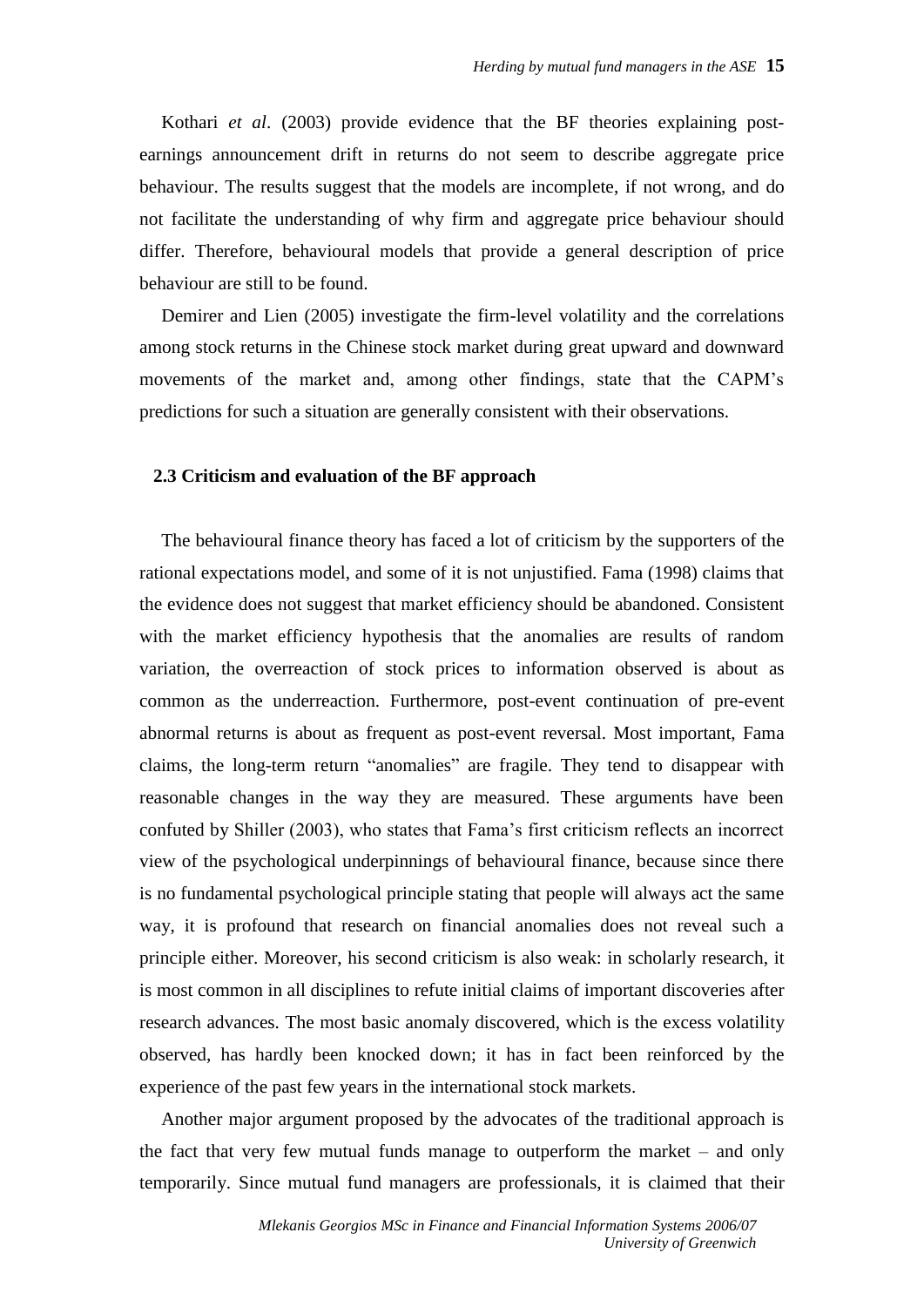inability to outperform the market means that the markets are highly efficient (Stangle, 2005). However, there is a reasonable explanation for this too, as those who raise the argument themselves acknowledge. Mutual fund managers have a short (usually annual) evaluation period; they have to follow the market, otherwise they may be quickly dismissed. Furthermore, their knowledge of a particular company is generally not as detailed as that of company insiders. Since information asymmetry is difficult to overcome, it is expected from the information theory that most professional investors could not earn higher returns over the market average (Chen, 2002).

Behavioural finance represents an alternative way of looking at financial markets, proposing a different layout for research that accommodates deviating behaviour and differs from the standard finance approach on several dimensions. Some of these are the fact that most behavioural studies include an empirical component, that they emphasize the descriptive value without claiming normative significance, that models often show a high predictive value, but the criticism faced is that they lack robustness, that often the method of reasoning is inductive in nature and that the focus is not only on the outcomes but also on the generating process (Van der Sar, 2004).

While the list of anomalies discovered is indeed impressive, there is still no convincing, bullet-proof evidence that the market is not rational and therefore expected utility is a flawed analytical framework for studying the behaviour of agents in a (financial) market context. Many hints that the market may not be rational in other reasonable senses have been provided, so the key challenge for behavioural finance is to study, in more detail, the market implications of the widely documented biases (Stracca, 2004).

Behavioural finance enriches our understanding of the economy by incorporating our knowledge about human nature into financial models (Barber and Odean, 1999). Behavioural finance may in fact be offering the salvation of neoclassical finance, because by putting the traditional model into its correct perspective it can be applied much more constructively. The "passionate" adherence to one model contains the risk of losing sight of when the model is appropriately applied and when not (Shiller, 2006). Most financial economists seem to share moderate and mixed opinions about the necessity of a "paradigm shift", since they agree that behavioural theories can be a good supplement or even revision for the traditional theories, without necessarily a dramatic "paradigm shift". Instead of contending with each other, the two rival camps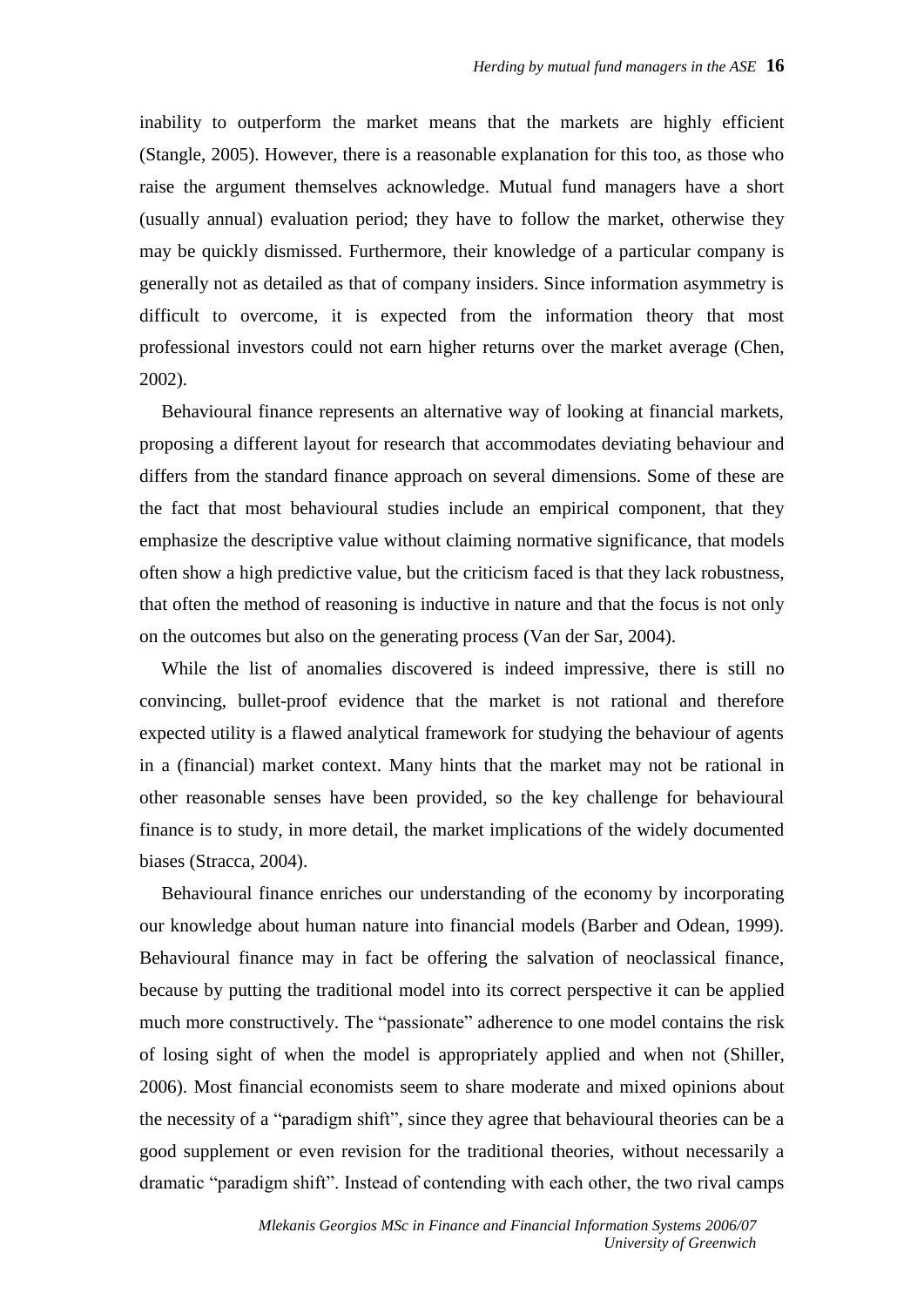can arrive at a peaceful state of consensus; behavioural finance need not fully replace the neoclassical paradigm, but modifications are necessary to improve the interpretative power of the latter (Du, 2004).

#### **2.4 Herding in financial markets**

A main accusation of the traditional paradigm proposed by the supporters of BF is the lack of testability and predictive power of the traditional models, due to the unrealistic assumptions. These features are considered the cornerstones of a modern science. On the other hand, their opponents typically claim that behavioural models are based on ambiguous assumptions of irrationality that can not be disciplined by rigorous mathematics, leading to models that lack testable predictions of market behaviour (Brav *et al*. 2004). They also declare that, since the psychological biases that can be used to build behavioural models are numerous, it is difficult to distinguish data mining from genuine patterns (Chen, 2004).

There are, nevertheless, behavioural biases that have been documented and acknowledged by both sides. In this case, the emphasis lies on whether these biases are persistent and moreover on whether they affect the market structures and prices. Should these modes of behaviour be unable to cause stable deviations from the predictions of the traditional paradigm, there is no need for further examination, since the EMH does allow for short-term divergences that are corrected (and exploited) by the "rational" investors in the market. However, should long-term deviations appear, the expected utility model is at peril.

One of the biases that claim to lead to persistent mispricing is called herding. Herding refers to the human tendency to imitate the behaviour of others, which leads to a group of people acting in a similar way. Herding can be a temporary "irrational" mode of behaviour by an individual, without further implications for the market, but it is often a very "rational" choice on the individual level, although it establishes a distinct deviation from the rational expectations paradigm. For example, herding behaviour exhibited by market participants has been proposed as the reason for the heavy tails observed in the distribution of stock market returns (Cont and Bouchaud, 2000). Several reasons for rational herding have been proposed. These can be categorized into imperfect information, reputational concerns and compensation structures, although these categories are interdependent factors of herding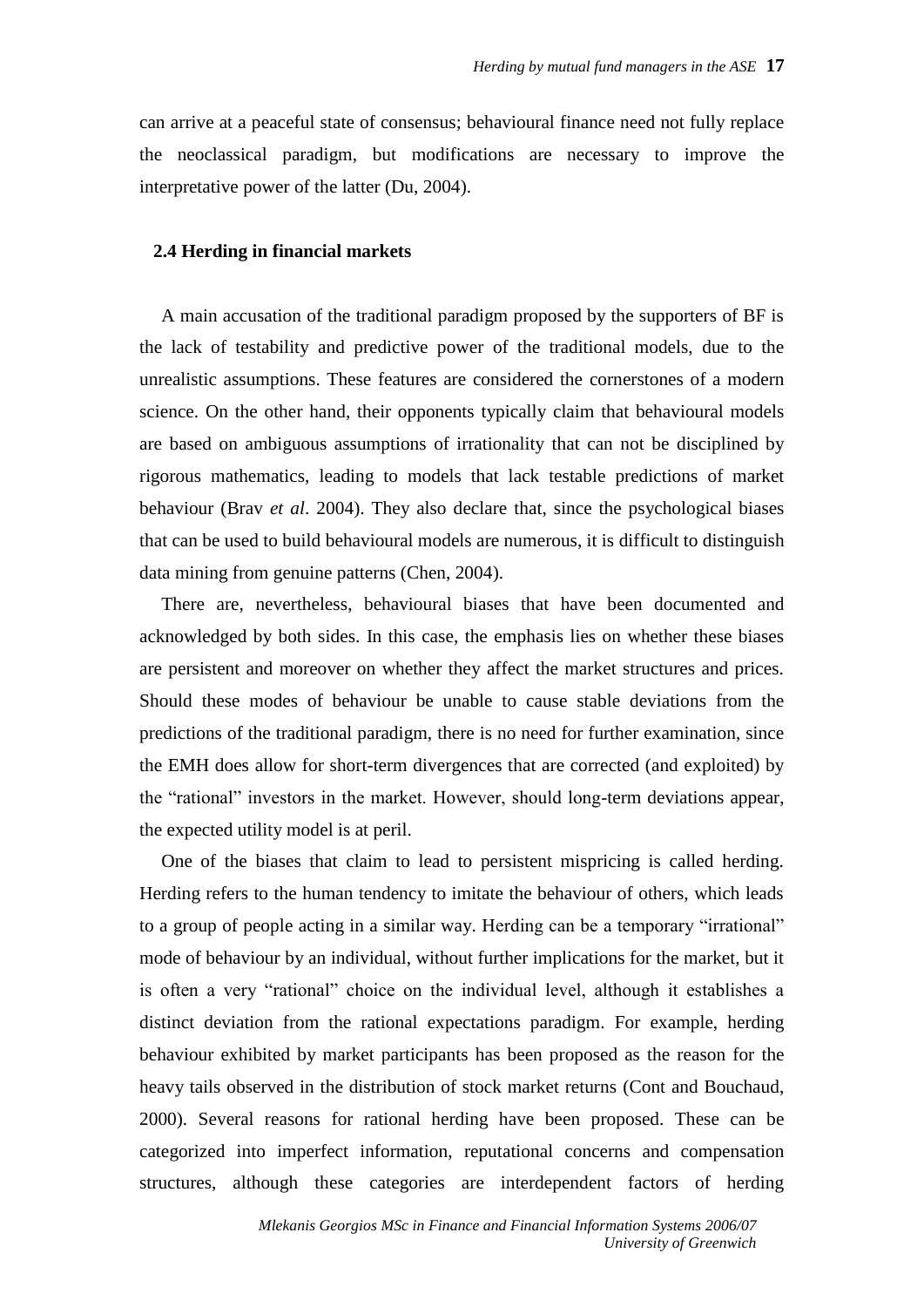(Bikhchandani and Sharma, 2000). The first type of herding can be assumed to apply primarily for individual investors, while the other broad category is usually linked to institutional investors.

The most usual phenomenon based on imperfect information is cascading, i.e. the situation where an investor is influenced by others acting before him and decides to undervalue or even ignore his own (private) information and estimation (Hirshleifer and Teoh, 2003). In this case the investor assumes that the actions of the previous investors convey information that he may not know. Acting quite rationally, he chooses to imitate the "herd", despite the absence of any actual documentation of the correctness of the actions of the previous investors. In the extreme case, one investor making a certain investment decision can lead to the creation of fragile and idiosyncratic herd behaviour, since the others will simply imitate his choice. It is likely that a point is reached at which one investor decides rationally to ignore his own information and thereby to inflict an externality on all subsequent investors, so that they all do what everyone else is doing (Blackburn and Bose, 2003).

This phenomenon is common and does not require a specific set of conditions to occur; such cascades require only the existence of both well-informed and poorly informed investors and are based on the assumption that each investor does not know the proportion of each group in the total population or which group is currently trading. Herding behaviour may also appear when the risk aversion of market makers is different to that of individual investors, which is the usual situation (Decamps and Lovo, 2002), and leads to bubbles and crashes in the market. Nevertheless, the effect can be mitigated by the presence of derivative securities, and it must be noticed that bubbles seem to arise from a confluence of factors. For example, the lack of an objective valuation methodology for new technology ventures helps to facilitate bubbles in this industry (Miller, 2002).

There are, on the other hand, models claiming that in a market aware of the possibility of herding, if the information collection process is costly and is considered an endogenous factor, herding is unlikely to appear (Swank and Visser, 2003). Furthermore, other models state that the observence of other investors' behaviour is a form of learning leading to more accurate market prices. The improvement in price accuracy from learning increases when more traders receive private information and when the aggregated private information is more accurate or more diverse; yet, it is acknowledged that more diversity in private information reduces the ability of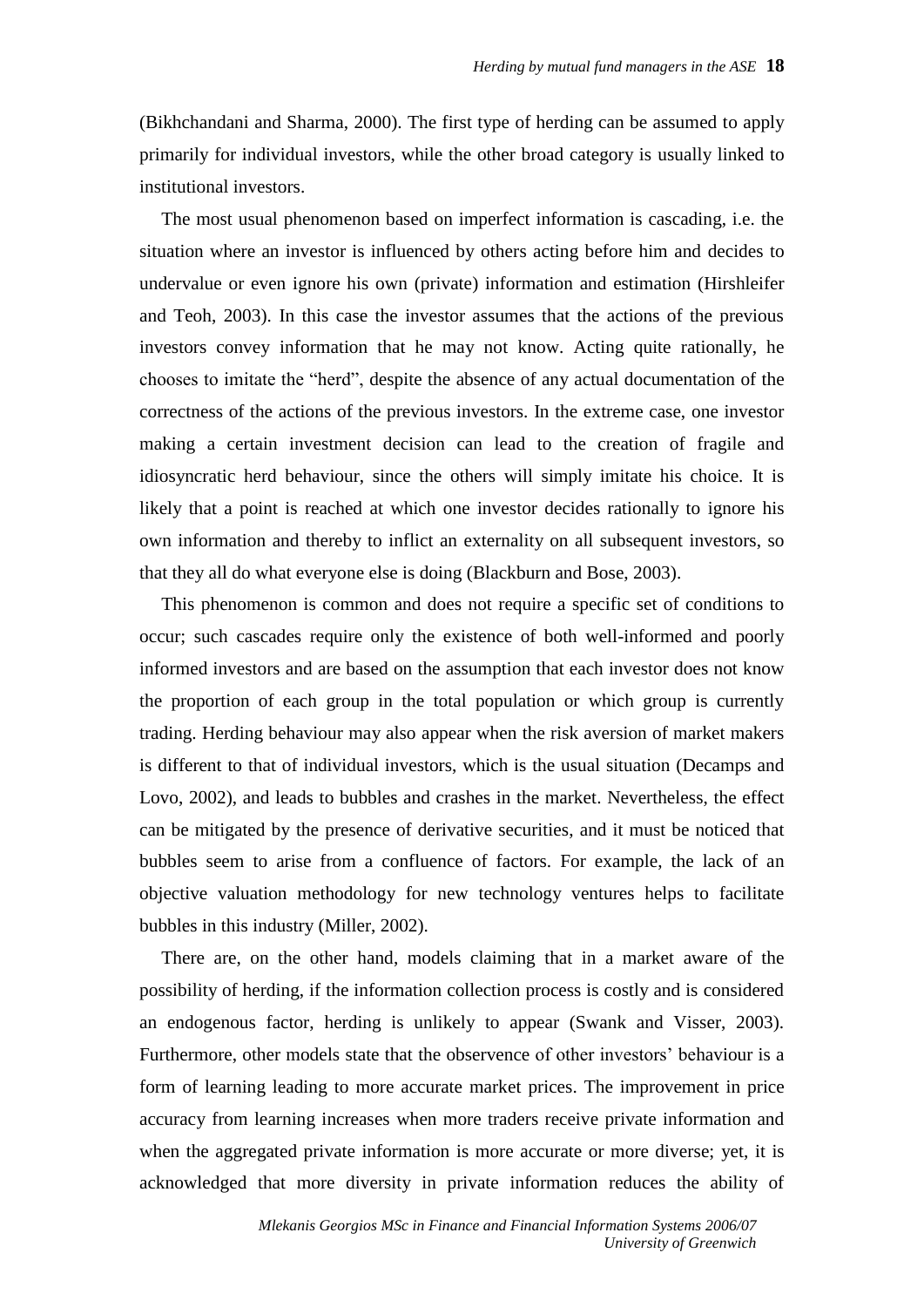reactive learning to decrease the volatility of prices and returns and sometimes this can exacerbate the prevalence of bubbles (Chakrabarti and Roll, 1999).

It should be stressed that herding does not appear only in the investment process, but also in other financial decisions. It is argued that herding occurs in foreign investment activities, concerning not only the decision to invest in a market (Besancenot *et al*. 2001) but also contagion effects regarding risk estimations and evaluation of fundamentals (Bayoumi *et al*. 2003), and in firms' voluntary disclosure practices (Brown *et al*. 2006). Herd behaviour has also been documented in the credit policies of banks, especially towards emerging industries (Nakagawa and Uchida, 2003). Herding has been an area of research as far as security analysts' forecasts are concerned as well. In this field, the importance of career concerns has been highlighted, leading to different behaviours by analysts depending on how "safe" their job is considered (Hong *et al*. 2000). Established, reputable analysts may even systematically issue biased anti-herding forecasts, biasing their forecasts away from the extant consensus forecast (Bernhardt *et al*. 2006). Herding is also common when informative private signals are positively correlated across analysts (Graham, 1999) and depends on the financial analysts' prior relative performance (Clarke and Subramanian, 2006). Nevertheless, other studies claim that financial analysts do not herd, at least in financial crises (Ang and Ma, 2001) and that is a main reason why great differences in performance occur (Zitzewitz, 2001).

#### *2.4.1 Herding by financial institutions*

Herding becomes a very interesting phenomenon if it can be traced in the behaviour of institutional investors, because this type of investors makes up for a large proportion of the trading volume and their behaviour affects market prices. Furthermore, professionals, who are purported to be extremely rational, knowledgeable and keen according to the criteria of the "rational investor" referred to by the EMH paradigm, manage the funds. Should these investors exhibit behavioural biases, there is hardly any person left to prove that the models proposed by the traditional school of thought are realistic (Keim and Madhavan, 1995). For these reasons, institutional herding is considered and evaluated separately as a matter for discussion.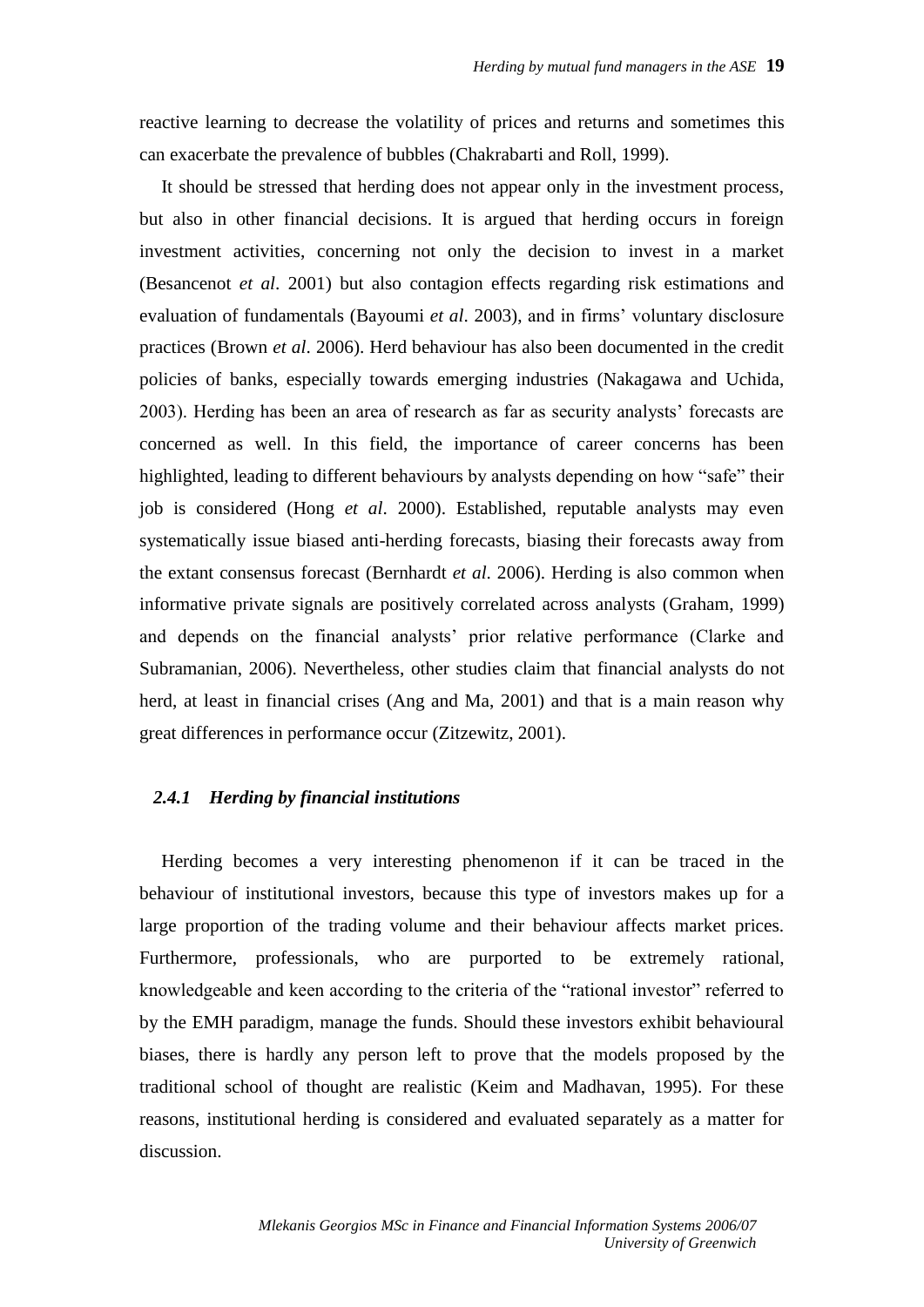Institutional investors may herd not so much because of imperfect information, although this might happen as well, but primarily (and for the long term) due to reputational concerns and compensation structures. As far as these factors are concerned, it is important to remember that an investment manager will probably not face personal professional damage if he fails when the others have failed as well, but is very likely to lose his job if he significantly underperforms the market (Hirshleifer and Teoh, 2003). This means that, firstly, there is no linear relationship between investment success and professional success, and, secondly, this relationship is not direct; the direct relationship to be considered is that between comparative investment success (with reference to other managers) and professional success. This fact could be considered a persistent agency problem. It has been claimed that this feature leads to permanent behavioural biases for the investment managers, since a risk-averse manager has a large incentive to follow the market consensus to avoid professional implications.

This effect is exacerbated by the means utilized to compensate managers. Strongly correlated behaviour and incentive provisions in fund manager contracts may be related problems. Relative-performance contracts provide the correct incentives to managers at the least cost for fund owners if the behaviour of other funds' managers is not taken into consideration. If, nevertheless, managers make investment decisions in a correlated manner, this form of contracts provides an incentive for all managers as a group to herd (Eichberger *et al*. 1999). This effect can be mitigated with sophisticated compensation schemes, like the provision that a manager is offered a relative performance contract only if the other funds retain a non-relative performance contract. In any case, if managers are risk-averse, then communication increases the cost of preventing herding or makes it very difficult to achieve (Kargin, 2003).

#### *2.4.2 Empirical evidence about the presence and effect of herding*

There are many studies concerning the presence of herding in different markets and its potential impact on asset prices, which do not always reach the same conclusions. Kaminsky *et al*. (1999) concern themselves with the Asian Crisis of 1997 and state that some of the largest swings cannot be explained by any apparent substantial news, but seem to be driven by herd behaviour. Their results also indicate that "noise" affects foreign markets as strongly as it affects domestic financial markets, suggesting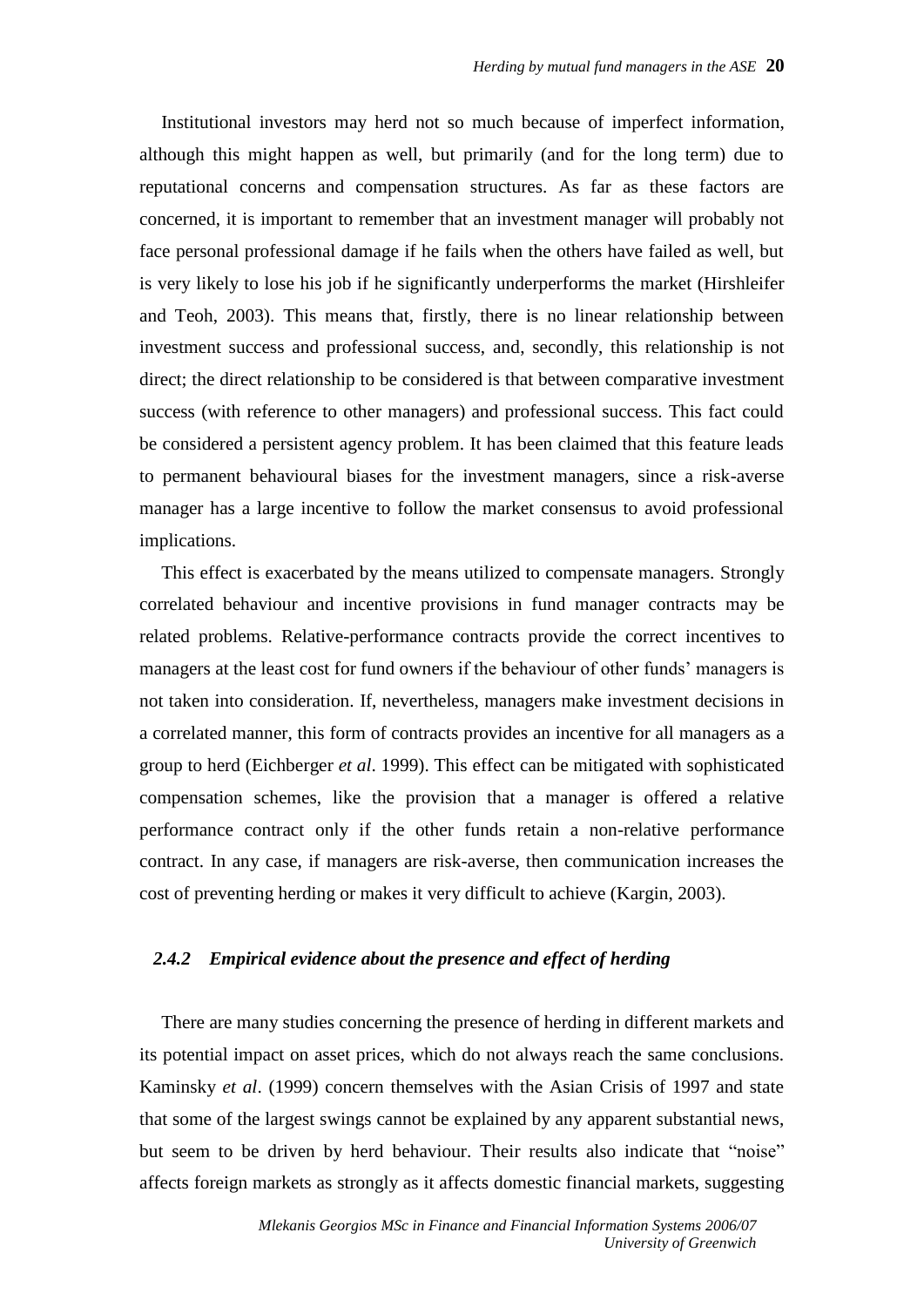the presence of important contagion effects. Moreover, as the crisis deepens, the reactions in days without any relevant news become more pronounced, which may indicate an increase in uncertainty and asymmetries in information, that can magnify the contagion effect. It is interesting that there is also evidence that investors generally react instantaneously more strongly to bad news compared to their reactions to good news.

Chevalier and Ellison (1999) find that the loss of their job is more performancesensitive for younger managers, which gives younger managers a stronger incentive to avoid unsystematic risk and to herd into more popular stocks. Therefore, it is shown that such managers tend to hold more conventional portfolios. These results justify the need to examine the agency relationship between fund company and managers as a relevant factor affecting herding behaviour.

Nofsinger and Sias (1999) document strong positive correlation between changes in the portfolio holdings of institutional investors and returns measured over the same period. Their results suggest that institutional investors positive-feedback trade more than individual investors and that their herding behaviour has a larger impact on stock prices than that of individual investors. On the other hand, they do not find evidence of return mean-reversion in the period after large changes in the portfolio holdings of institutional investors, because stocks institutional investors purchase subsequently outperform those they sell. Moreover, herding by institutions is positively correlated with lag returns and appears to be associated with stock return momentum.

Wermers (1999) analyzes the trading activity of mutual funds to determine whether funds herd when they invest in shares and to investigate the impact of herding on share prices. Although mutual funds do not seem to herd substantially in the average share, since little such evidence is found, the levels of herding are much higher in trades of small shares and in trading by growth-oriented funds. Growth-oriented funds also exhibit positive-feedback trading strategies. Shares that herds buy outperform shares they sell by four percent during the semi-annual period after the trade, with this difference being much more substantial among small shares. These results are consistent with the proposition that herding by mutual funds speeds the priceadjustment process. Another conclusion reached is that herding by mutual funds appears to be profitable before expenses, but perhaps this effect is reversed after expenses.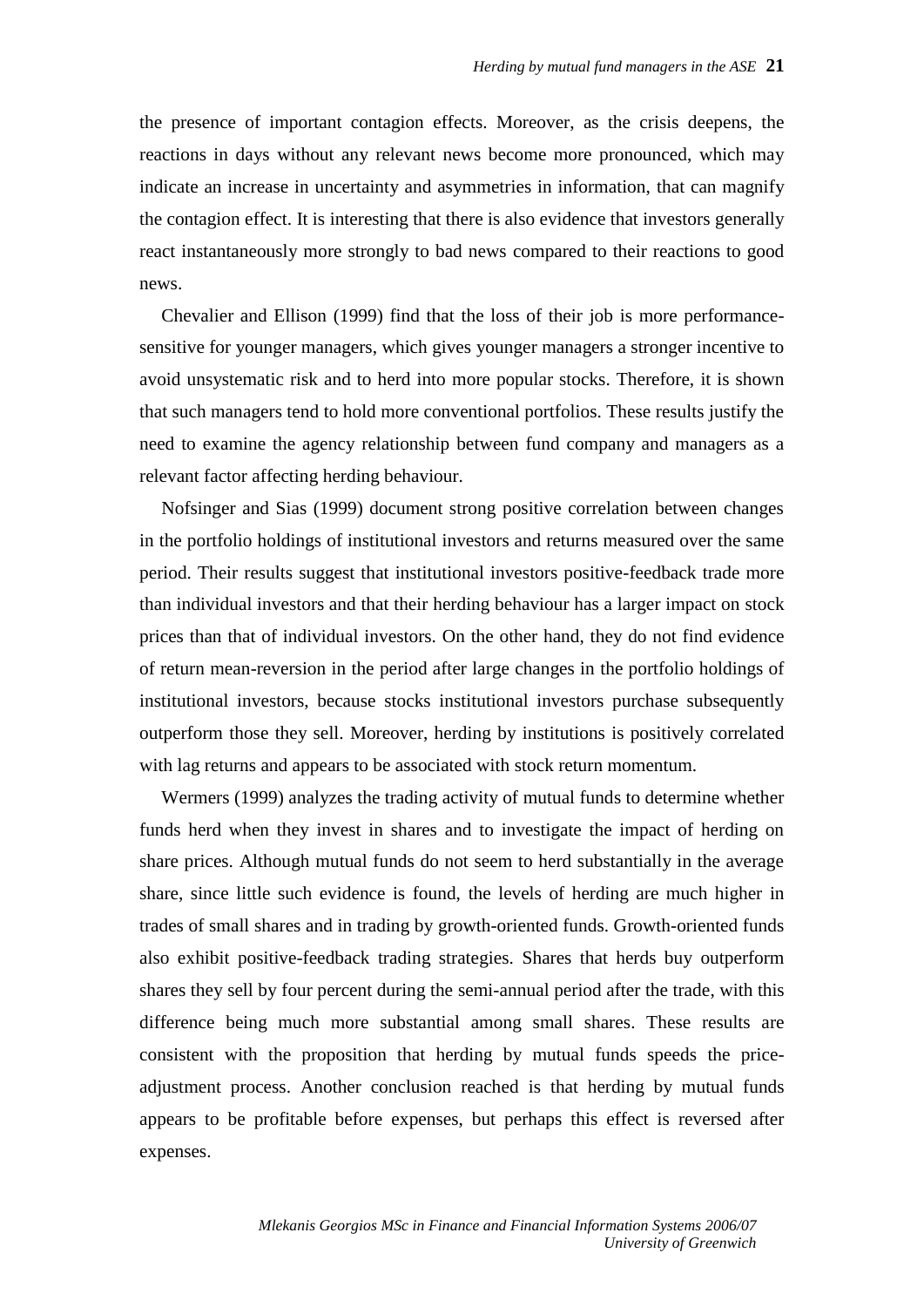Oehler and Chao (2000) analyze herding by institutions in the German bond market and their results resemble the conclusions of studies in the stock market, i.e. that there is only weak evidence of herding in individual bonds, while market-wide herding appears to be a relevant phenomenon. However, the degree of herding is generally lower than in the stock market, which can probably be attributed to the big variety of bonds. The nominal interest rate is the most important bond characteristic to mutual funds when making investment choices, with type of quality and time to maturity also playing a role in the bond selection process, but only to a lesser extent.

Iihara *et al*. (2001) use long-term data to examine the presence and effect of herding in the Tokyo Stock Exchange and conclude that both herding by institutions and herding by foreign investors affect stock prices. They further state that this behaviour leads to a destabilization of the market, while they distinguish the herding by domestic institutions as feedback trading and the herding of foreign investors as informational herding. Finally, their results show that both institutional and foreign investors appear to be able to forecast short-term stock returns.

Hwang and Salmon (2001) use a linear factor model based on the cross-sectional standard deviation of the factor loadings of the individual assets. Their model is used to examine the US, UK, and South Korean stock markets and find that herding toward the market returns is heavily affected by the Asian and Russian Crises in 1997 and 1998, respectively. Contrary to the common belief that claims that herding is significant when the market is in stress, they find that herding can be more prevalent before a crisis when the market is relatively quiet. Once a crisis appears, herding toward the market returns seems to become much weaker. Their study also suggests that advanced markets such as the US and UK are subject to smaller degrees of herding than emerging markets such as the South Korea, which is explained by a larger degree of information asymmetry between investors in emerging markets than in advanced markets.

Lobão and Serra (2002) concern themselves with the level of herding in the trades of Portuguese mutual funds. The overall level of herding observed in the market is very significant. The level of herding remains fairly constant over time or when a minimum number of funds to trade a given stock is imposed and it is significant in both sides of the market, purchases and sales. The average level of herding for Portuguese mutual funds is much higher than that for the US and the UK mutual funds found in previous studies, which suggests that herding is higher on more volatile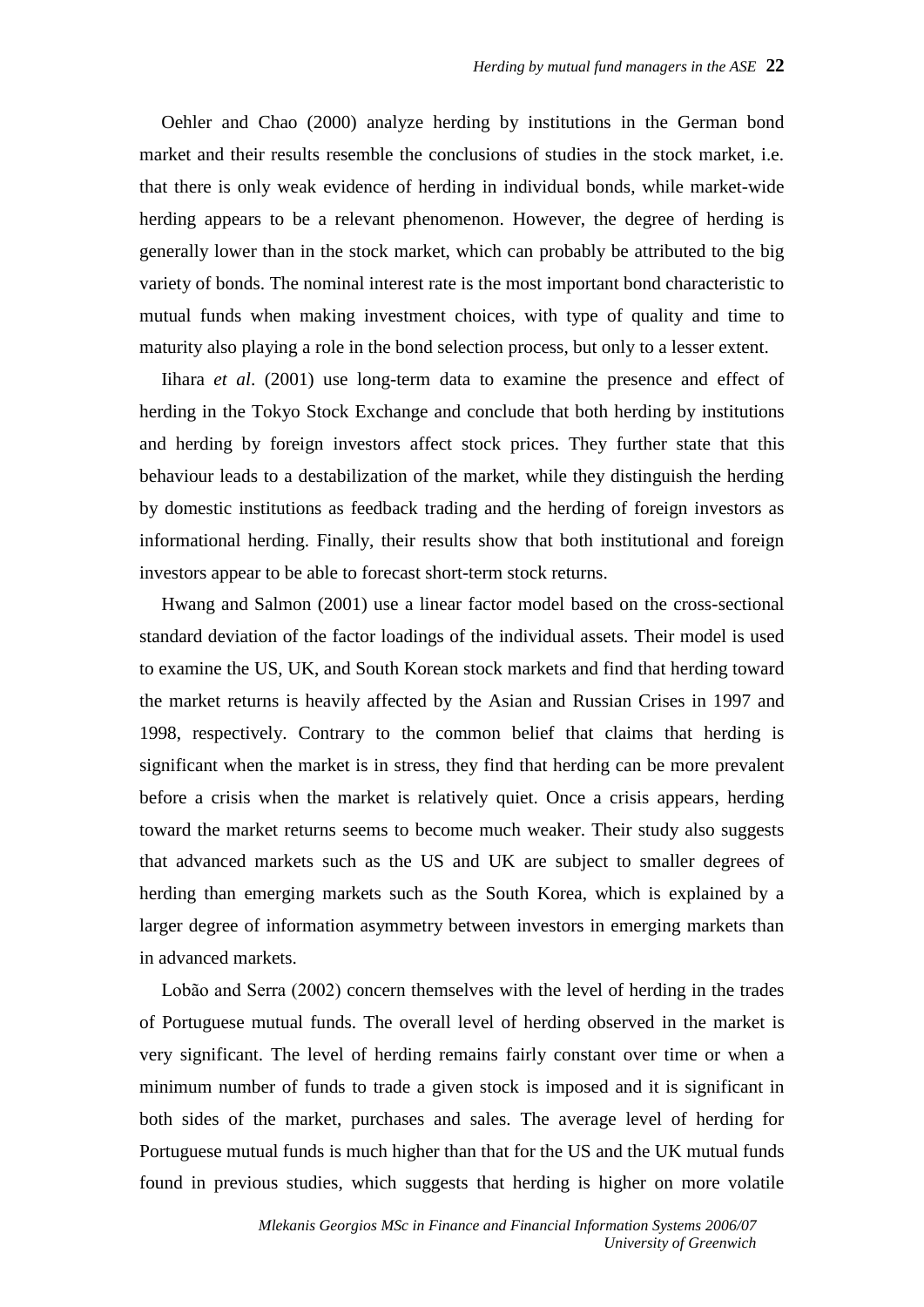markets. Furthermore, the overall level of herding is much higher than that observed within different subgroups of funds, which means that herds seem to include funds of different size, different portfolio holdings and different trading strategies. The low and high cap subgroups of funds appear to herd less and funds with fewer stocks appear to herd more often. Finally, the levels of herding when the market is doing well and when the market is more volatile are lower. Altogether, the results are consistent with the implications of information-based models.

Kyröläinen and Perttunen (2003) examine momentum trading and herding of both active and passive investors during the information technology (IT) stock bubble period of 1997-2000 in Finland. They find that primarily large active investors engage in momentum trading. Active investors in general also tend to herd when taking their trading decisions, with their tendency to herd increasing monotonically every year. Passive investors and small active investors exhibit contrarian trading styles and the passive investors' herding appears to be very strong over the sample period. Overall, neither trading of active investors nor trading of passive investors seem able to predict the returns observed. These results are consistent with the proposition that large active investors are contributors to the price bubble, so active trading probably does not have solely positive effects on the efficiency of asset markets.

Kübler and Weizsäcker (2004) experimentally investigate the appearance of herding in a laboratory setting and discover that while not all of the subjects acting as first "players" choose to acquire private information, information acquisitions in later stages are excessive, such that overall far too many "signals" are bought. Subjects tend to imitate the majority of preceding choices, but only if this majority is strong enough. The results suggest that players attribute an error rate to their opponents that is higher than the one they attribute to themselves. This bias leads them to depend too little on their predecessors, and hence to acquire too many signals themselves. Players also seem to ignore what their predecessors thought about their respective predecessors. Thus, they do not comprehend that some of the decisions they observe may have been herding decisions, not based on any private information.

Hwang and Salmon (2004) propose an approach for the detection and the measurement of herding based on the cross-sectional dispersion of the factor sensitivity of assets. This method enables them to examine the presence of herding towards particular sectors in the market, including the market index itself. Furthermore, they claim to be able to critically separate such herding from common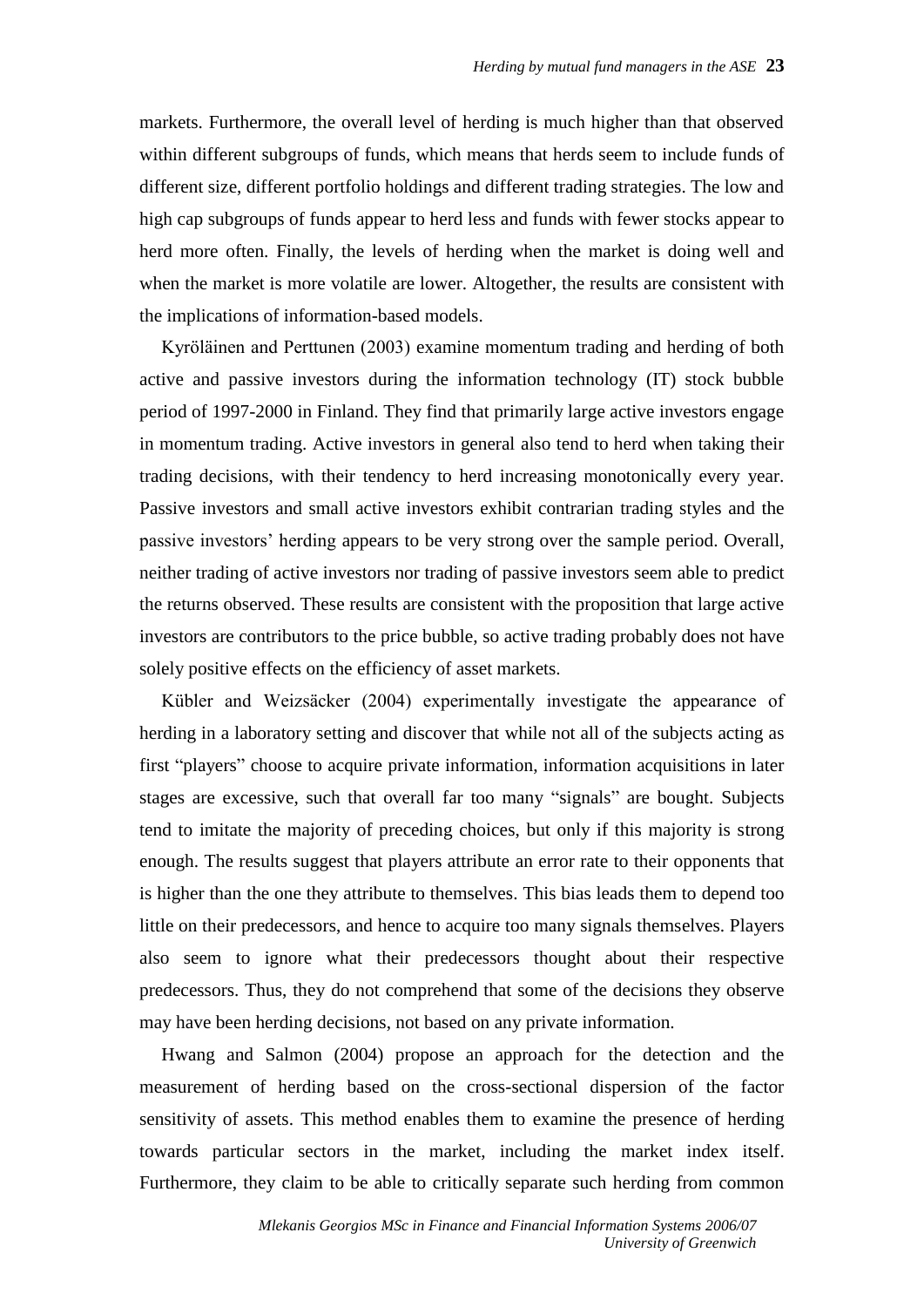movements in asset returns caused by changes in the fundamentals. They find that herding towards the market shows significant movements for the US and South Korean stock markets and appears to be persistent independently from any given market conditions. There is also evidence of herding towards the market portfolio both when the market is rising and when it is falling. Periods of market crisis or stress seem to help markets return to equilibrium, thereby implying that efficient pricing may be facilitated by market stress – they have found cases where herding behaviour turned before the market itself turned.

Bowe and Domuta (2004) investigate the behaviour of investors in the Jakarta Stock Exchange and suggest that foreign investors always herd more than local investors, while the difference in herding measures increases from 7 to 18 percent over the pre- to the post-crisis period. Foreign investors tend to herd more following the onset of the Asian crisis with herding percentages ranging from 17 to 20 percent. The measure of herding for local investors remains relatively constant from before until after the crisis, although following the crisis their tendency to trade as a group is reduced.

Fong *et al*. (2004) utilize a database of daily trades and monthly portfolio holdings of active Australian equity managers to examine herding by institutional investors. The data suggest that active managers herd more when selling stocks, when trading in small stocks, and when moving between industries. They show that brokers facilitate information transfer between managers, a phenomenon resulting in a substantially higher level of herding, and also indicate that these brokers pass their best, most timely private information to their largest clients first, and later disseminate that information to their smaller clients, so that this information generates higher returns for those managers who are sufficiently active to be considered as the broker's best client. They also find some evidence of leader-follower relationships; in particular, managers tend to follow those managers with higher past performance.

Sias (2004) finds that institutional investors appear to be momentum traders. Only little of their herding behaviour, however, can be considered a result of momentum trading. Moreover, demand by institutions is more strongly related to lag demand by the institutions than lag returns. Institutional herding declines with time and seems to differ across capitalizations and types of investors. The results are most consistent with the hypothesis that institutional investors herd because they infer information from each other's trades .This point of view they justify by directly examining the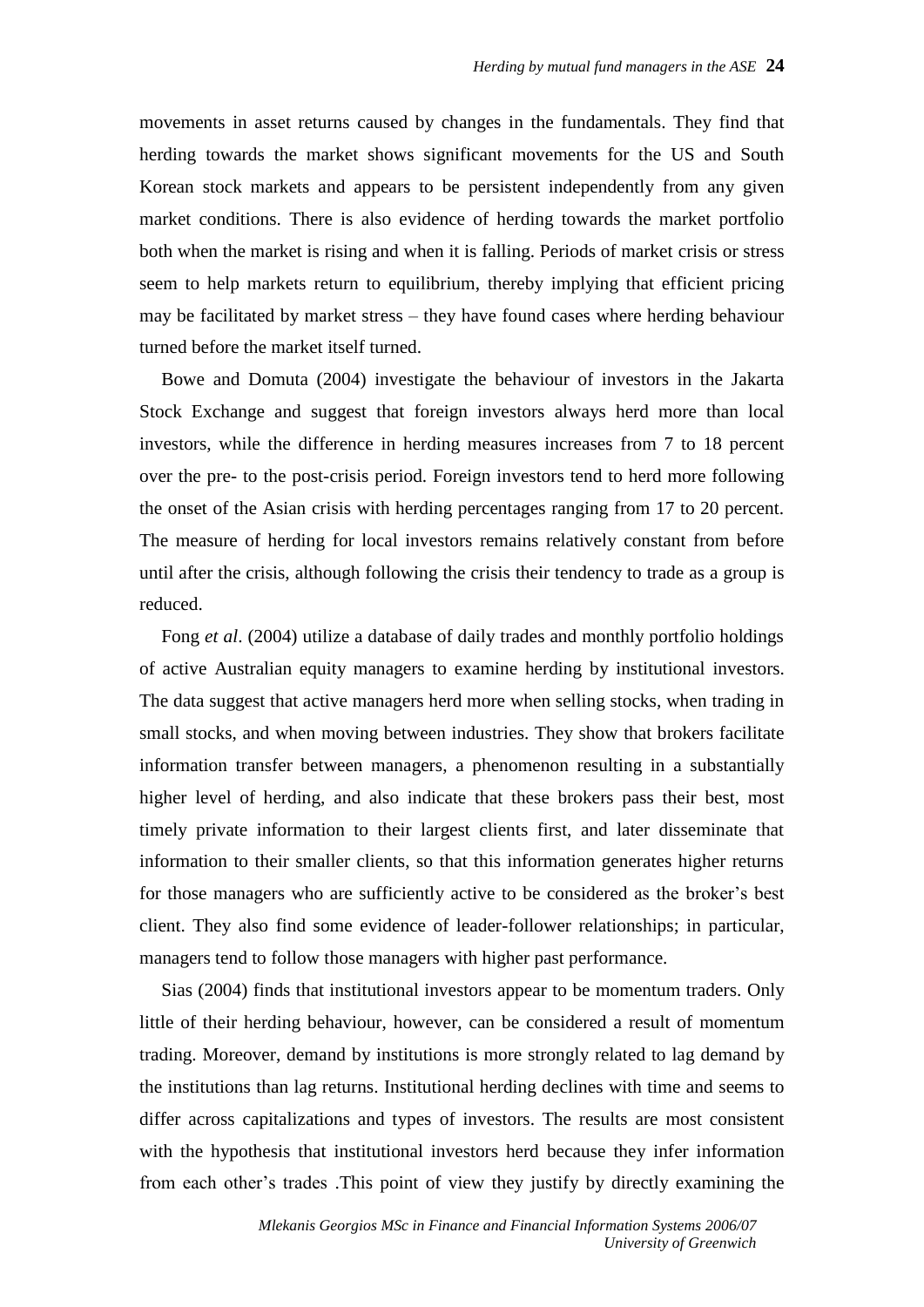cross-sectional temporal dependence in institutional demand over subsequent quarters. However, no evidence is found that institutional herding drives prices away from their fundamental values, but rather that demand by institutions is weakly, but positively, related to returns over the following year suggesting that institutional herding reflects the manner in which information is impounded into prices. Herding also seems to decline over time (in large stocks) and to differ across investor types.

Cai and Zheng (2004) investigate the dynamic relation between the aggregate trading activity of institutions and the equity prices observed and conclude that trading by institutions is strongly related to contemporaneous returns. It is suggested that institutions buy more popular stocks following market rises, while stock returns appear to be negatively related to institutional trading of the previous quarter; there is an increase (decrease) in returns before and during the major buying (selling) activity by institutions, but any "excess" returns seem to disappear soon after the peak in their trading activity. While institutions indulge in positive feedback trading based on information about the market as a whole, the fact that institutions are more likely to follow positive feedback trading in buys than in sales eases the concern that institutions could exacerbate the price decline by selling stocks after a market downturn.

Massa and Simonov (2005) show that the impact of interaction between former fellow college students is statistically and economically significant, since investors tend to invest in the same stocks in which their former classmates do and moreover skew their portfolios towards growth stocks if their former classmates do the same. College-based interaction is the strongest form of interaction (stronger than professional and geographical interaction) and ranks third as the single most important factor affecting portfolio choice.

Chang and Dong (2005) use Japanese data and offer evidence at both portfolio and firm level that variations in firm idiosyncratic volatility are related to behavioural as well as fundamental factors. They find strong evidence that shares of firms subject to institutional herding have high idiosyncratic volatility and that the relationship between herding by institutions, firm earnings and idiosyncratic volatility remains significant in a joint regression. In addition, the hypothesis that the contemporaneous relationship between institutional herding and firm idiosyncratic volatility is due to the tendency of investors to herd toward stocks with high idiosyncratic volatility and systematic risk is rejected, which highlights the causality effect of institutional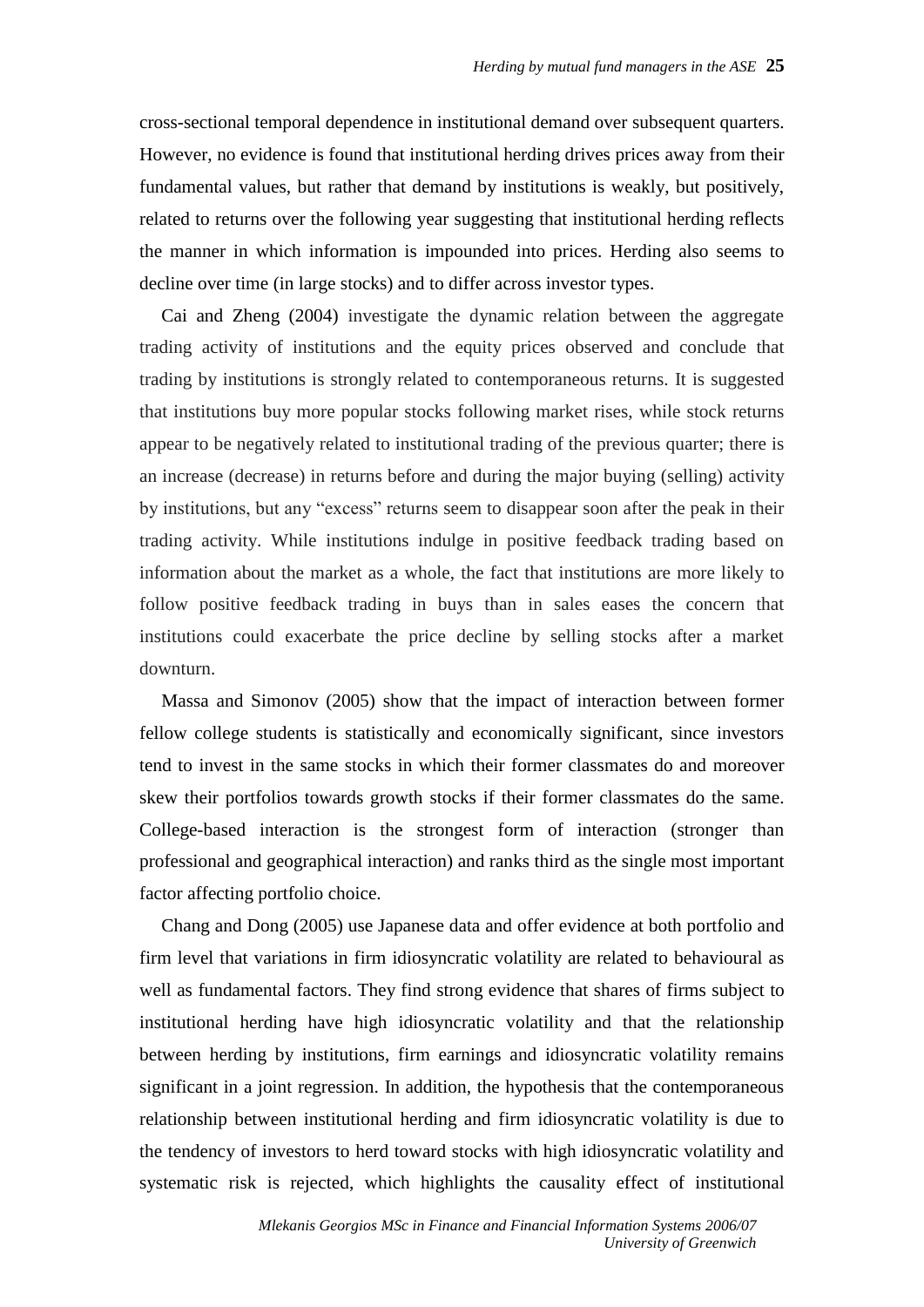behaviour on the pattern of market aggregate idiosyncratic volatility. The results appear to be robust to control variables such as firm size, trading volume, leverage effect, and measures of firm idiosyncratic volatility with respect to the market model and the Fama-French three-factor model.

Massa and Patgiri (2005) test the theory of managerial herding based on reputational and career concerns by focusing on the mutual fund industry and studying how incentives included in managers' contracts affect the magnitude of risks taken by managers and their herding. After considering two types of herding, namely category herding (which is the choice to operate in a herding conducive category, in which other funds are already operating) and stock herding (which is adopting a trading strategy similar to the one of the competitors) they argue that reputation and career concerns induce managers to herd and that compensation seems to contrast this tendency. A compensation structure with greater incentives might induce managers to enter categories with less effective herding and to adopt trading strategies different from their peers, thereby taking more risk. Family affiliation appears to reduce the incentive to herd and increase the one to take risk.

Voronkova and Bohl (2005) investigate the degree of herding by pension fund investors and whether they engage in feedback trading behaviour as well as their effects on prices in the developing stock market of Poland, where such investors face limitations in their investment activity. The values of herding and positive feedback trading for Polish pension funds found are considerably higher than the corresponding values reported for mature markets; these findings are attributed to the local regulatory framework that includes relative performance evaluation and penalties and the high concentration in the Polish pension fund industry. The results provide evidence of significant herding by Polish pension fund managers, primarily in small size stocks and stocks of certain industries, like computer services, banking and metal production. Herding is detected in both past winners and past extreme losers; however, they do not find a significant effect on the prices of Polish stocks due to herding and positive feedback trading by the institutions.

Dass *et al*. (2005) study the relation between the incentives contained in the advisory contracts of mutual fund and the funds' investments in bubble stocks and show that for mutual funds in the US there is a negative relationship between the incentives, and the investment in bubble stocks. Moreover, they show that the difference in performance between funds with high and low incentives is strongly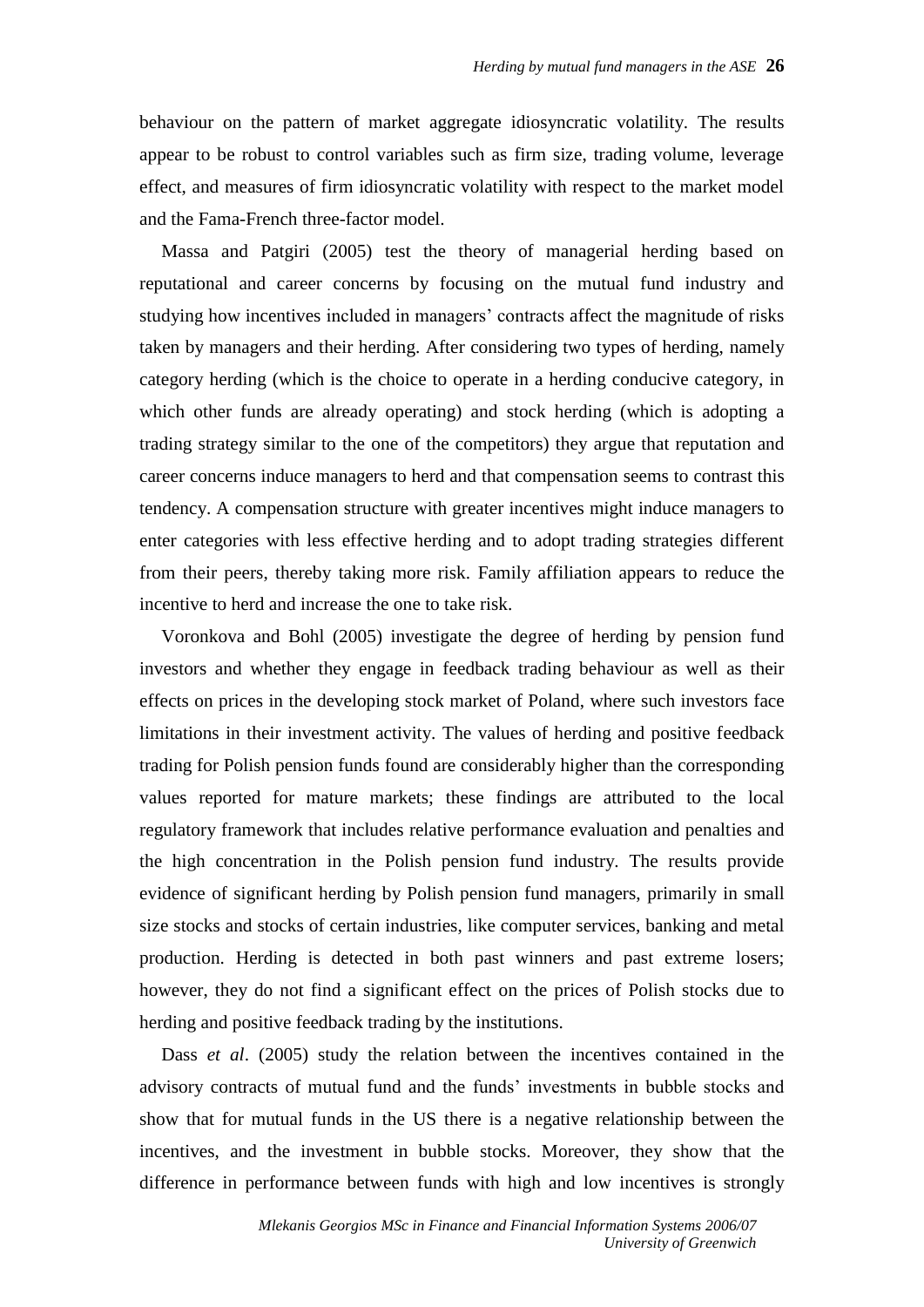related to the difference in their portfolio holdings of bubble stocks. These findings provide evidence that high-incentive contracts, far from exacerbating the presence of a bubble, help to rein them in. In this industry, they argue, managers are more cautious not to score at the bottom than interested in ranking top. This induces them to herd by investing in the same stocks in which other funds are also investing. The incentives contained in the advisory contracts facilitate the reduction of this tendency. This has significant implications when financial market bubbles occur, a fact with both positive and normative importance.

Sharma *et al*. (2006) examine the behaviour of institutional investors during the internet bubble and crash of 1998-2001 in the US and its impact on stock prices. They find that all types of institutions displayed herding behaviour into internet stocks during the bubble with a high intensity. In addition, they show that herding by institutions was much greater than what could be expected if they had exhibited momentum trading and that institutions in general continued to herd by acquiring internet stocks for two quarters past the market peak in the first quarter of 2000 and for three quarters past the peak in individual stock prices, which means that institutions were unable to identify the price peaks. Most importantly, they find positive excess returns contemporaneous with institutional buy herding and negative abnormal returns (reversals) at the cease of the herding. This finding suggests that institutions' herding behaviour created temporary price pressures, thereby probably contributing to the bubble.

On the other hand, there are also studies denying the existence or influence of herding. For instance, Chang *et al*. (2000) use a non-linear regression model to examine the relation between equity return dispersions and the overall market return for the US, Hong Kong, South Korea and Taiwan. They document that during periods of extreme price movements, equity return dispersions for the US and Hong Kong continue to increase in a linear fashion, hence providing evidence against the presence of herd behaviour. Nevertheless, for South Korea and Taiwan, which are still considered emerging markets, they find a significant non-linear relation between equity return dispersions and the underlying market price movement, which is evidence of herding according to the methodology chosen, but they argue that in these countries systematic risk accounts for a relatively large proportion of overall security risk.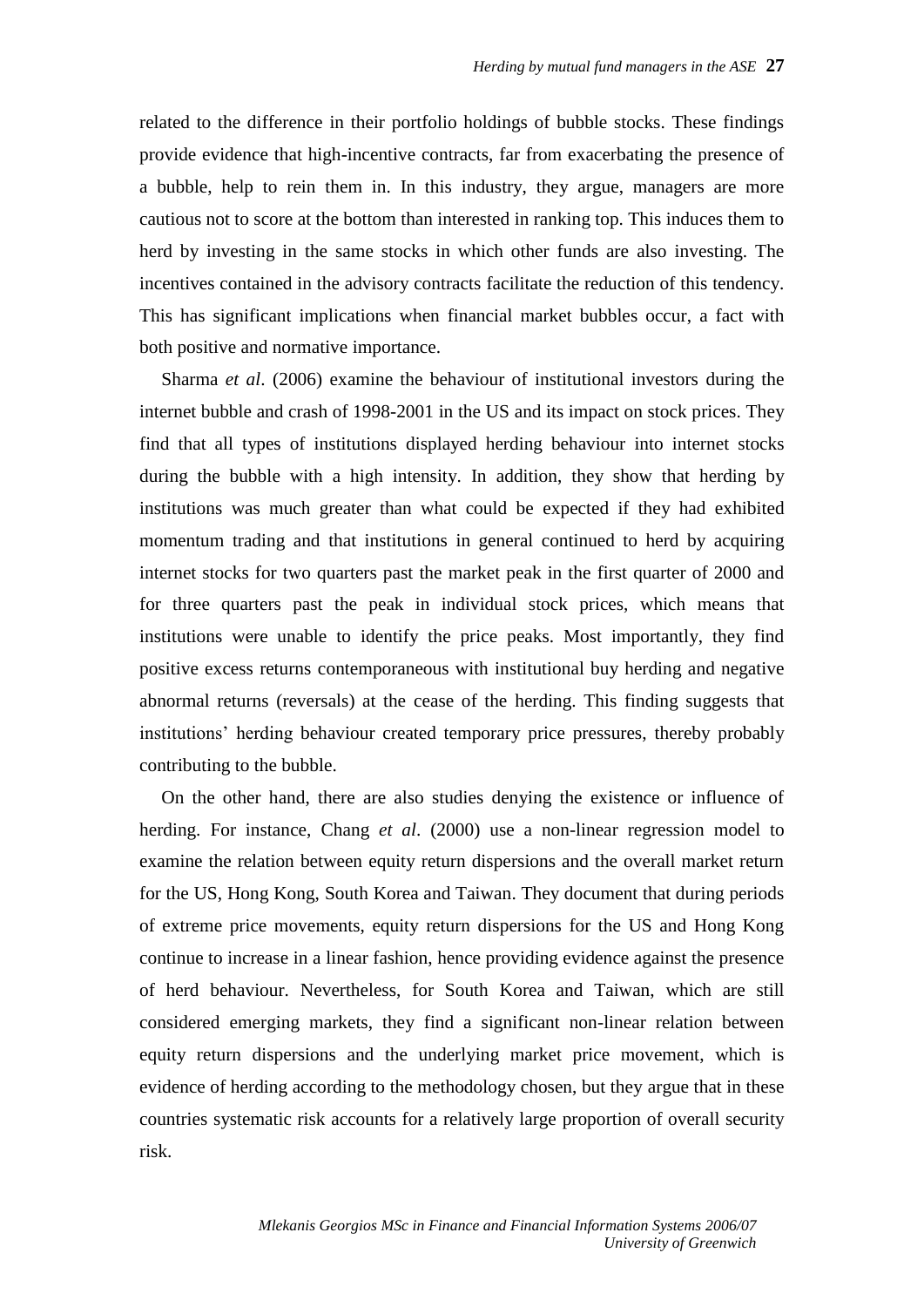Henker *et al*. (2003) use a high frequency intraday dataset from the Australian stock market and find little evidence for market-wide or industry sector herding, even in extreme market conditions. It should be noted that the approach used to detect herding in this study looks for evidence of a particular form of herding (herding towards the market portfolio) and considers herding behaviour only in the assetspecific component of returns. The approach, therefore, does not consider herding that may occur in the common component of returns, for example in the situation where prices of all assets in a class (or market) move towards the same direction.

Gleason *et al*. (2004) assume that during up markets, when news is positive, investors would probably be evaluating a relatively large set of investment opportunities vis-à-vis the positive news. Therefore, their actions may be distributed over a longer time period, leading to a lack of herding. On the other hand, during down markets, investors face the simpler task of evaluating the effects of news their portfolios, i.e. on a smaller set of stocks. They can act quickly by following the aggregate market in adjusting their portfolio holdings, thereby creating the possibility of herding. Using two different measures of dispersion, and two different methods for identifying herding, they show that when up and down markets are analysed in aggregate, no evidence of herding behaviour is found. Nevertheless, there is evidence that investors may be more inclined to herd when the market is falling and their results provide weak support for the hypothesis of the myopic loss aversion bias.

Feng and Seasholes (2004) show that individual investors engage in correlated trading behaviour and furthermore claim they are able to rule out herding behaviour as the predominant force driving investment decisions. Their results support the view that public (or market-wide) information is a major determinant of trading decisions and that the decision to buy or sell depends to a large degree on location (observed as a positive or negative loading on the factor). They claim that what has traditionally been called "herding" in the relevant literature is in fact trade between asymmetrically informed agents.

Lipson and Puckett (2005) investigate the trading behaviour of pension plan sponsors on days when markets experience large increases or decreases in value and find significant evidence that pension plan sponsors as a group sell on days when the market experiences large increases and buy on days when the market experiences large decreases. Furthermore, both mean and median trading imbalance measures are negative and significantly different from pre-event levels used for comparison,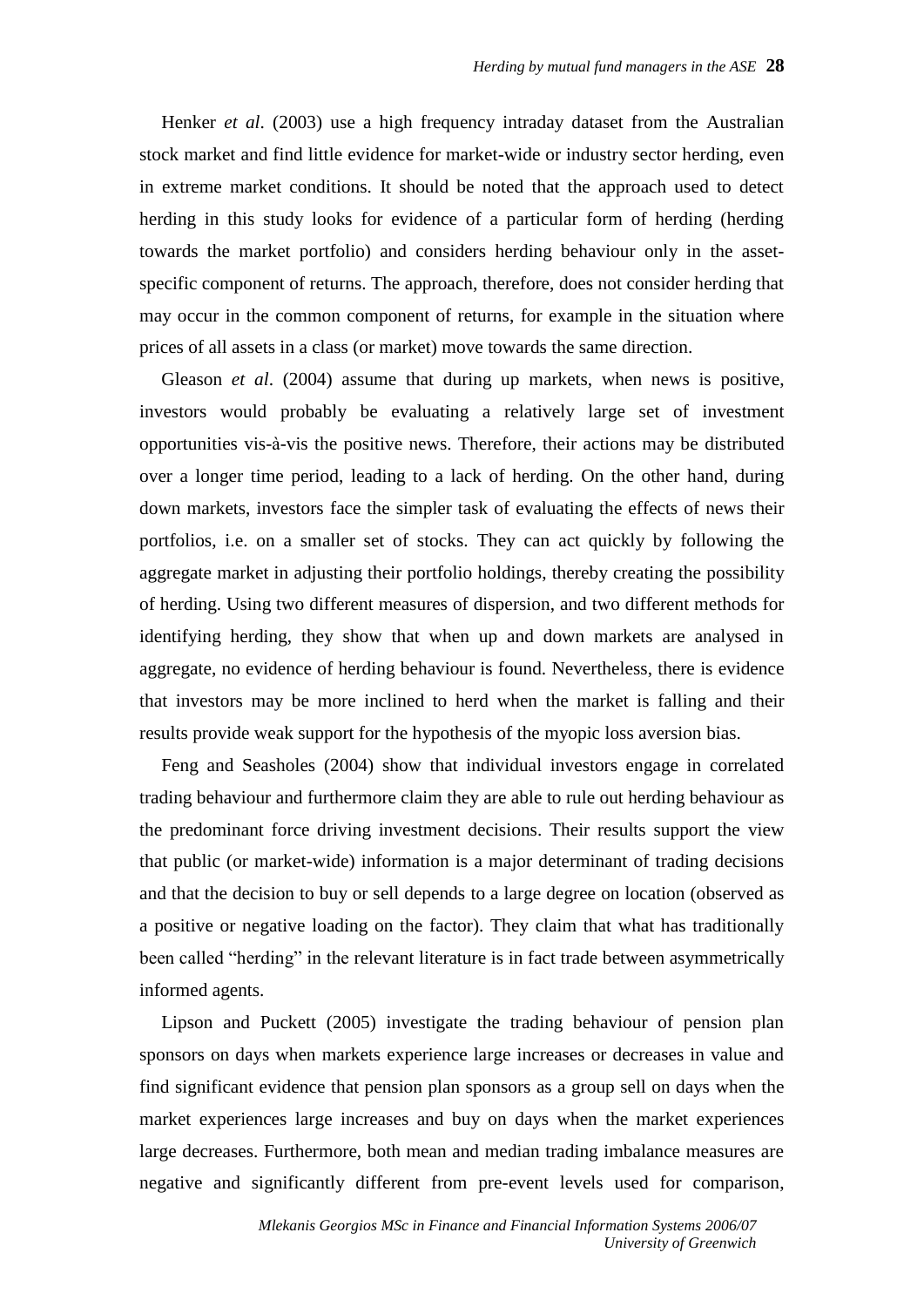suggesting that aggregate pension fund trading is different on these days. Exploring the reason for the change in aggregate trading on these days, they find that pension funds continue the trading patterns they had already established even on large market movement days, and that large market moves provide an opportunity for institutions to complete investment decisions that were made previously and are being executed over a longer time horizon. These results suggest that institutional investors have a long-term horizon and trade quite rationally to accomplish these goals.

Demirer and Kutan (2006) examine whether herds are formed in Chinese stock markets based on the assumption that investors would be more likely to ignore their private information and imitate the market consensus during periods of market stress. They find no evidence of herd formation, using both firm- and sector-level data, from both the Shanghai and the Shenzhen Stock Exchanges, which suggests that market participants in Chinese stock markets make investment choices rationally. Furthermore, they claim that their results show a smooth transition of information between markets. They nevertheless acknowledge that the results may be sensitive to different approaches for testing for herd formation.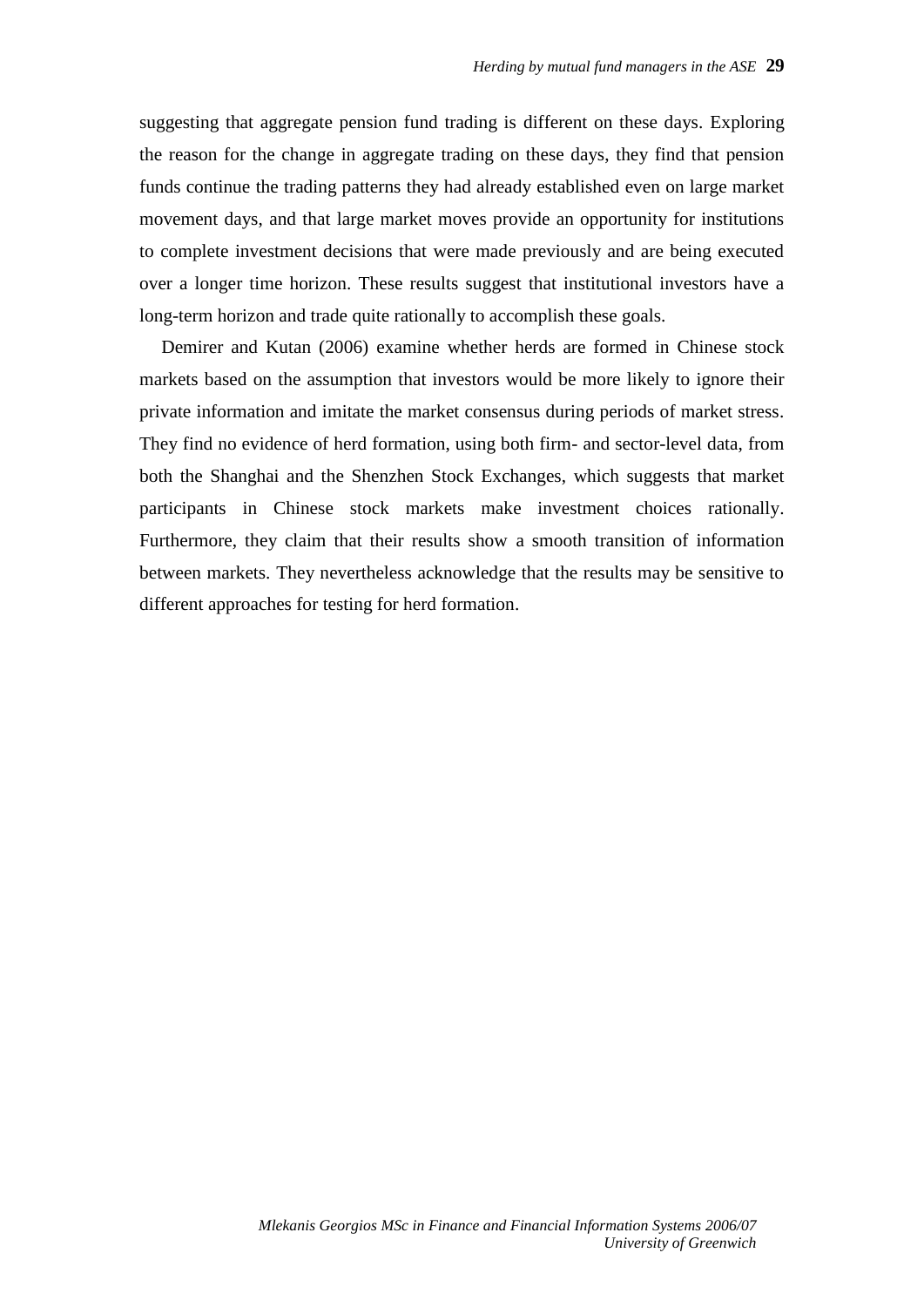## **CHAPTER 3 RESEARCH METHODOLOGY**

#### **3.1 The purpose of the study**

The present study aims to investigate the presence of herding in the trading behaviour of institutional investors in the Athens Stock Exchange. More specifically, the focus is on herding by managers of mutual funds available to Greek private investors. The importance of herding by this subgroup of "traders" has been documented previously. Another major reason why this issue is of interest lies in the fact that similar studies in different countries have led to contradicting results; there appears to be a tendency of higher levels of herding in less mature financial markets. Furthermore, no such study has yet been conducted for Greece (to the knowledge of the writer).

Empirical research distinguishes between two types of herding in stock markets (Oehler, 1998): stock-picking herding, which refers to the tendency of managers to buy or sell a particular stock at the same time, and market-wide herding, which is the tendency to be on the same side of the market in general (buying or selling) without focusing on each stock separately. The second type of herding is a broader definition which can be disputed by opponents of the behavioural finance theory; the fact that open-end mutual funds have to invest the capital entrusted every time there is an inflow may lead to a buying position that does not constitute herd behaviour (and the opposite). In this study, only stock-picking herding is considered, so the hypothesis tested can be stated in the following way:

H0: No stock-picking herding occurs in the behaviour of mutual funds in the ASE.

H1: Stock-picking herding occurs in the behaviour of mutual funds in the ASE.

This hypothesis is tested initially for the market as a whole (for all stocks), but it is considered informative to further examine the presence and magnitude of herding in particular sub-groups of the market. These sub-groups are the large capitalization shares (the way they are defined by the ASE), the small and medium capitalization shares, the shares that constitute two well-known indices of the market, i.e. the General Index and the FTSE 20 index, and the shares in each of the seventeen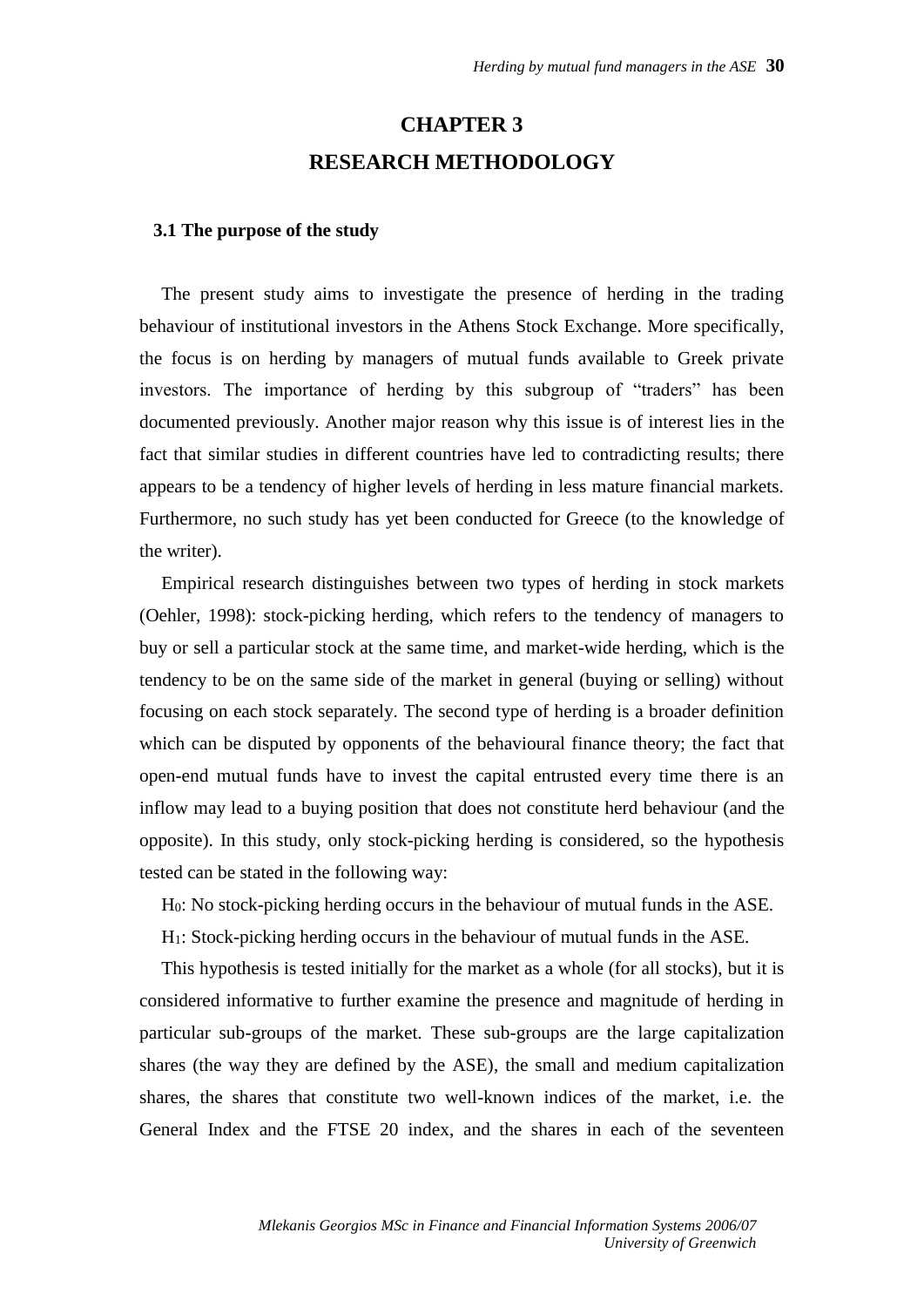industries identified by the governing body of the ASE. The results are then evaluated in comparison with the results for the market.

#### **3.2 The sample**

The list of mutual fund management companies (henceforth, MFMC) provided by the "Association of Greek Investment Companies and Mutual Fund Management Companies" or, as it is usually abbreviated, "Association of Greek Institutional Investors" (henceforth, AGII) and containing twenty five firms (at September  $30<sup>th</sup>$ 2005) was utilized as the starting point for the data collection process. All open-end MFMC legally operating in Greece are members of the AGII. To reduce the amount of work necessary for the purpose of this dissertation, firms with a market share of less than 0.30 percent of the total volume of funds managed at both January  $1<sup>st</sup>$  2005 and September 30th 2005 were excluded from the sample, leaving seventeen firms and 98.71 percent of the market to be considered. One of the MFMC (namely, Social Security Organizations MFMC) is responsible for managing the funds of the public insurance and pension funds and institutions and therefore does not resemble the other firms. Out of the remaining sixteen companies, seven responded to the request for data of their mutual funds (45.41 percent of the funds managed and 47.33 percent of the funds to be considered). The other nine firms chose either not to respond to the request or to allege the absence of a database of the data requested. Table 1 provides a list of the twenty five firms, their relevant market shares and the availability of data concerning the mutual funds they manage. Since the study focuses on herding in shares, only mutual funds investing a significant proportion (over 10 percent) of their resources in shares were considered.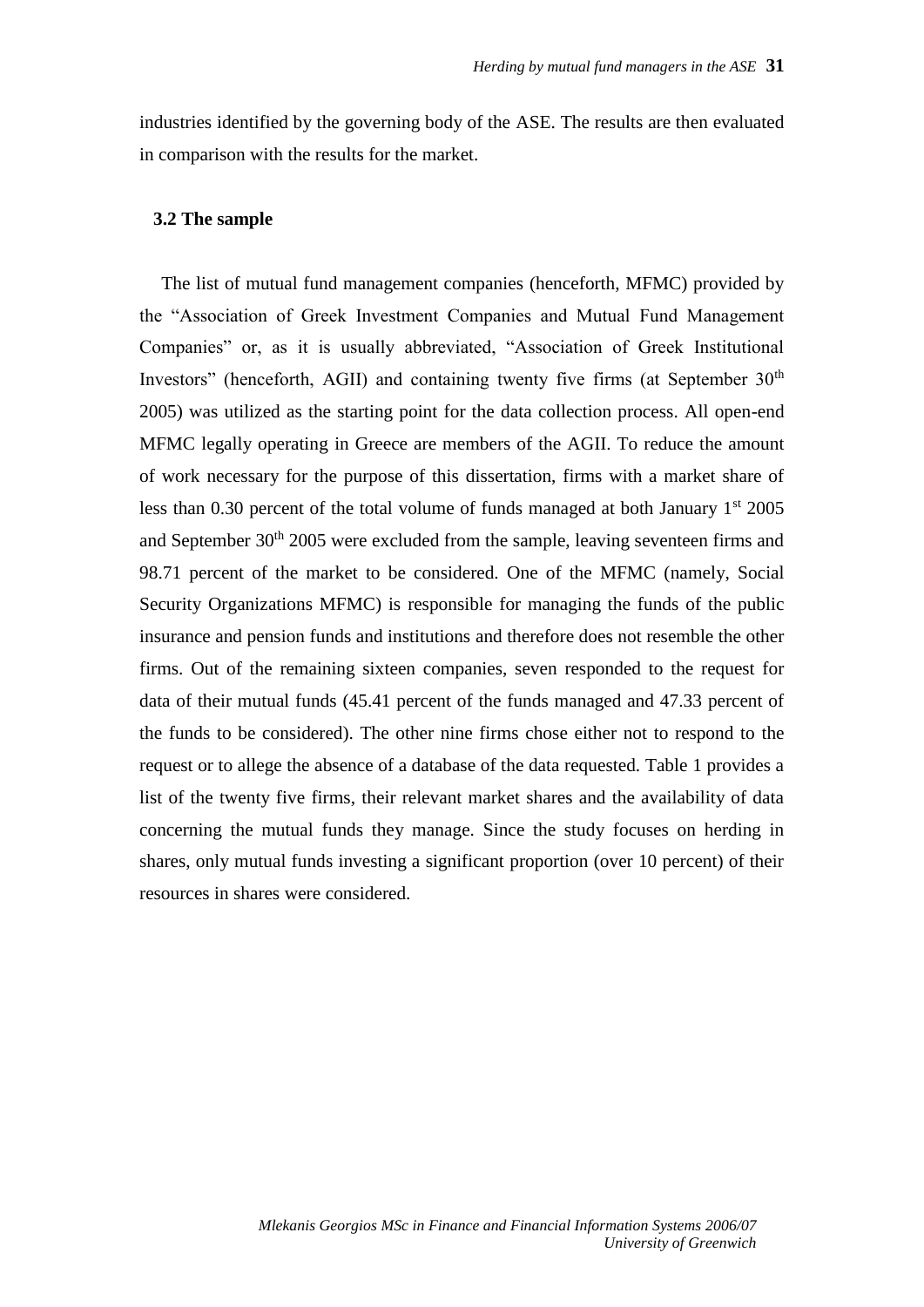**Table 1:** *Overview of the Mutual Fund Management Companies (MFMC) active in Greece, their market shares (September 30th 2005) and their response to the request for data*

| <b>Name</b>                               | Number of<br><b>Funds</b> | <b>Market</b>         | <b>Provision of Data</b>            |  |
|-------------------------------------------|---------------------------|-----------------------|-------------------------------------|--|
| Alico AIG MFMC                            | 16                        | Share $(\% )$<br>1.76 | New company without sufficient data |  |
| <b>Allianz MFMC</b>                       | 10                        | 1.18                  | Data available                      |  |
|                                           |                           | 17.28                 | Data available                      |  |
| Alpha Asset Management MFMC               | 25                        |                       |                                     |  |
| Alpha Trust MFMC                          | 12                        | 1.20                  | Data available                      |  |
| Aspis International MFMC                  | 10                        | 0.78                  | New company without sufficient data |  |
| <b>ATE MFMC</b>                           | 10                        | 2.50                  | No response to request              |  |
| <b>Attica MFMC</b>                        | 6                         | 0.29                  | New company without sufficient data |  |
| Diethniki MFMC                            | 21                        | 23.21                 | Data available                      |  |
| <b>EFG MFMC</b>                           | 35                        | 33.02                 | No response to request              |  |
| Egnatia MFMC                              | 8                         | 0.44                  | New company without sufficient data |  |
| European Reliance MFMC                    | 8                         | 0.23                  | Market share less than 0.30%        |  |
| Greek Postal Savings Bank &               | 3                         | 0.22                  | Market share less than 0.30%        |  |
| <b>Hellenic Post MFMC</b>                 |                           |                       |                                     |  |
| <b>Hellenic Trust MFMC</b>                | 8                         | 0.44                  | New company without sufficient data |  |
| Hermes MFMC                               | 11                        | 8.05                  | Data available                      |  |
| HSBC (Hellas) MFMC                        | 10                        | 2.20                  | Data available                      |  |
| <b>ING Piraeus MFMC</b>                   | 12                        | 2.23                  | No data – absence of database       |  |
| <b>International MFMC</b>                 | 7                         | 0.34                  | Data available                      |  |
| Kyprou MFMC                               | 5                         | 0.81                  | No response to request              |  |
| Laiki MFMC                                | $\overline{4}$            | 0.16                  | Market share less than 0.30%        |  |
| Marfin MFMC                               | 10                        | 0.09                  | Market share less than 0.30%        |  |
| Omega MFMC                                | 7                         | 0.15                  | Market share less than 0.30%        |  |
| P&K MFMC                                  | 12                        | 0.50                  | No response to request              |  |
| <b>Social Security Organizations MFMC</b> | $\overline{2}$            | 2.77                  | Funds not traded publicly           |  |
| Profund MFMC                              | 3                         | 0.09                  | Market share less than 0.30%        |  |
| Proton MFMC                               | 3                         | 0.05                  | Market share less than 0.30%        |  |

The Greek legislation demands that these companies publish every six moths (at June  $30<sup>th</sup>$  and December  $31<sup>st</sup>$ ) a detailed report of their portfolio holdings resembling a balance sheet. These data are the only publicly available reports of the investment decisions made by the funds' managers. Attempts to attain further data – data referring to direct investment decisions or to shorter intervals – addressed to some companies were rejected with the explanation that it would create much work and harm the companies' interests. The study utilized data concerning portfolio holdings from June  $30<sup>th</sup>$  2001 to June  $30<sup>th</sup>$  2006, because holdings of earlier periods were not accessible for many of the firms in the sample and furthermore because the crash in 1999 and 2000 in the Athens Stock Exchange might lead to unreliable results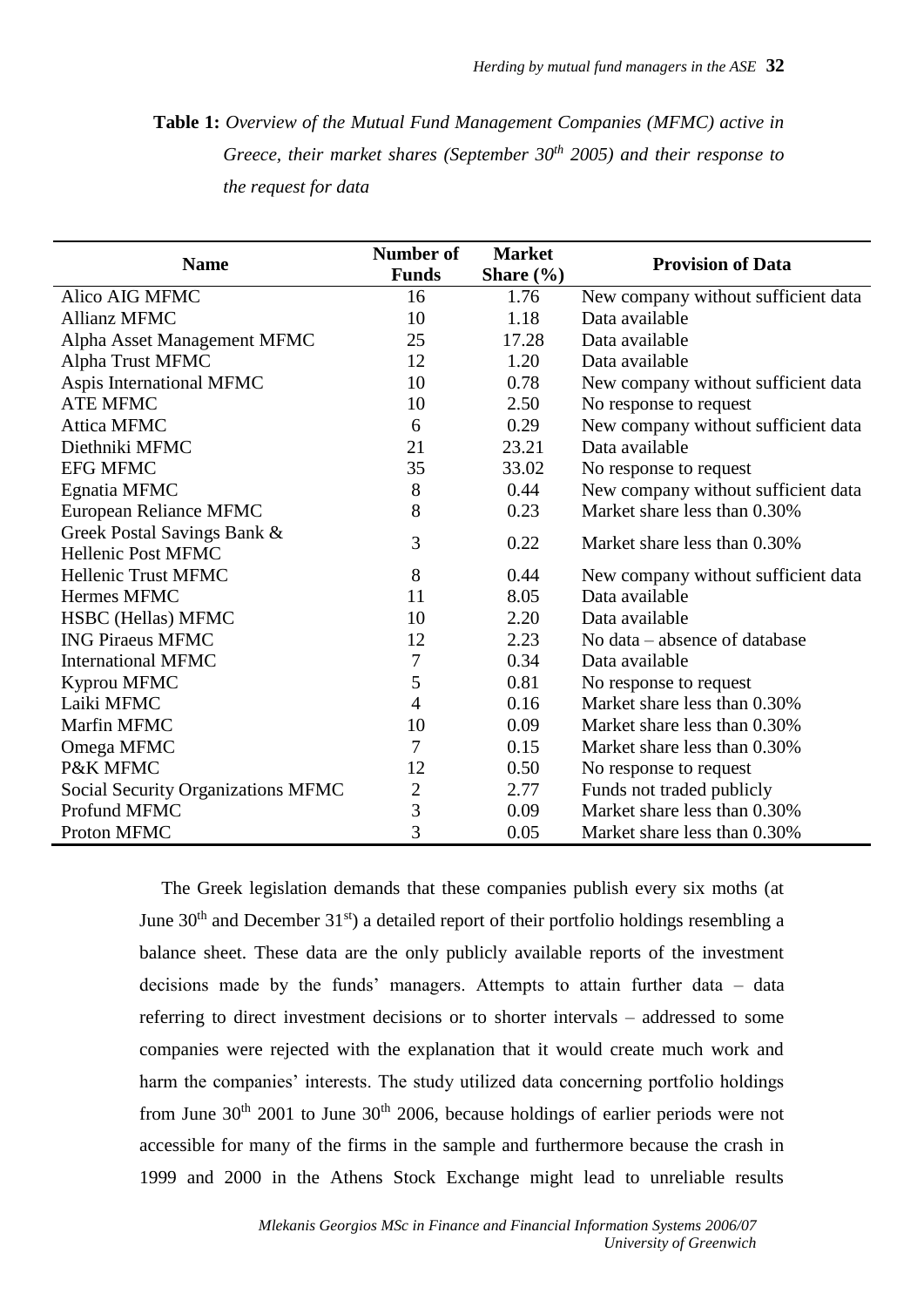regarding the herding behaviour exhibited. The mutual funds whose portfolio holdings formed the database for the study appear in Table 2.

| <b>MFMC</b>                 | <b>Mutual Fund</b>                                 |  |
|-----------------------------|----------------------------------------------------|--|
| <b>Allianz MFMC</b>         | <b>Aggressive Strategy Domestic Equity Fund</b>    |  |
|                             | Domestic Balanced Fund (Unit Linked)               |  |
|                             | <b>Domestic Balanced Fund</b>                      |  |
|                             | Domestic Equity Fund                               |  |
| Alpha Asset Management MFMC | Athens Index Domestic Equities Fund                |  |
|                             | Domestic Equities Fund                             |  |
|                             | <b>Domestic Balanced Fund</b>                      |  |
| Alpha Trust MFMC            | <b>Selected Value Domestic Equity Fund</b>         |  |
|                             | <b>Growth Domestic Fund</b>                        |  |
|                             | New Enterprises Domestic Equity Fund               |  |
|                             | <b>Eurostar Domestic Balanced Fund</b>             |  |
| Diethniki MFMC              | <b>Blue Chips Fund</b>                             |  |
|                             | <b>Financial Domestic Equity</b>                   |  |
|                             | Top-30 Domestic Equity                             |  |
|                             | Information & Technology (Hi-Tech) Domestic Equity |  |
|                             | Infrastructure & Construction Domestic Equity Fund |  |
|                             | <b>Small Cap Domestic Equity Fund</b>              |  |
|                             | European Fund                                      |  |
|                             | <b>Balanced Fund</b>                               |  |
|                             | "Syllogiko" Domestic Balanced                      |  |
| Hermes MFMC                 | <b>Dynamic Domestic Equity</b>                     |  |
|                             | Protoporos Domestic Equity                         |  |
|                             | <b>Balanced Domestic</b>                           |  |
| HSBC (Hellas) MFMC          | <b>Greek Equity Fund</b>                           |  |
|                             | TOP 20 Greek Equity Fund                           |  |
|                             | Pan-European International Equity Fund             |  |
|                             | <b>Emerging Markets International Equity Fund</b>  |  |
| <b>International MFMC</b>   | <b>Equity Fund Domestic</b>                        |  |
|                             | <b>Domestic Balanced Fund</b>                      |  |
|                             | <b>Equities Selection Equity Domestic Fund</b>     |  |
|                             | <b>Balanced Foreign Fund</b>                       |  |

**Table 2:** *Mutual Funds forming the sample for the present study*

Furthermore, data concerning the fluctuation of the General Index of the ASE, the composition of certain indices and the classification of shares into groups and industries by the Stock Exchange where necessary. These data were obtained from the ASE directly. Since the composition of the indices and the classification of shares are not constant throughout the period examined, those stocks that changed categories at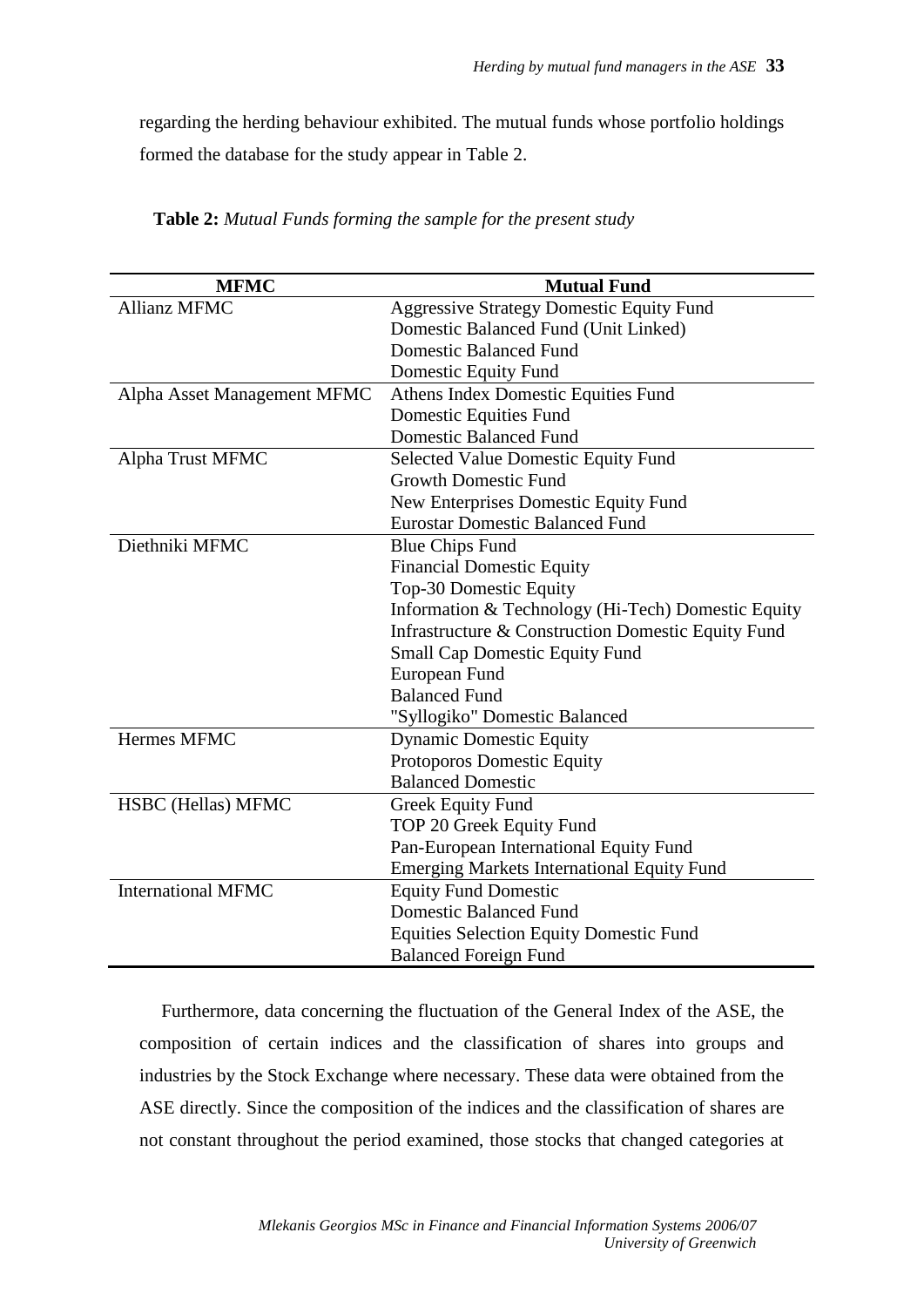some point in the period where not taken into consideration when the focus was on specific groups.

#### **3.3 Measured variables**

For the estimation of herding this study has utilized the measure proposed by Lakonishok, Schleifer and Vishny (1992), henceforth LSV. This measure determines initially those mutual funds that have been buyers and sellers of a share in a given period; the herding of the managers in a share i in the period t is then calculated as

$$
H(i) = \left| \frac{B(i)}{B(i) + S(i)} - p(t) \right| - \left( \frac{n}{np(t)} \right) p(t)^{np(t)} (1 - p(t))^{n(1 - p(t))}
$$
 (1),

where  $H(i)$  is the herding in stock i in period t,  $B(i)$  is the number of mutual funds buying the stock in the period, S(i) is the number of mutual funds selling the stock, p(t) is the average change that an active fund is a buyer for all stocks in the period, i.e.

$$
p(t) = E\left(\frac{B(i)}{B(i) + S(i)}\right)
$$
, and n is the number of funds trading the stock in the period,

i.e.  $n = B(i) + S(i)$ . This function measures the herding in a particular stock (stockpicking herding), rather than the general tendency of the traders to be sellers or buyers in a certain period. The same measure has been utilized by a series of studies concerning herding for different markets and countries, sometimes with slight variations (e.g. Oehler, 1998, Wermers, 1999, Oehler and Chao, 2000, Lobão and Serra, 2002, and Voronkova and Bohl, 2005).

The function used for calculating herding may obviously lead to disputable results if certain considerations are not made. For example, a company going public or issuing new shares would probably appear to have more buyers than sellers, although this can not be considered herding behaviour. The opposite would be the case for a firm that is acquired or undergoes a merger or even goes bankrupt. To mitigate the effect of such incidents, function (1) is not calculated for a share whenever such an incidence occurs, except for the case of a new issue of an already listed firm (because it was impossible to determine the effect of each such case). The same treatment occurs whenever only one fund is trading in a stock (n=1), because the calculation would overestimate herding.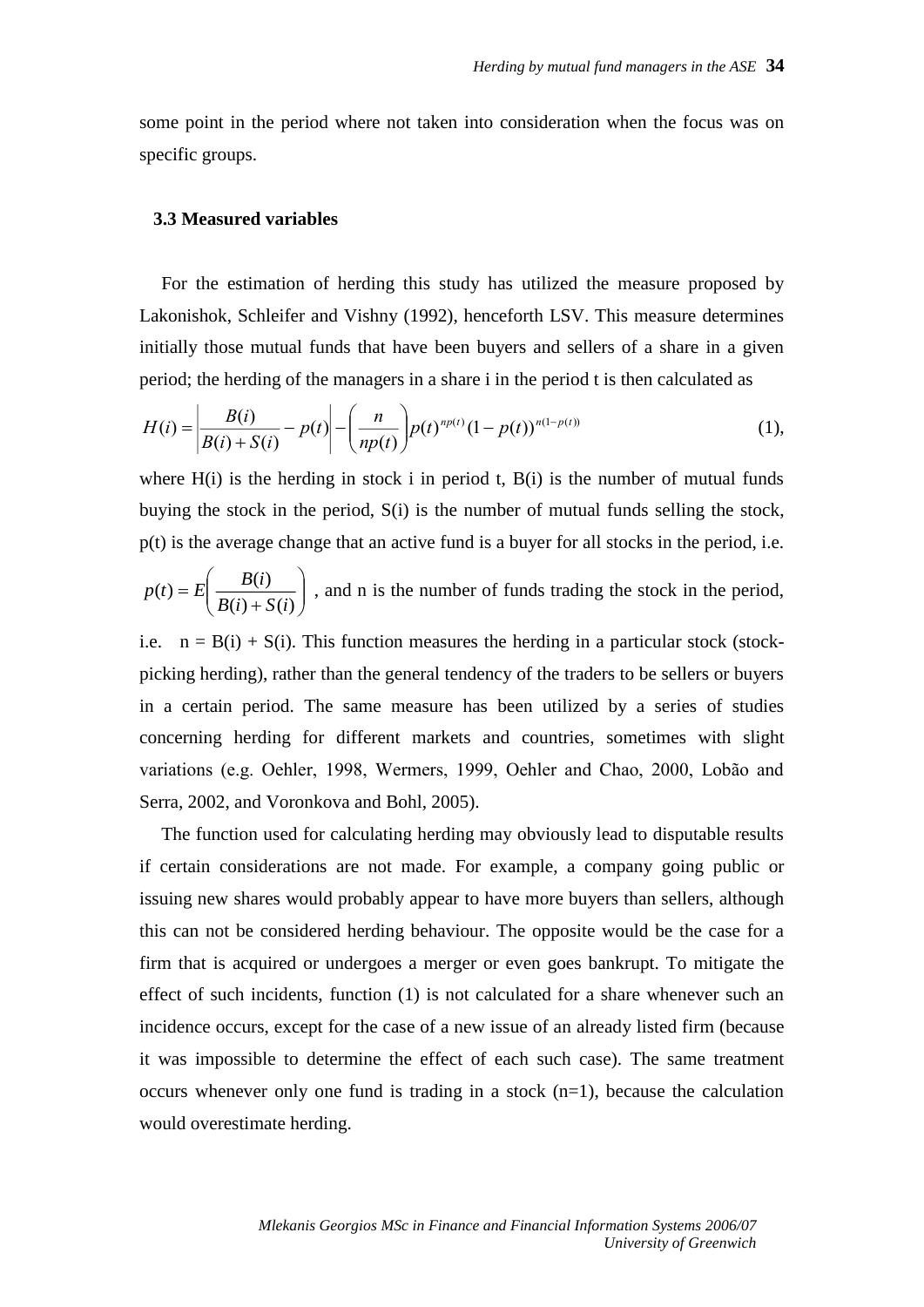#### **3.4 Limitations of the study**

The present study is subject to certain limitations and shortcomings, which are partially related with the layout of the study per se and partially with the measure utilized. As far as the study is concerned, it should be noticed that the sample does not cover a large proportion of the market, leaving the quality of the results under some dispute. As far as the measure is concerned, although it has been used widely due to its simplicity and conceptual clarity, it carries certain drawbacks. First of all, the LSV measure cannot identify the reason managers are lead to similar decisions (Voronkova and Bohl, 2005). A severe change in the fundamentals of a firm or in the information available to traders would lead to a value similar to the one observed when great herding occurs. Although such large movements due to rational decision-making are not very likely to appear, nevertheless the values observed must be treated with caution.

Since the measure only captivates the change between two given reference points, it cannot trace strategies that occur inside a period (in this case, in the semi-annual period) and are reversed in the same period (Oehler and Chao, 2000). This drawback cannot be overcome unless actual trading data become available. Furthermore, it does not measure the effect of the herding behaviour on the stock prices, which is a very important aspect of this issue. In order to estimate this effect, it would be necessary to consider the volume of the buy and sell trades and not only the number of active managers (Wermers, 1999). Also, it must be noticed that managers of funds managed by the same MFMC often share the same information; although this constitutes a form of herding, it is nevertheless often mentioned as a reason why the LSV measure might overestimate actual deliberate herding behaviour (Lobão and Serra, 2002).

Finally, the measure overestimates herding when short-selling is prohibited, because the binomial distribution used as the basis for the calculations is not an absolutely realistic assumption (Oehler and Chao, 2000) and may underestimate herding for low activity stocks, because the expression  $(t)^{np(t)}(1-p(t))^{n(1-p(t))}$  $(t)$  $p(t)^{np(t)}(1-p(t))^{n(1-p(t))}$ *np t*  $\frac{n}{p(t)}$  $p(t)^{np(t)}(1-p(t))^{n(1-t)}$  $\backslash$  $\overline{\phantom{a}}$ l ſ (used in the formula to take into account random variations in the trading behaviour) may take large values (Lobão and Serra, 2002).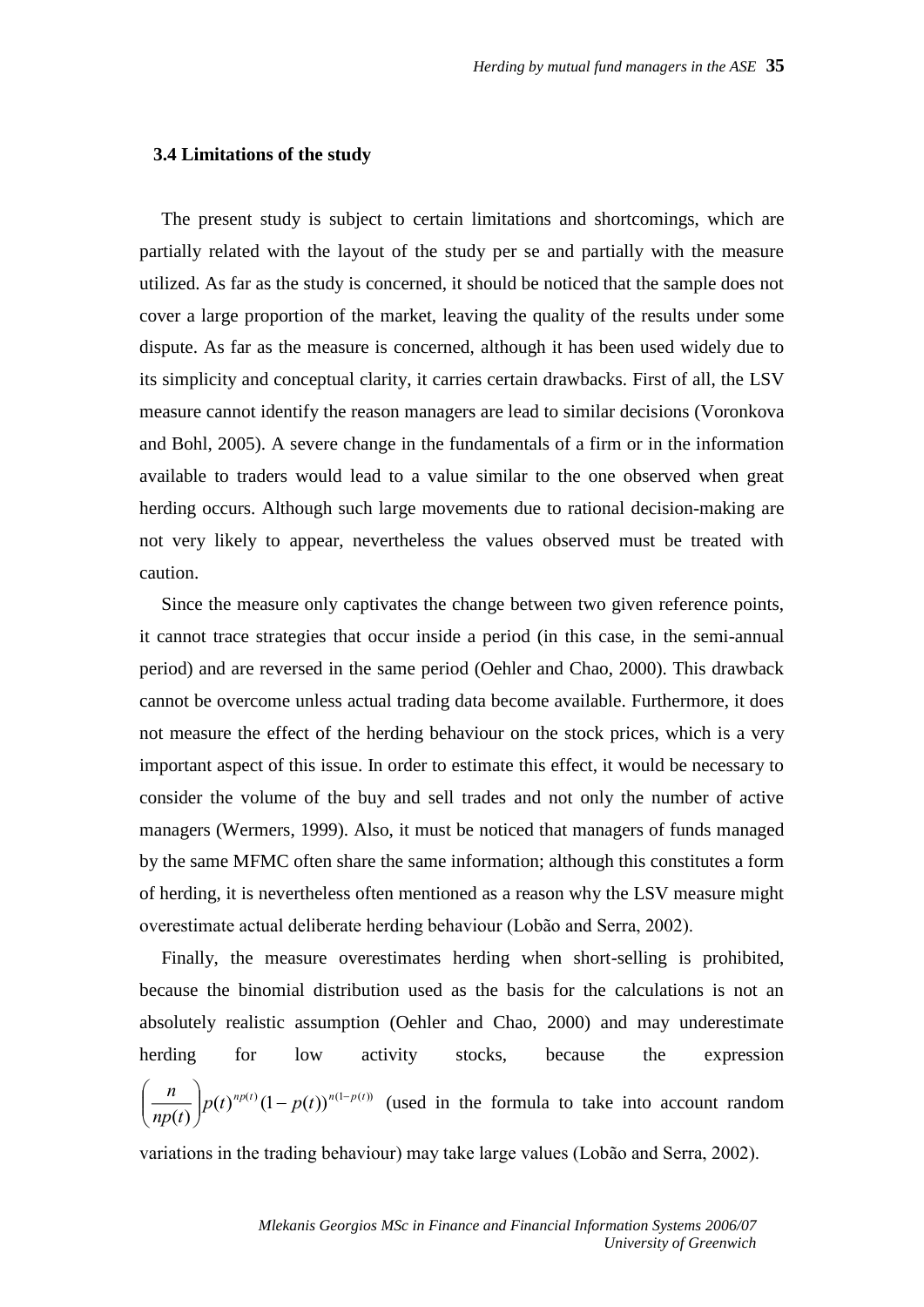It should be noticed that more sophisticated measures have been proposed for measuring herding, which focus primarily on share return dispersions, but they also face certain drawbacks and conceptual ambiguities (e.g. Hwang and Salmon, 2001, Hwang and Salmon, 2004, and Demirer and Kutan, 2006).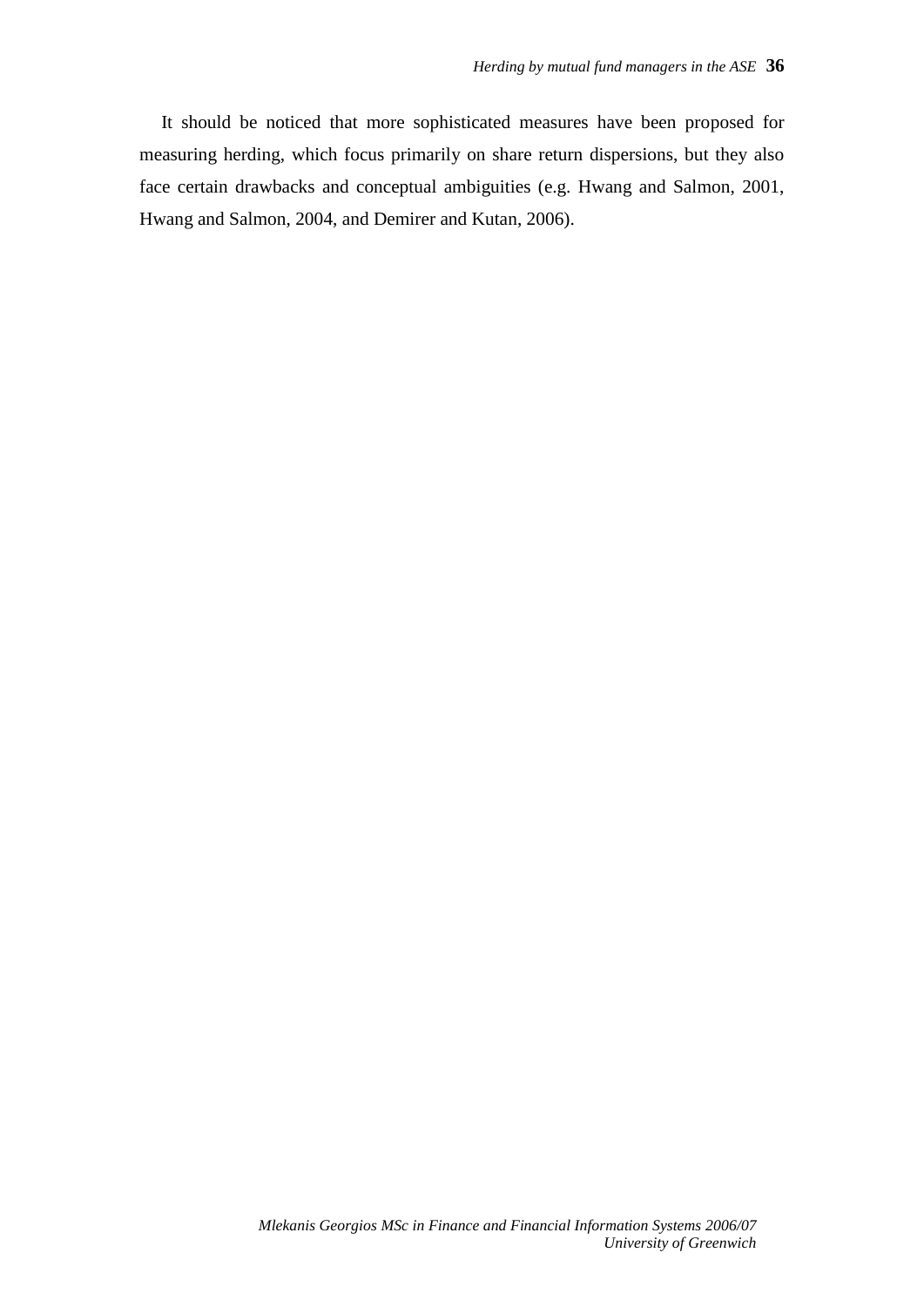#### **CHAPTER 4**

### **STATISTICAL ANALYSIS - RESULTS**

The results of the analysis provide evidence of herding in the ASE as a whole, consistent with findings of other studies for developing markets. The  $H_0$  hypothesis is clearly rejected for all periods. The herding measures calculated are provided in the following table.

| <b>Semi-annual Period</b> | Number of<br><b>Shares Traded<sup>a</sup></b> | <b>LSV</b> Measure | <b>Significance (Two-Tailed)</b> |
|---------------------------|-----------------------------------------------|--------------------|----------------------------------|
| $01.07.01 - 31.12.01$     | 148                                           | 0.0934             | 0.000 <sup>b</sup>               |
| $01.01.02 - 30.06.02$     | 155                                           | 0.1010             | 0.000 <sup>b</sup>               |
| $01.07.02 - 31.12.02$     | 153                                           | 0.1197             | 0.000 <sup>b</sup>               |
| $01.01.03 - 30.06.03$     | 147                                           | 0.0544             | $0.005^{\rm b}$                  |
| $01.07.03 - 31.12.03$     | 137                                           | 0.2194             | 0.000 <sup>b</sup>               |
| $01.01.04 - 30.06.04$     | 135                                           | 0.0941             | 0.000 <sup>b</sup>               |
| $01.07.04 - 31.12.04$     | 113                                           | 0.0541             | 0.018 <sup>c</sup>               |
| $01.01.05 - 30.06.05$     | 102                                           | 0.0623             | 0.007 <sup>b</sup>               |
| $01.07.05 - 31.12.05$     | 101                                           | 0.1624             | 0.000 <sup>b</sup>               |
| $01.01.06 - 30.06.06$     | 109                                           | 0.1029             | 0.000 <sup>b</sup>               |

**Table 3:** *Results of the data analysis for the market as a whole*

<sup>a</sup>The number of shares traded is the total number of all shares in which at least two mutual funds were active.

<sup>b</sup> LSV measure significant at the 99 percent significance level.

<sup>c</sup> LSV measure significant at the 95 percent significance level.

It should be noticed that, although stock-picking herding appears to be relatively weak, nevertheless it remains statistically significant at a 99 percent significance level for nine out of ten periods and at a 95 percent significance level for the other period. Therefore, the presence of herding in the ASE as measured with the LSV function cannot be disputed. The following graph demonstrates how the extent of herding changes from period to period and also presents the changes in the price levels observed in the ASE.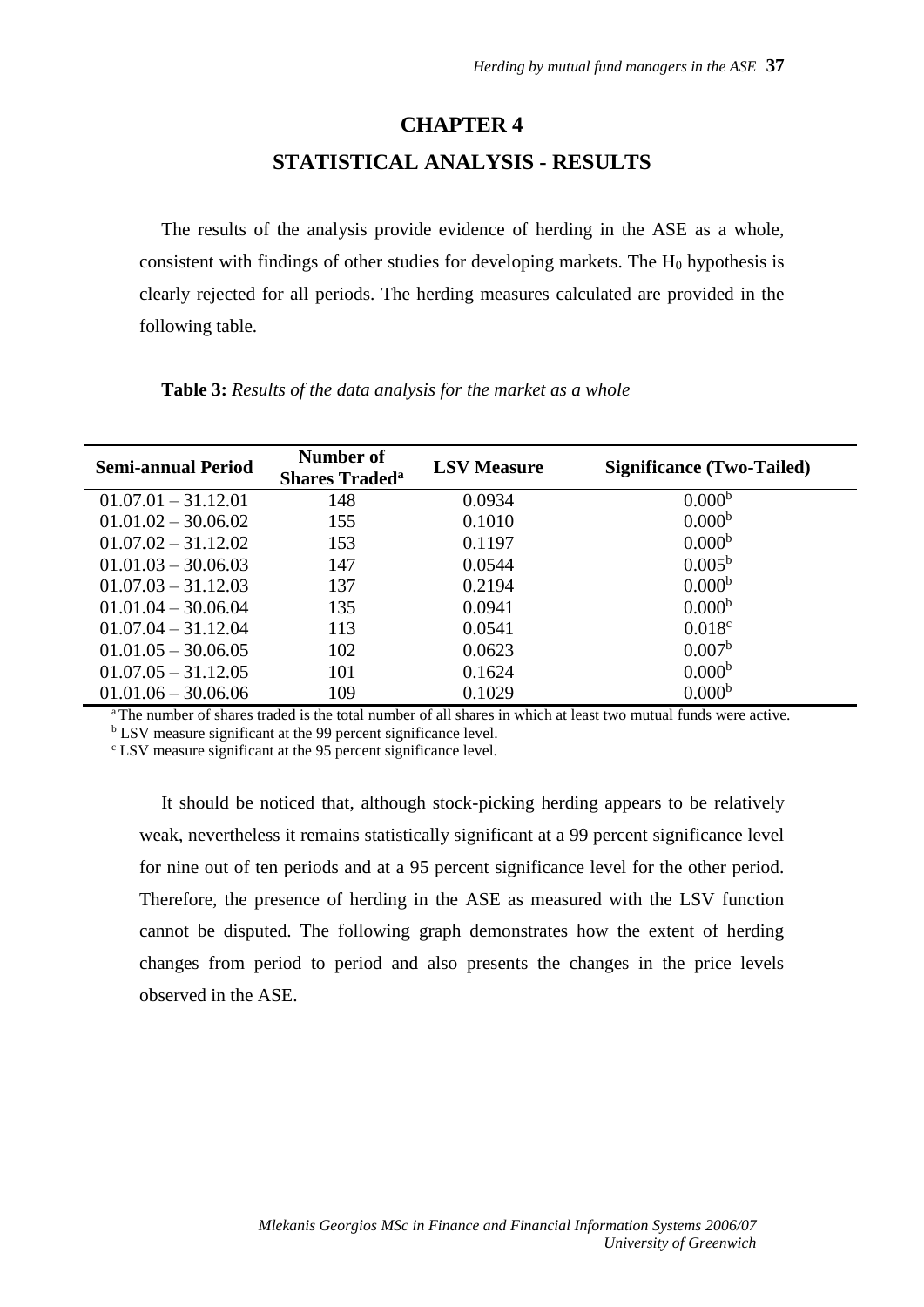

**Graph 1:** *Comparison of LSV measure with price movements in the ASE* 

The above graph 1 reveals large fluctuations of herding with time. These fluctuations, contrary to other studies, cannot be (statistically) associated with the price movements in the market.

Further analyses attempt to identify the nature of the herding behaviour observed in the market. It can reasonably be assumed that managerial herding in shares of companies with little market capitalization or in shares of firms that appear less in the financial news will occur primarily due to imperfect information and not due to reputational concerns. On the other hand, the opposite will probably be the case for shares with large market capitalization or for shares that are more "famous" among financial investors, because information for these shares is plentiful. Therefore, shares are divided into large capitalization shares and small and medium capitalization shares and the herding measures are calculated for each group independently. The categorization of the shares utilized is the one conducted by the Stock Exchange authorities. The following table displays the measures computed for each period compared with the market's measures.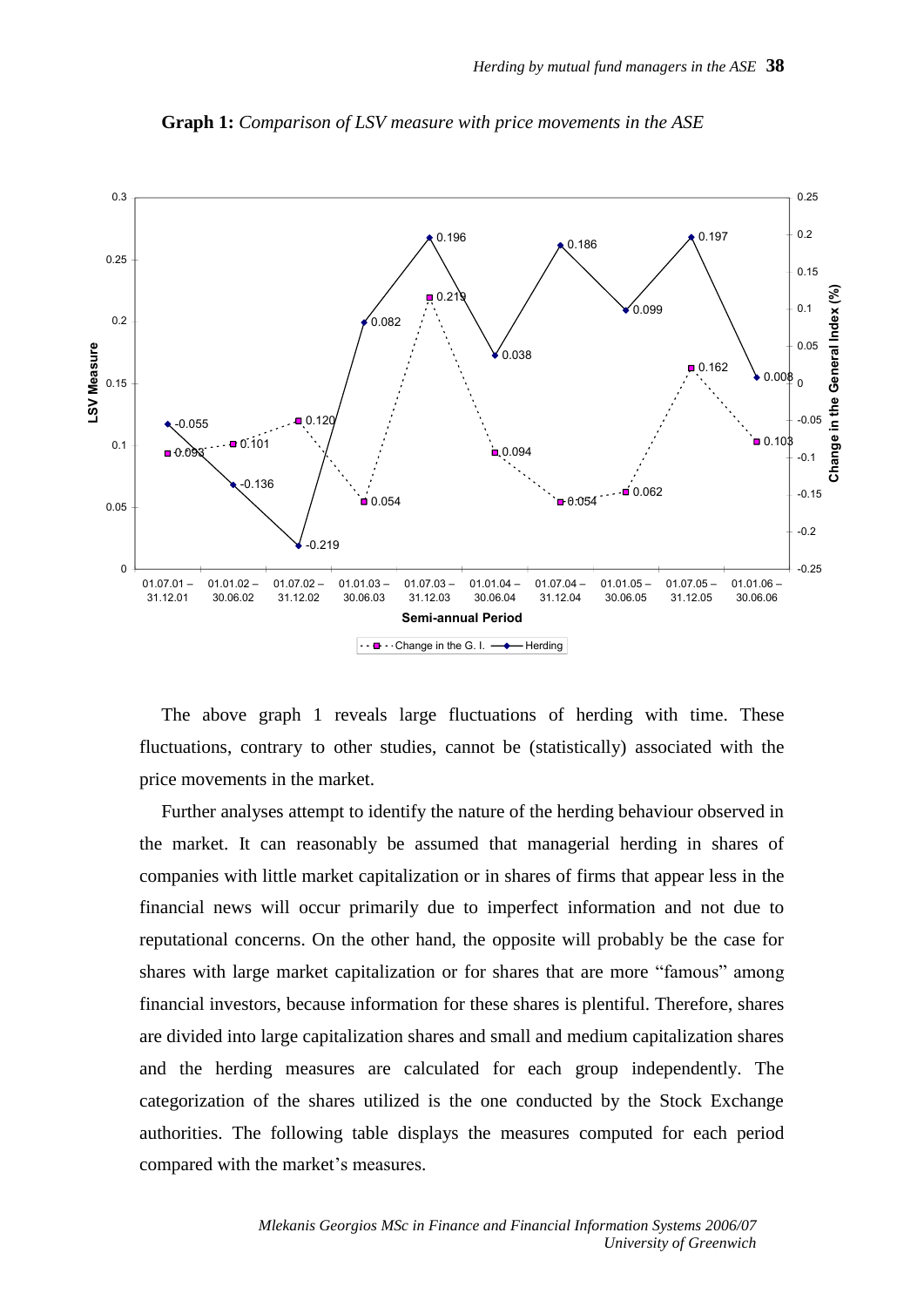| <b>Period</b>         | Large<br><b>Capitalization</b> | <b>Small &amp; Medium</b><br>Capitalization | <b>Market</b>               |
|-----------------------|--------------------------------|---------------------------------------------|-----------------------------|
| $01.07.01 - 31.12.01$ | 0.1667(0.000)                  | $0.0168(0.662^c)$                           | 0.0934(0.000)               |
| $01.01.02 - 30.06.02$ | 0.1520(0.000)                  | $0.0609(0.062^c)$                           | 0.1010(0.000)               |
| $01.07.02 - 31.12.02$ | 0.1460(0.000)                  | $0.0538(0.075^{\circ})$                     | $0.1197(0.000^a)$           |
| $01.01.03 - 30.06.03$ | 0.1251(0.000)                  | $-0.0225(0.541^{\circ})$                    | $0.0544(0.005^a)$           |
| $01.07.03 - 31.12.03$ | 0.2073(0.000)                  | 0.2722(0.000)                               | 0.2194(0.000)               |
| $01.01.04 - 30.06.04$ | 0.1400(0.000)                  | $-0.0092(0.812^{\circ})$                    | 0.0941(0.000)               |
| $01.07.04 - 31.12.04$ | 0.0615(0.017 <sup>b</sup> )    | $0.0200(0.718^{\circ})$                     | 0.0541(0.018 <sup>b</sup> ) |
| $01.01.05 - 30.06.05$ | 0.1053(0.000)                  | $-0.2726(0.003^a)$                          | 0.0623(0.007 <sup>a</sup> ) |
| $01.07.05 - 31.12.05$ | 0.1907(0.000)                  | $-0.1773(0.014b)$                           | 0.1624(0.000)               |
| $01.01.06 - 30.06.06$ | 0.1433(0.000)                  | $-0.0026(0.955^{\circ})$                    | 0.1029(0.000)               |

**Table 4:** *Comparison of herding measures for large capitalization companies, small and medium capitalization companies and the market* 

<sup>a</sup> LSV measure significant at the 99 percent significance level.

<sup>b</sup> LSV measure significant at the 95 percent significance level.

<sup>c</sup> LSV measure not significant at an acceptable level.

From the above table it becomes obvious that the herding behaviour observed in the ASE can be attributed to the investment decisions regarding large capitalization stocks. Small and medium capitalization shares do not appear to be subject to herding, since only in one period the LSV measure can be conceptually explained and is statistically significant. The two other statistically significant values have no explanatory power, because they are negative. They are considered a result of the drawbacks of the LSV measure that have been identified previously. On the contrary, the herding measures for the large capitalization firms are statistically significant in all periods and usually larger than those of the market. This is presented in the following graph 2 as well.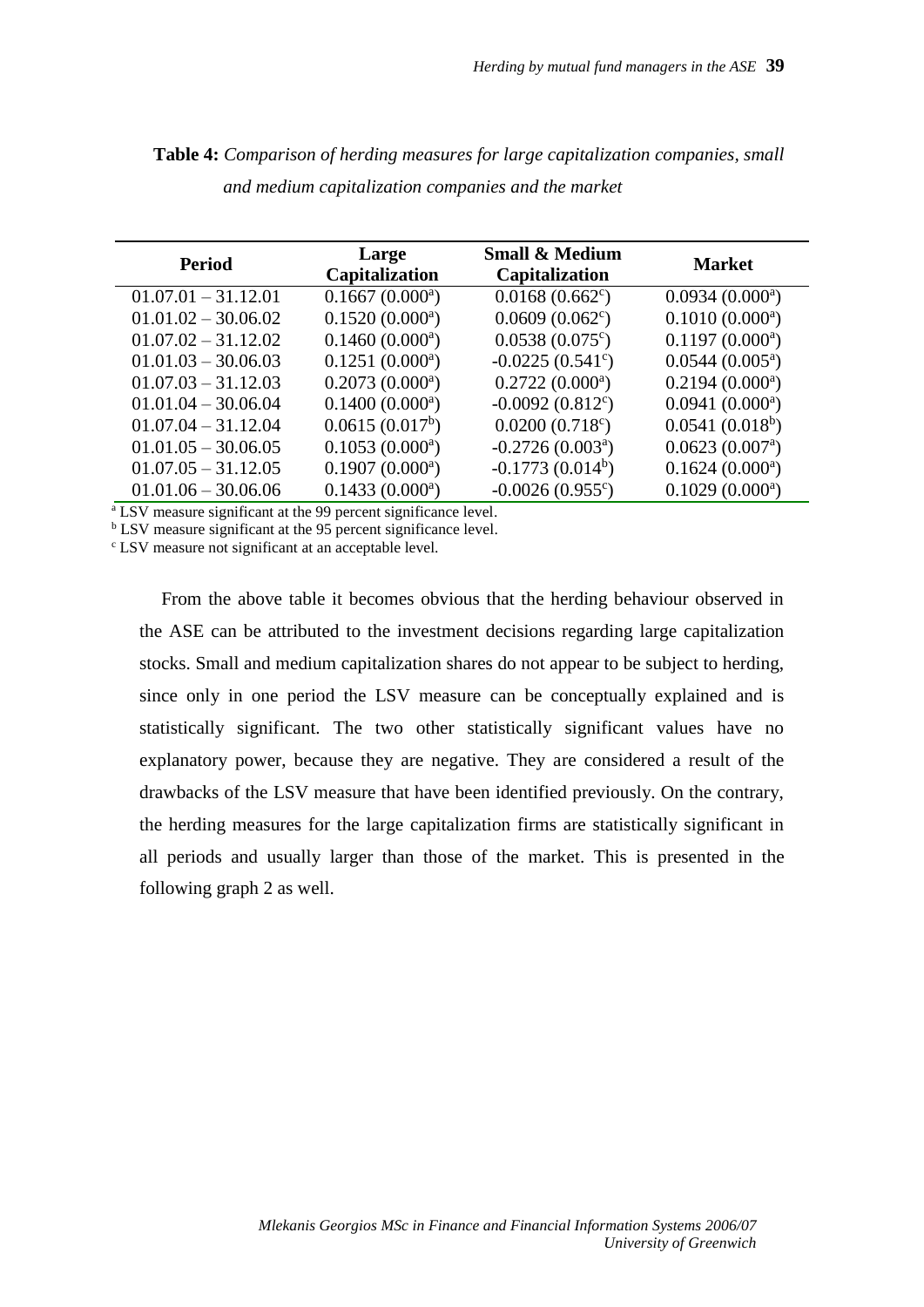

**Graph 2:** *Comparison of LSV measure for large capitalization companies with the market's measure*

A further analysis conducted in order to identify the reasons for mutual fund herding in the ASE focuses on the trading behaviour concerning the shares comprising the two most renowned indices, the General Index and the FTSE 20 index. Although both indices primarily include large capitalization shares, and the effect of the "size" of a firm has already been shown previously, the shares comprising the indices represent the "fame" of a share as a reason for better herding behaviour and provide additional information about the trading patterns of managers. The results of the analysis for the General Index are shown in Graph 3.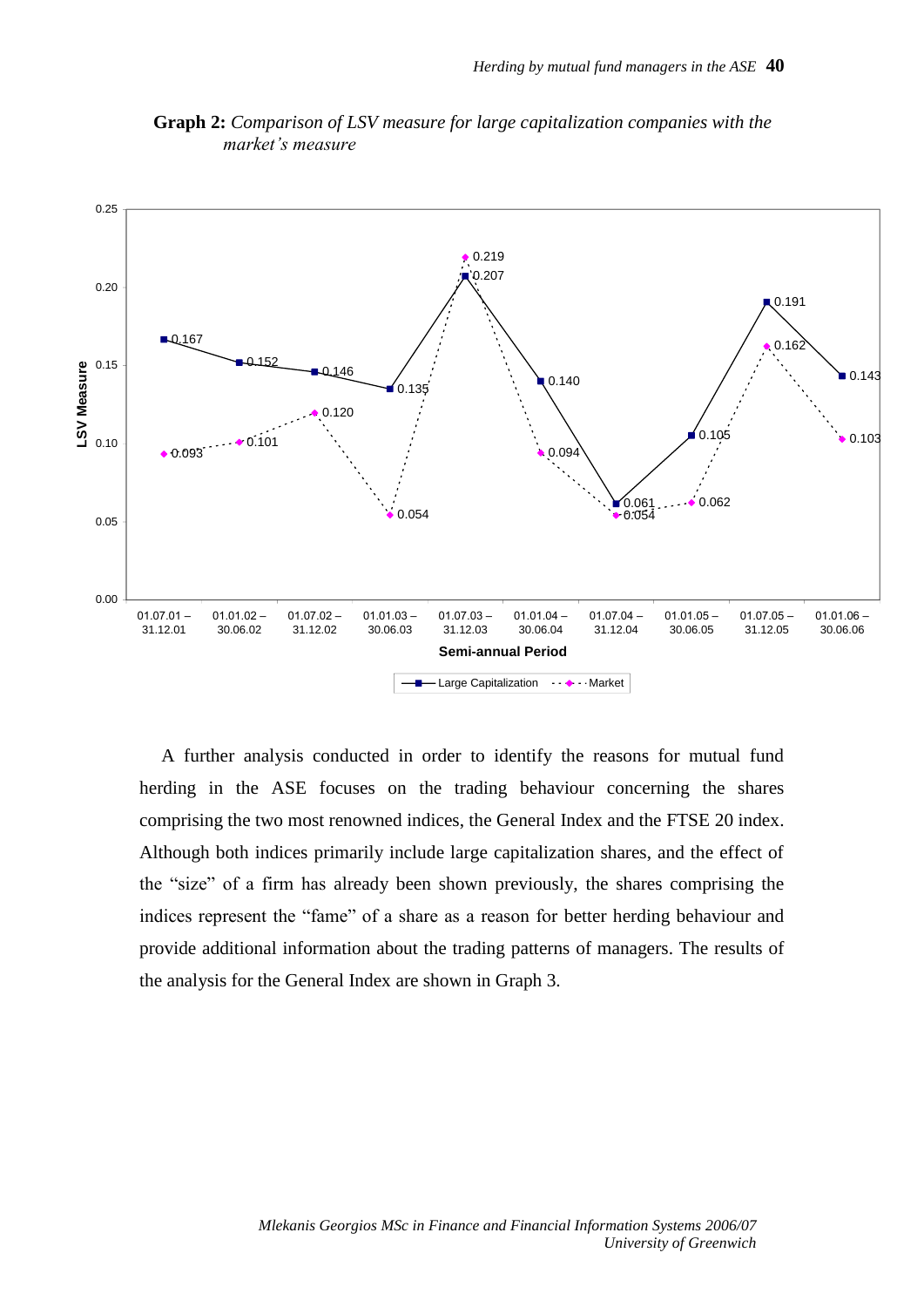

**Graph 3:** *Comparison of LSV measure for the General Index with the market's measure*

From the above graph 3 it can be concluded that herding in the General Index stocks is by far greater that that for the market as a whole. The measures calculated for the General Index are statistically significant at the 99 percent level for all periods. This graph displays that herding is greater for more popular shares, a finding strengthening the conclusion reached after comparing the herding measures for large capitalization and small and medium capitalization shares. In the following graph 4, the same analysis is presented for the FTSE 20 index.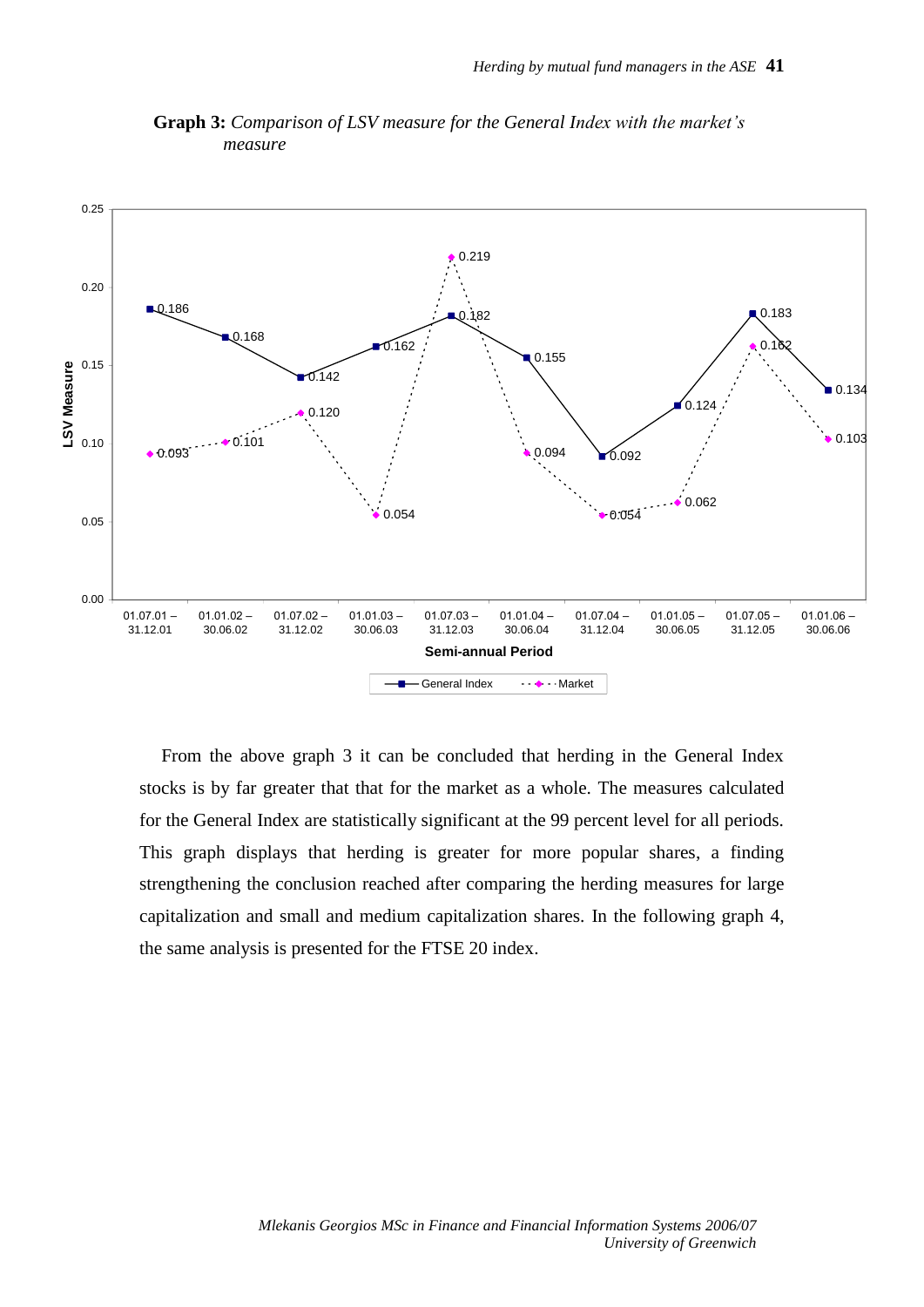

**Graph 4:** *Comparison of LSV measure for the FTSE 20 index with the market's measure*

We notice here that the results are also similar with those discussed previously for the General Index (graph 3). All measures are statistically significant at the 99 percent level, except for the LSV measures for period 5, which is significant at the 95 percent level, and for period 7, which is significant at the 90 percent level. This may nevertheless be attributed to the small number of shares comprising the index. However, it is noticeable that herding in the FTSE 20 index appears to be slightly less intense than in the General Index; the General Index is older and more "famous" than the FTSE 20 index.

Finally, the attempt to examine the presence of herding in each sector, according to the categorization of the firms performed by the governing body of the ASE, did not yield significant results, because the small number of shares in most industries did not permit any meaningful statistical analysis. The following table 5 presents the number of firms in each sector (only the firms whose category has not changed in the period under investigation are included). For the three industries with more than ten active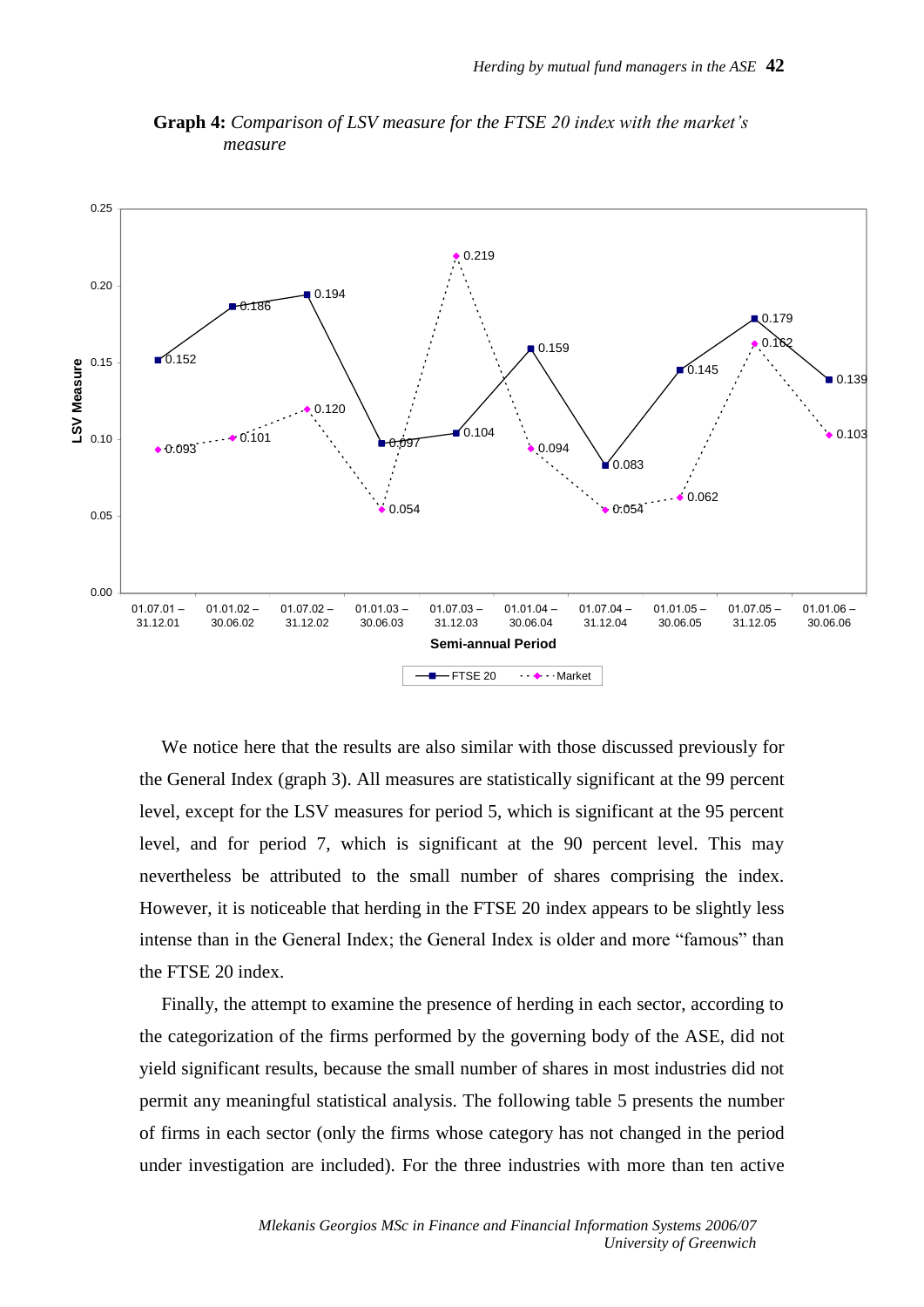shares the LSV measures were nevertheless calculated and are shown in Graph 5. Besides the fact that herding does not seem to differ significantly between the three sectors, no other conclusions can be drawn due to the small number of the firms.

| <b>Sector</b>               | <b>Average Number</b> |  |
|-----------------------------|-----------------------|--|
|                             | of Firms<br>2         |  |
| Oil $\&$ gas                |                       |  |
| Chemicals                   | 3                     |  |
| <b>Basic Resources</b>      | 9                     |  |
| Construction & Materials    | 14                    |  |
| Industrial Goods & Services | 10                    |  |
| Food & Beverage             | 10                    |  |
| Personal & Household Goods  | 10                    |  |
| <b>Health Care</b>          | 2                     |  |
| Retail                      | 3                     |  |
| Media                       | 5                     |  |
| Travel & Leisure            | 11                    |  |
| <b>Telecommunications</b>   | 2                     |  |
| <b>Utilities</b>            | 4                     |  |
| <b>Banks</b>                | 10                    |  |
| Insurance                   | 1                     |  |
| <b>Financial Services</b>   | 7                     |  |
| Technology                  |                       |  |

**Table 5:** *Industry sectors identified by the ASE and the number of companies in each sector*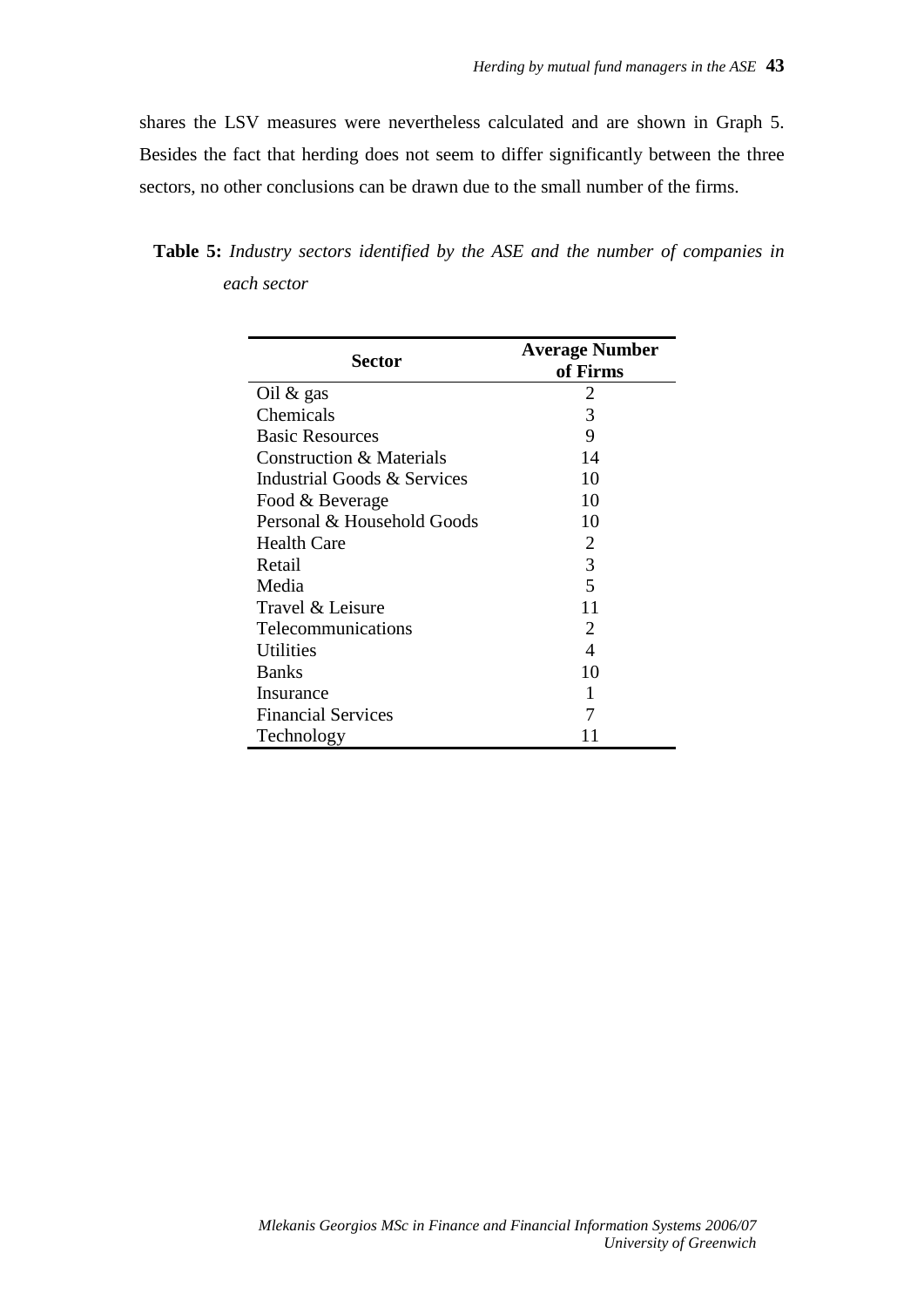

**Graph 5:** *Herding measures for the industries with the highest number of firms (statistically non-significant values are not displayed)*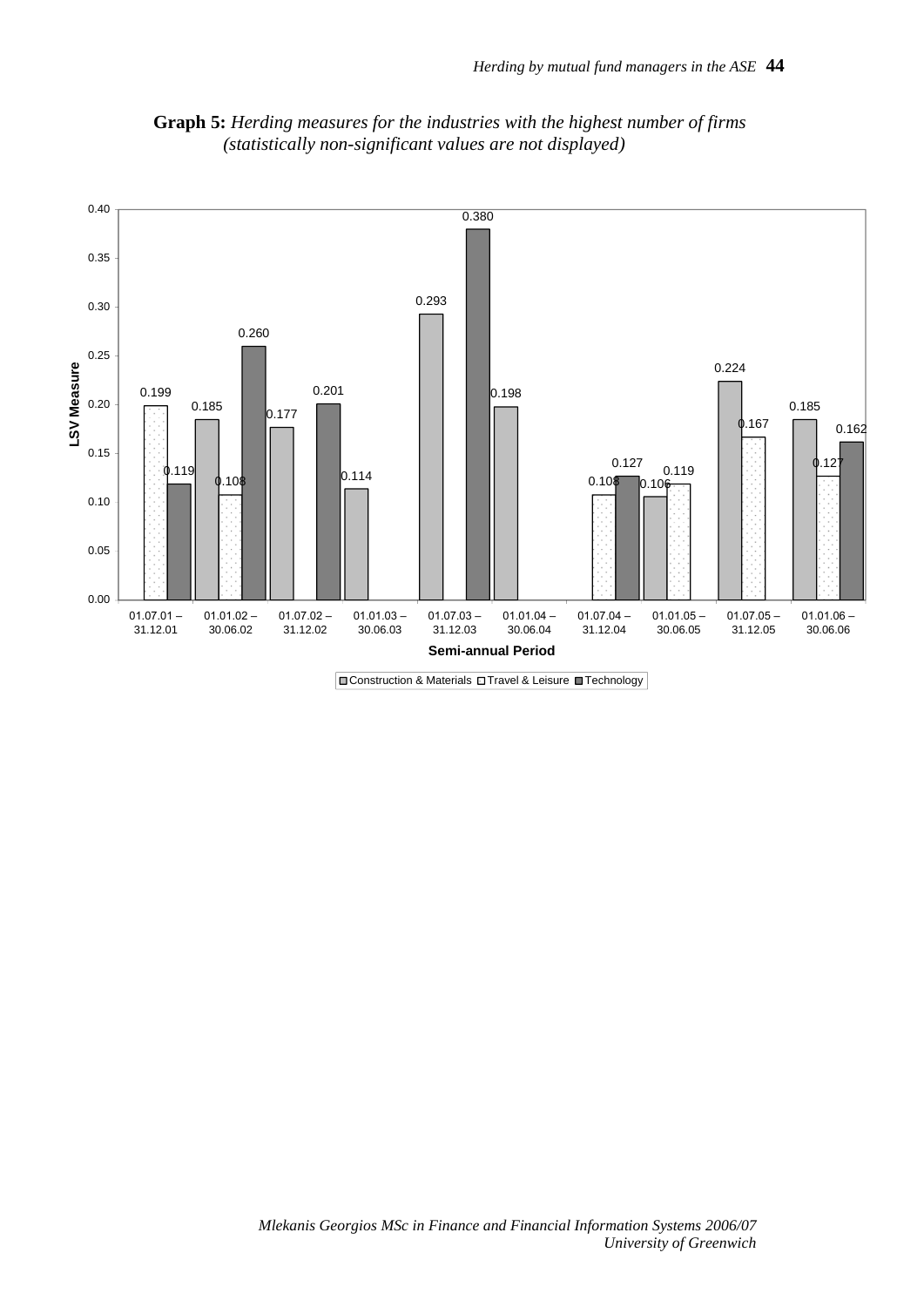## **CHAPTER 5 CONCLUSIONS**

The present study can be classified as part of the research concerning the existence and effect of herding. This research has led to a large volume of studies throughout the world that often reach contradicting conclusions. Herding is a bias identified by the proponents of the Behavioural Finance paradigm that has received a lot of attention internationally and has been documented for several markets. It has been claimed that the emergence of herding behaviour by investors can lead to a destabilization of the market, creating bubbles and crashes. Herding becomes an even more important phenomenon if it is exhibited by institutional investors, as has been explained previously.

The main goal of this study has been to identify whether the presence of herding by mutual fund managers active in the Athens Stock Exchange in the period from January 2001 to June 2006 can be established. To accomplish this goal, the herding measure devised by Lakonishok *et al*. (1992) has been utilized. The research conducted led to the conclusion that overall managers herd in all semi-annual periods examined, with the measures calculated being similar to those observed by other studies for developing markets (Lobão and Serra, 2002). The measures are statistically significant throughout the period  $2001 - 2006$ ; therefore, although certain limitations of the methodology and the sample are acknowledged, the existence of a herding behaviour is sufficiently documented. It has not been possible to associate the variation in the value of the LSV measure with the price movements of the General Index in the ASE (this index is purported by the ASE authorities to represent the market as a whole).

Further analyzes were conducted in an attempt to identify the reasons for herding by managers. The shares traded in the ASE were grouped into categories based on criteria set by the Stock Exchange itself. Using the market capitalization as a criterion, shares were divided into large capitalization shares and small and medium capitalization shares. It was found that herding for large capitalization shares is significantly higher than for the market in all periods, while herding for small and medium capitalization shares could not even be documented at all (except for one period only). In addition, the shares comprising the most popular index of the ASE,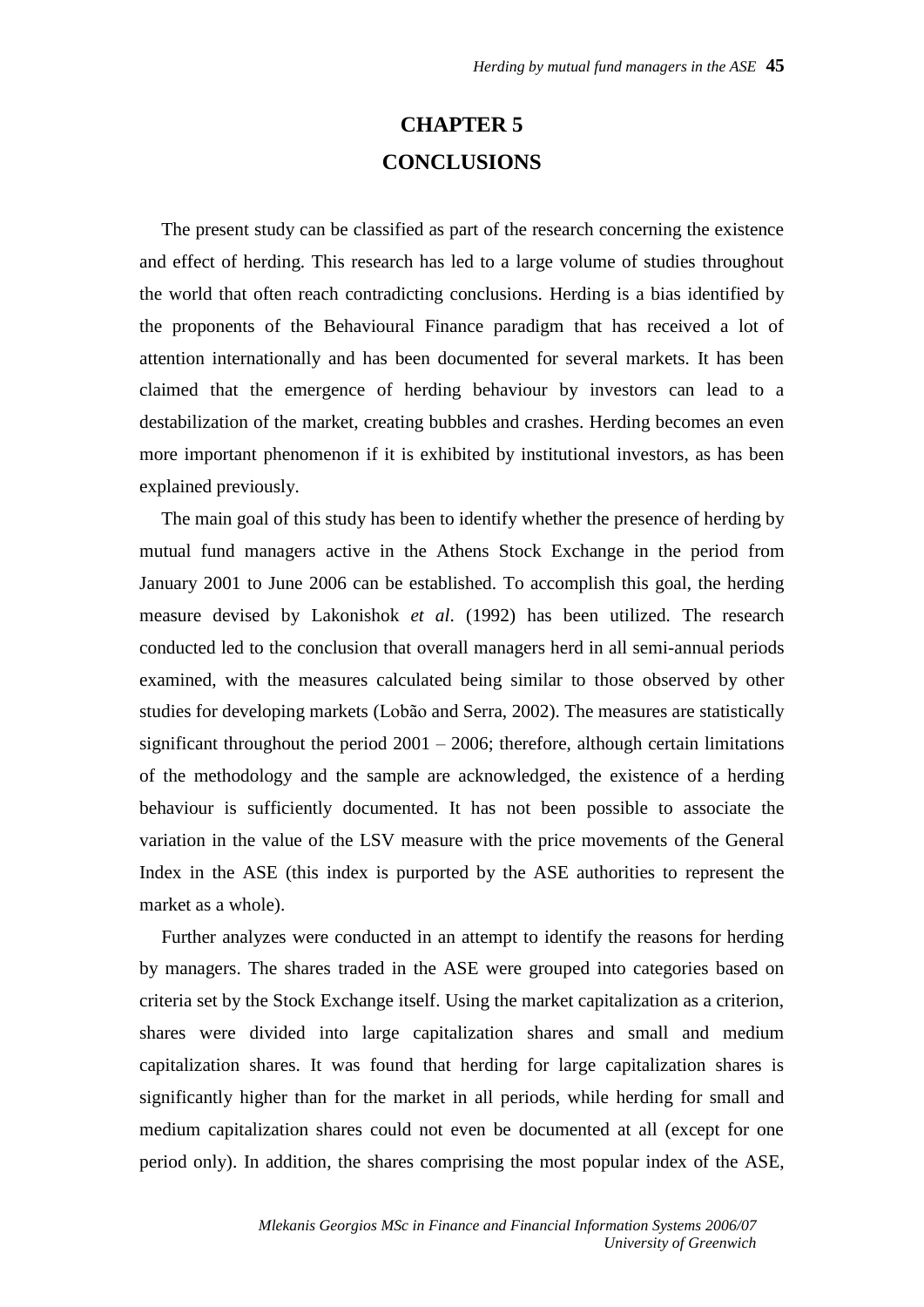the General Index, were also formed into a group. The same procedure was followed for the shares comprising the FTSE 20 index, which includes large firms with high reputation. The firms included in these indices can reasonably be considered "famous" and information for these firms is plentiful in the financial news. The measures for the General Index shares were overall significantly greater than those for the market. The same conclusion was drawn for the FTSE 20 index, although due to the small number of shares comprising the sample the measure was not statistically significant at the desired level for one period.

The usefulness of the above analyzes, apart from describing the herding behaviour observed more precisely, lies in the inferences that can be attempted about the reasons of managerial herding. Two main reasons for herding have been proposed: imperfect information and reputational concerns and compensation structures (Bikhchandani and Sharma, 2000). Imperfect information as a reason for herding assumes the presence of information asymmetries or at least perceived information asymmetries. Such asymmetries are more likely to occur for shares with smaller market capitalization or for less popular shares. On the other hand, the reputation of managers can be damaged more severely if wrong investments are made in shares with larger market capitalization or in more popular shares, because their performance can more closely be monitored. From the above, the main argument extracted is that imperfect information as a reason for herding should lead to greater LSV measures for small and medium capitalization shares, compared to the large capitalization shares, and that index shares should be subject to smaller degrees of herding. The opposite should be the case for herding due to reputational concerns and compensation structures. Taking into consideration the measures actually calculated, the conclusion reached is that herding by mutual fund managers in the ASE most probably occurs primarily due to reputational concerns.

Finally, the shares were grouped into categories based on the sector of the economy each firm is placed into by the governing body of the Stock Exchange. The ASE identifies seventeen industries and it was attempted to investigate differences in the intensity of herding between them. Unfortunately, the small number of firms in each sector did not allow comparisons, since the measures calculated lack statistical significance in most cases.

This study follows a pattern devised to conduct an initial examination of the herding behaviour in a market. In a sense, the measure calculated merely scratches the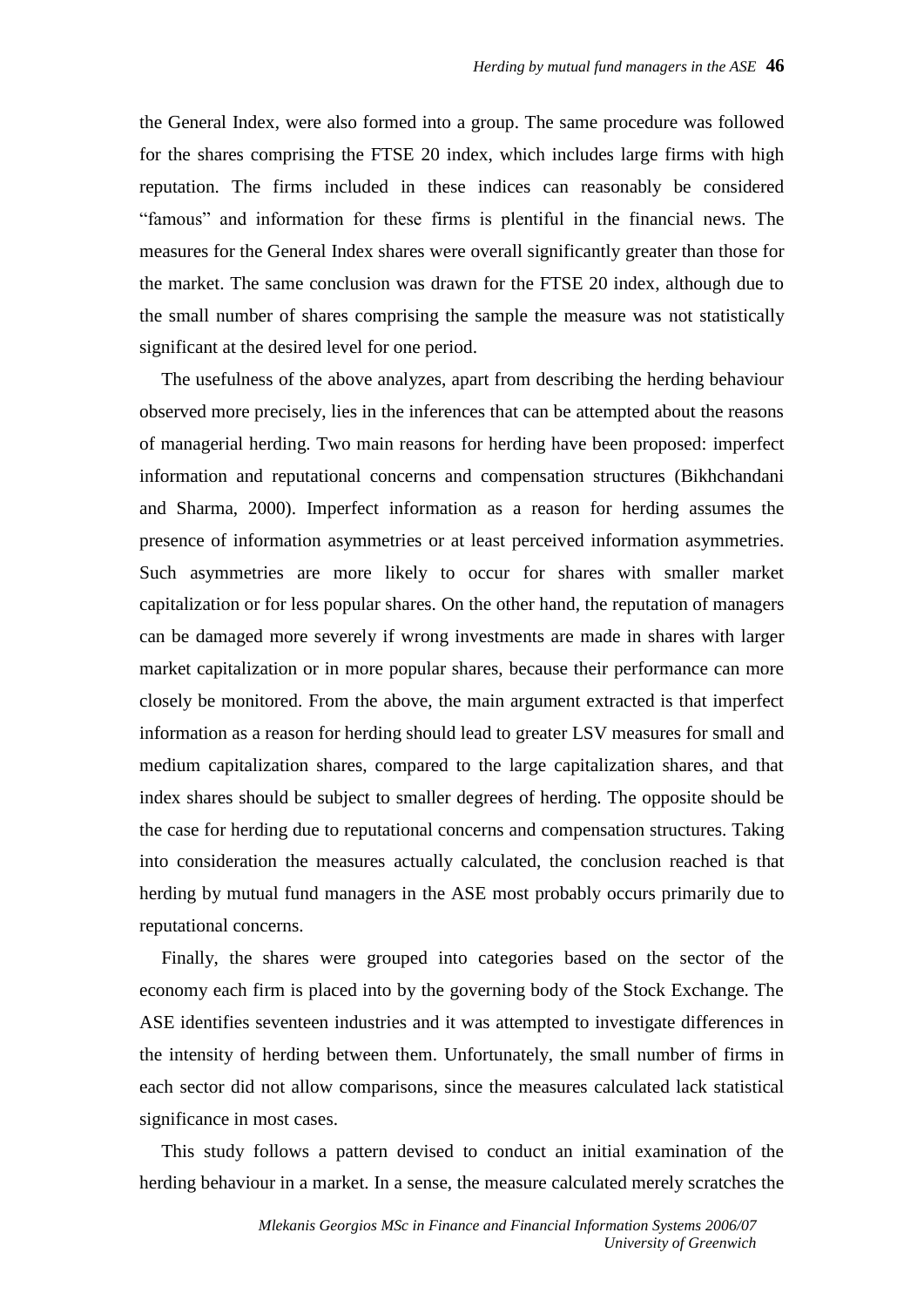surface of this issue. It is possible only to infer the reasons of herding and the effect of this herding behaviour on the stock prices can not be appreciated. Furthermore, it is impossible to distinguish genuine herding behaviour from decisions based on changes in the fundamentals. Nevertheless, since mature markets do not usually exhibit stockpicking herding, an important implication of this study is the fact that the ASE is still a developing market with important inefficiencies. Moreover, it is necessary to examine the investing strategies adopted by managers and to closer review their decisions. Perhaps it is the duty of the controlling body of the Stock Exchange to control market makers more closely, in order to prevent large market swings, bubbles and crashes due to herding.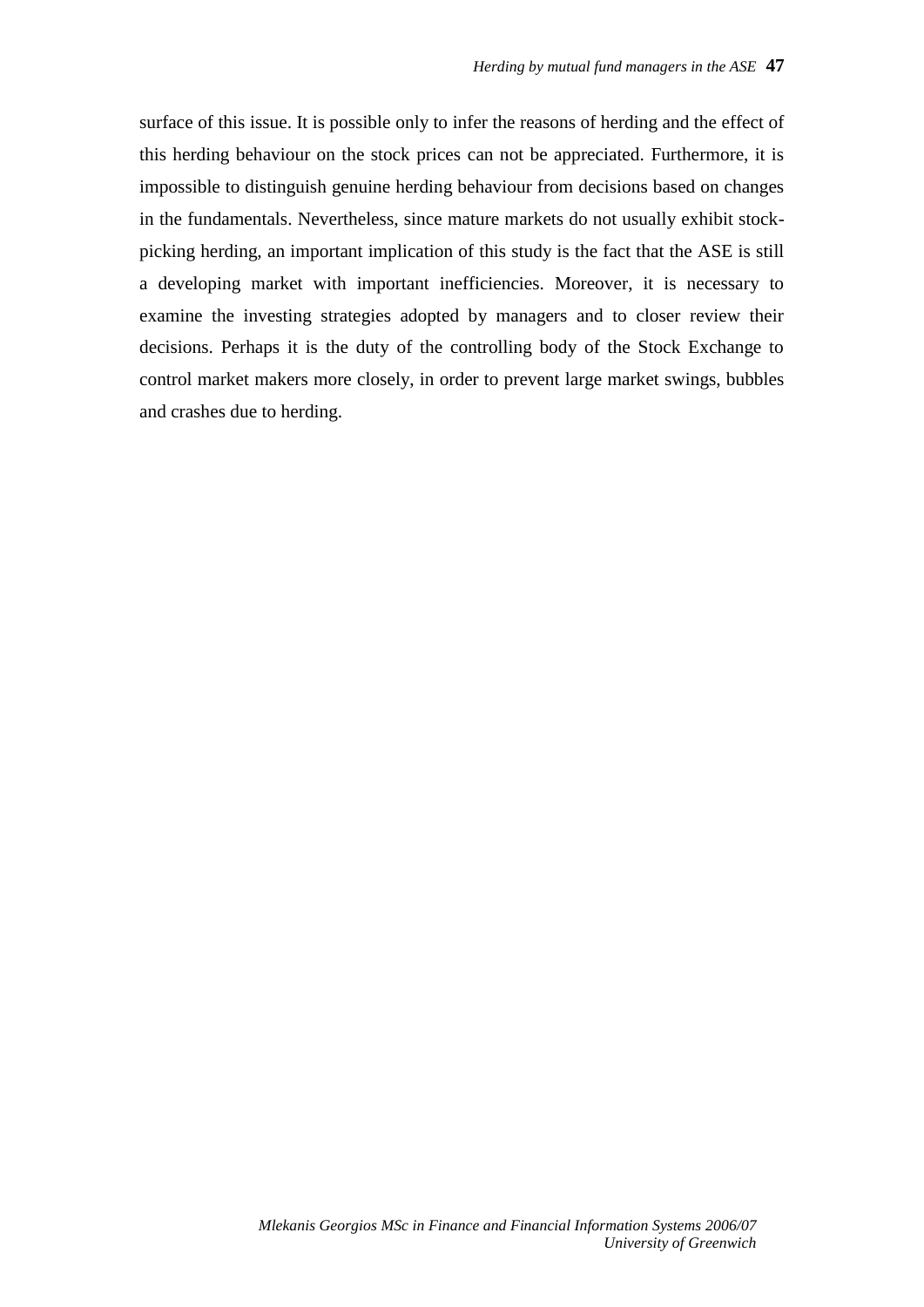#### **REFERENCES**

Ang, J. S. and Ma, Y. (2001). "The Behavior of Financial Analysts During the Asian Financial Crisis in Indonesia, Korea, Malaysia, and Thailand", *Pasific-Basin Finance Journal*, **9**(3), pp. 233 – 263.

Bainbridge, S. M. (2000). "Mandatory Disclosure: A Behavioral Analysis", *University of Cincinnati Law Review*, **68**, pp. 1023 – 1060.

Baker, M., Ruback, R. S. and Wurgler, J. (2004). "Behavioral Corporate Finance: A Survey", Working Paper published by the National Bureau of Economic Research No. 10863.

Barber, B. M. and Odean, T. (1999). "The Courage of Misguided Convictions: The Trading Behavior of Individual Investors", *Financial Analysts Journal*, **56**(6), pp. 41  $-55.$ 

Barberis, N. and Thaler, R. (2002). "A Survey of Behavioral Finance", Working Paper published by the National Bureau of Economic Research No 9222.

Basu, R. (2002). "Financial Contagion and Investor Learning: An Empirical Investigation", Working Paper published by the International Monetary Fund No 02/218.

Bayoumi, T., Fazio, G., Kumar, M. and MacDonald, R. (2003). "Fatal Attraction: A New Measure of Contagion", Working Paper published by the International Monetary Fund No 03/80.

Bernhardt, D., Campello, M. and Kutsoati, E. (2006). "Who Herds?", *Journal of Financial Economics*, **80**(3), pp. 657 – 675.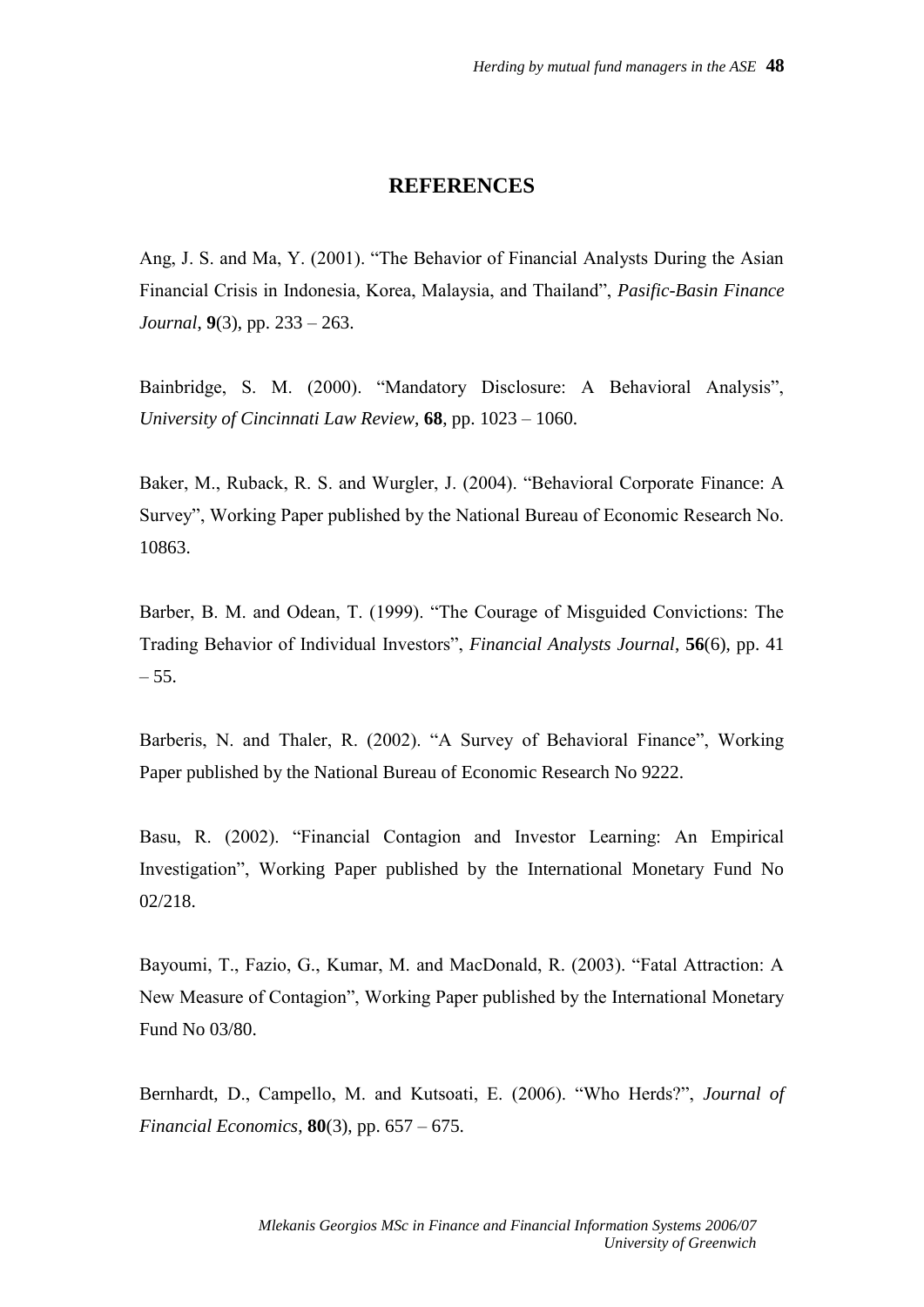Besancenot, D., Huynh, K. V. and Vranceanu, R. (2001). "Growth Patterns Under Imitation in the Investment Decision", *Economic Systems*, **25**(1), pp. 51 – 64.

Bikhchandani, S. and Sharma, S. (2000). "Herd Behavior in Financial Markets: A Review", Working Paper published by the International Monetary Fund No 00/48.

Blackburn, K. and Bose, N. (2003). "Information, Imitation and Growth", *Journal of Development Economics*, **70**(1), pp. 201 – 223.

Bowe, M. and Domuta, D. (2004). "Investor Herding During Financial Crisis: A Clinical Study of the Jakarta Stock Exchange", *Pacific-Basin Finance Journal*, **12**(4), pp. 387 – 418.

Brav, A., Heaton, J. B. and Rosenberg, A. (2004). "The Rational-Behavioral Debate in Financial Economics", *Journal of Economic Methodology*, **11**(4), pp. 393 – 409.

Brown, G. W. and Cliff, M. T. (2004). "Investor Sentiment and the Near-Term Stock Market", *Journal of Empirical Finance*, **11**(1), pp. 1 – 27.

Brown, N. C., Gordon, L. A. and Wermers, R. R. (2006). "Herd Behavior in Voluntary Disclosure Decisions: An Examination of Capital Expenditure Forecasts", Meeting Paper published by the Financial Accounting and Reporting Section of the American Accounting Association.

Cai, F. and Zheng, L. (2004). "Institutional Trading and Stock Returns", *Finance Research Letters*, **1**(3), pp. 178 – 189.

Chakrabarti, R. and Roll, R. (1999). "Learning from Others, Reacting, and Market Quality", *Journal of Financial Markets*, **2**(2), pp. 153 – 178.

Chan, W. S., Frankel, R. M. and Kothari, S. P. (2003). "Testing Behavioral Finance Theories Using Trends and Sequences in Financial Performance", Working Paper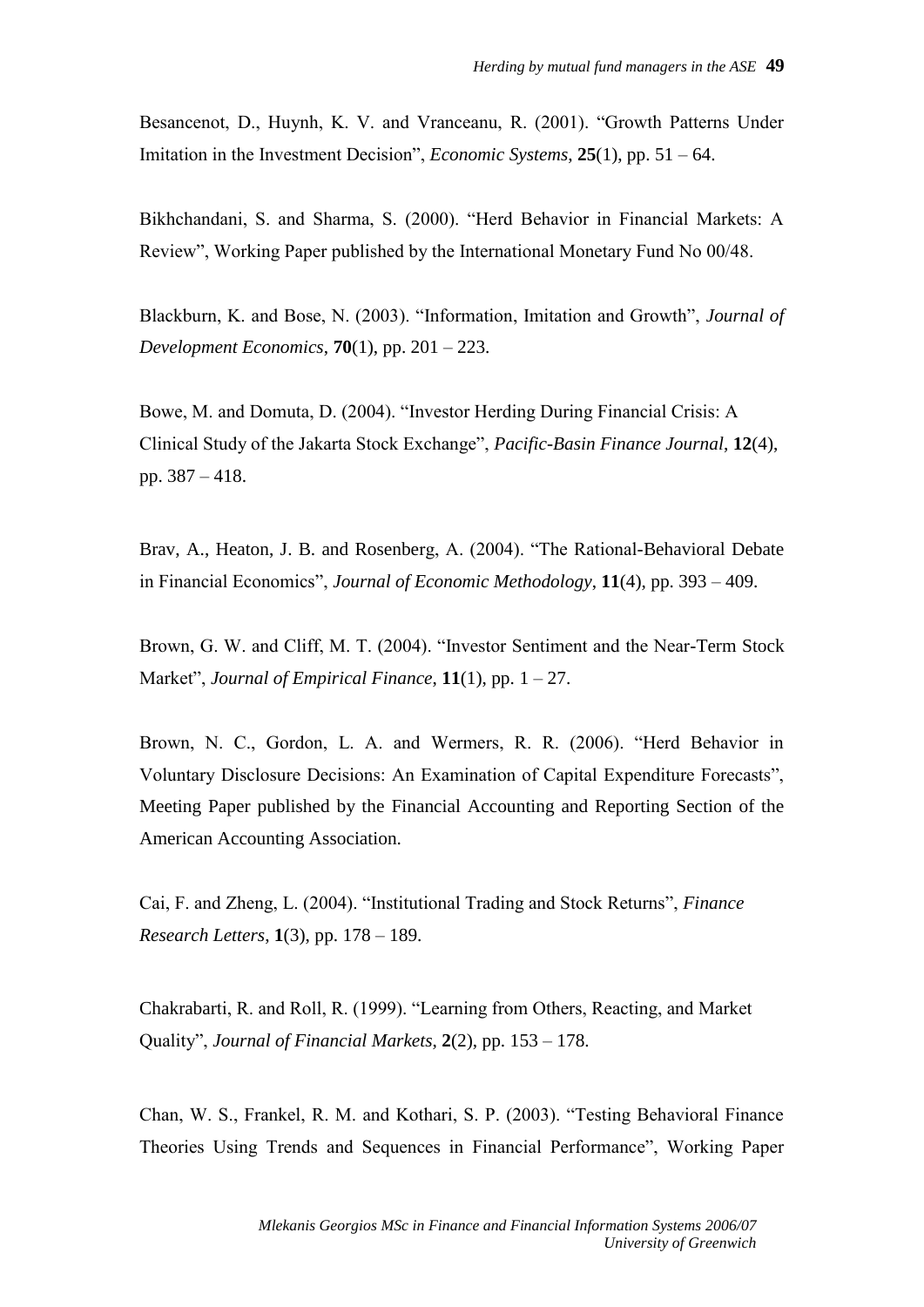published by the Massachusetts Institute of Technology, Sloan School of Management No 4375-03.

Chang, E. C., Cheng, J. W. and Khorana, A. (2000). "An Examination of Herd Behavior in Equity Markets: An International Perspective", *Journal of Banking and Finance*, **24**(10), pp. 1651 – 1679.

Chang, E. C. and Dong, S. (2005). "Idiosyncratic Volatility, Fundamentals, and Institutional Herding: Evidence from the Japanese Stock Market", Working Paper available online at www.ssrn.com.

Charness, G. and Gneezy, U. (2003). "Portfolio Choice and Risk Attitudes: An Experiment", Working Paper published by the University of California, Santa Barbara, No. 12-03.

Chen, J. (2002). "Information, Entropy and Evolutionary Finance", Working Paper available online at www.ssrn.com.

Chen, J. (2004). "An Entropy Theory of Psychology and its Implication to Behavioral Finance", Working Paper available online at www.ssrn.com

Chevalier, J. and Ellison, G. (1999). "Career Concerns of Mutual Fund Managers", *The Quarterly Journal of Economics*, **114**(2), pp. 389 – 432.

Chuang, W.-I and Lee, B.-S. (2006). "An Empirical Evaluation of the Overconfidence Hypothesis", *Journal of Banking & Finance*, Article in Press.

Clarke, J. and Subramanian, A. (2006). "Dynamic Forecasting Behavior by Analysts: Theory and Evidence", *Journal of Financial Economics*, **80**(1), pp. 81 – 113.

Cont, R. and Bouchaud, J.-P. (2000). "Herd Behavior and Aggregate Fluctuations in Financial Markets", *Macroeconomic Dynamics*, **4**(2), pp. 170 – 196.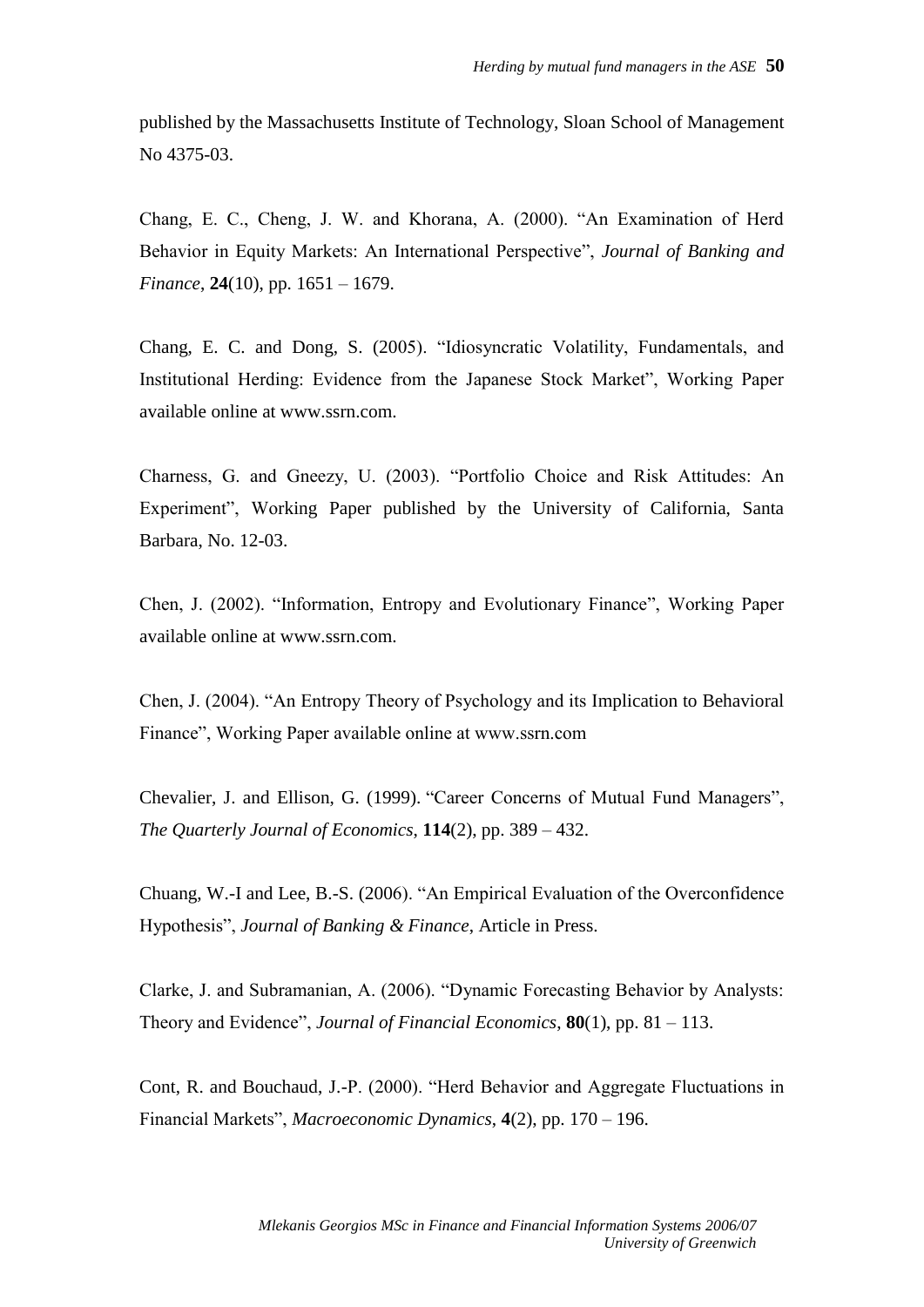Coval, J. D. and Shumway, T. (2005). "Do Behavioural Biases Affect Prices?", *The Journal of Finance*, **60**(1), pp. 1 – 34.

Dass, N., Massa, M. and Patgiri, R. (2005). "Mutual Funds and Bubbles: The Surprising Role of Contractual Incentives", Working Paper available online at www.ssrn.com.

De Bondt, W. (2004). "Editorial – Introduction to the Special Issue on Behavioral Finance", *Journal of Empirical Finance*, **11**(4), pp. 423 – 427.

Decamps, J. P. and Lovo, S. (2002). "Risk Aversion and Herd Behavior in Financial Markets", Working Paper available online at www.ssrn.com.

Demirer, R. and Kutan, A. M. (2006). "Does Herding Behavior Exist in Chinese Stock Markets?", *Journal of International Financial Markets, Institutions and Money*, **16**(2), pp.  $123 - 142$ .

Demirer, R. and Lien, D. (2005). "Correlation and Return Dispersion Dynamics in Chinese Markets", *International Review of Financial Analysis*, **14**(4), pp. 477 – 491.

Dittrich, D. A. V., Güth, W. and Maciejovsky, B. (2005). "Overconfidence in Investment Decisions: An Experimental Approach", *The European Journal of Finance*, **11**(6), pp. 471 – 491.

Du, K. (2004). "Efficient Markets Hypothesis and Behavioral Finance: A Kuhnian Review", Working Paper available online at www.ssrn.com.

Eichberger, J., Grant, S. and King, S. P. (1999). "On Relative Performance Contracts and Fund Manager's Incentives", *European Economic Review*, **43**(1), pp. 135 – 161.

Fama, E. F. (1998). "Market Efficiency, Long-Term Returns, and Behavioral Finance", *Journal of Financial Economics*, **49**(3), pp. 283 – 306.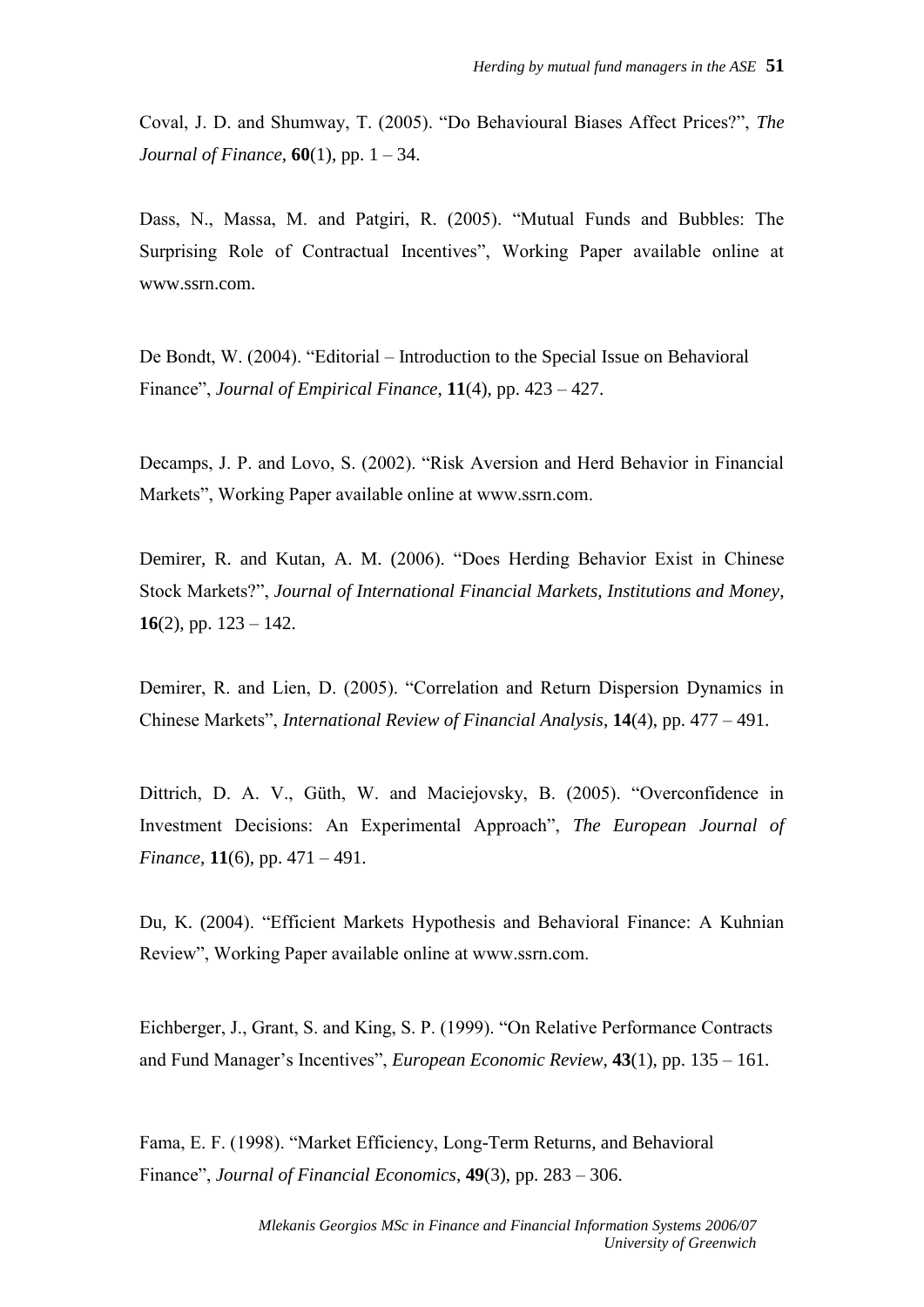Fellner, G. and Maciejovsky, B. (2003). "The Equity Home Bias: Contrasting an Institutional with a Behavioral Explanation", Working Paper published by the Max Planck Institute of Economics, Max Planck Society for the Advancement of the Sciences No 3-2003.

Feng, L. and Seasholes, M. S. (2004). "Correlated Trading and Location", *The Journal of Finance*, **59**(5), pp. 2117 – 2144.

Fong, K., Gallagher, D. R., Gardner, P., and Swan, P. L. (2004). "A Closer Examination of Investment Manager Herding Behaviour", Working Paper available online at www.ssrn.com.

Frankfurter, G. M. and McGoun, E. G. (2001). "Anomalies in Finance: What Are They and What Are They Good For?", *International Review of Financial Analysis*, **10**(4), pp. 407 – 429.

Frankfurter, G. M. and McGoun, E. G. (2002). "Resistance Is Futile: The Assimilation of Behavioral Finance", *Journal of Economic Behavior & Organization*, **48**(4), pp.  $375 - 389.$ 

Frankfurter, G. M., McGoun, E. G. and Allen, D. E. (2004). "The Prescriptive Turn in Behavioral Finance", *Journal of Socio-Economics*, **33**(4), pp. 449 – 468.

Galai, D. and Sade, O. (2003). "The 'Ostrich Effect' and the Relationship between the Liquidity and the Yields of Financial Assets", Working Paper available online at www.ssrn.com.

Gleason, K. C., Mathur, I. and Peterson, M. A. (2004). "Analysis of Intraday Herding Behavior Among the Sector ETFs", *Journal of Empirical Finance*, **11**(5), pp. 681 – 694.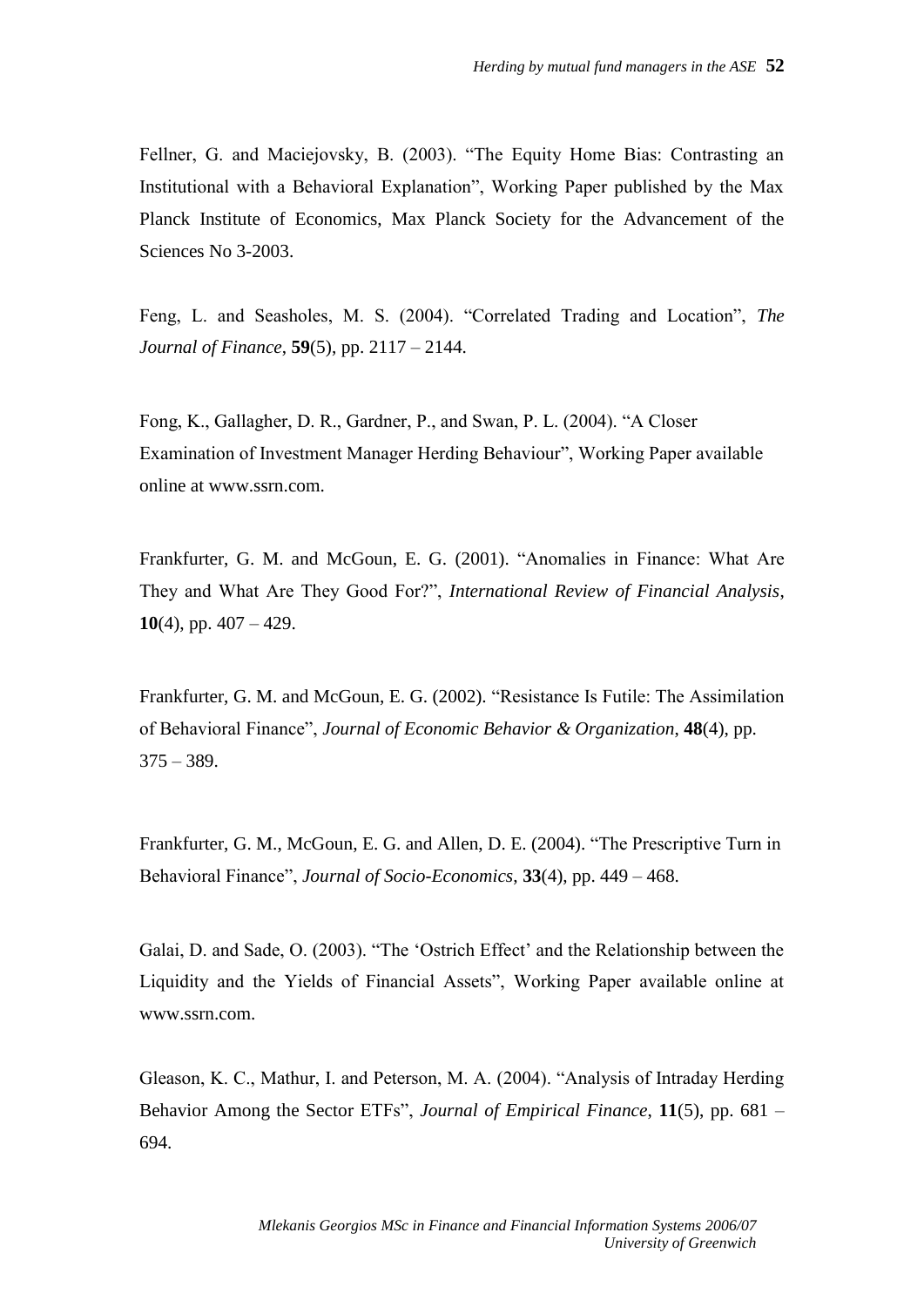Goetzmann, W. N. and Massa, M. (2003). "Disposition Matters: Volume, Volatility and Price Impact of a Behavioral Bias", Working Paper published by the Yale International Center for Finance No 03-01.

Goetzmann, W. N., Massa, M. and Rouwenhorst, K. G. (2000). "Behavioral Factors in Mutual Fund Flows", Working Paper published by Yale International Center for Finance.

Graham, J. R. (1999). "Herding among Investment Newsletters: Theory and Evidence", *The Journal of Finance*, **54**(1), pp. 237 – 268.

Henker, J., Henker, T. and Mitsios, A. (2003). "Do Investors Herd Intraday in the Australian Equities Market?", Working Paper available online at www.ssrn.com.

Hirshleifer, D. and Teoh, S. H. (2003). "Herd Behaviour and Cascading in Capital Markets: A Review and Synthesis", *European Financial Management*, **9**(1), pp. 25 – 66.

Hong, H., Kubik, J. D. and Solomon, A. (2000). "Security Analysts' Career Concerns and Herding on Earnings Forecasts", *The RAND Journal of Economics*, **31**(1), pp. 121  $-144.$ 

Hwang, S. and Salmon, M. (2001). "A New Measure of Herding and Empirical Evidence", Working Paper published by the Financial Econometrics Research Centre of the Warwick Business School No WP01-03.

Hwang, S. and Salmon, M. (2004). "Market Stress and Herding", *Journal of Empirical Finance*, **11**(4), pp. 585 – 616.

Iihara, Y., Kiyoshi Kato, H. and Tokunaga, T. (2001). "Investors' Herding on the Tokyo Stock Exchange", *International Review of Finance*, **2**(1), pp. 71 – 98.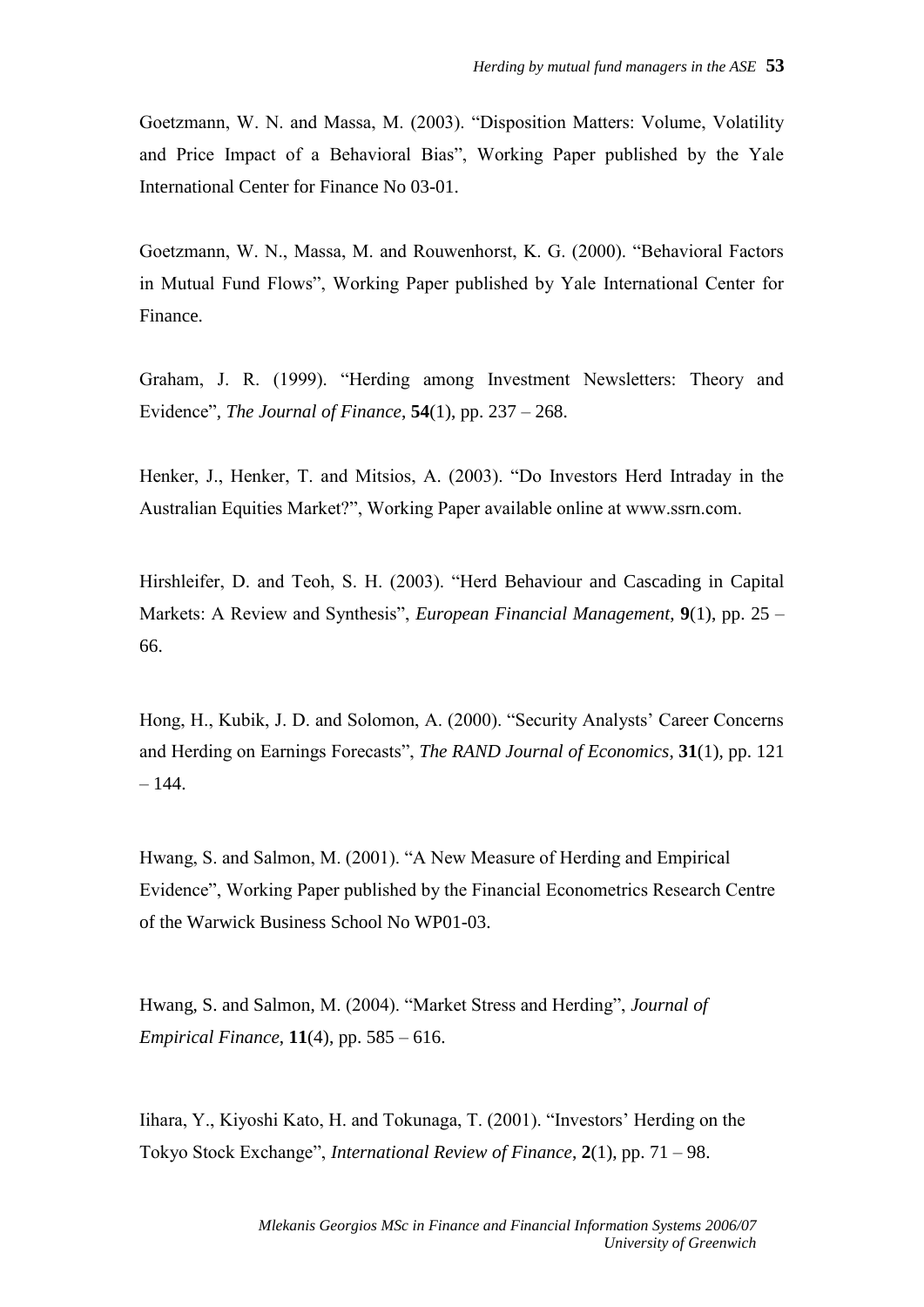Kaminsky, G. L. and Schmukler, S. L. (1999). "What Triggers Market Jitters? A Chronicle of the Asian Crisis", *Journal of International Money and Finance*, **18**(4), pp. 537 – 560.

Kargin, V. (2003). "Prevention of Herding by Experts", *Economic Letters*, **78**(3), pp.  $401 - 407$ .

Keim, D. B. and Madhavan, A. (1995). "Anatomy of the Trading Process: Empirical Evidence on the Behavior of Institutional Traders", *Journal of Financial Economics*, **37**(3), pp. 371 – 398.

Kent, D., Hirshleifer, D. and Teoh, S. H. (2002). "Investor Psychology in Capital Markets: Evidence and Policy Implications", *Journal of Monetary Economics*, **49**(1), pp. 139 – 209.

Kirman, A. and Tuinstra, J. (2005). "Bounded Rationality, Heterogeneity and Market Dynamics (Introduction)", *Journal of Economic Dynamics & Control*, **29**(4), pp. 595 – 600.

Kothari, S. P., Lewellen, J. W. and Warner, J. B. (2003). "Stock Returns, Aggregate Earnings Surprises, and Behavioral Finance", Working Paper published by the Massachusetts Institute of Technology, Sloan School of Management No 4284-03.

Kübler, D. and Weizsäcker, G. (2004). "Limited Depth of Reasoning and Failure of Cascade Formation in the Laboratory", *Review of Economic Studies*, **71**(2), pp. 425 – 441.

Kyröläinen, P. J. and Perttunen, J. (2003). "Investors' Activity and Trading Behavior", Working Paper available online at www.ssrn.com.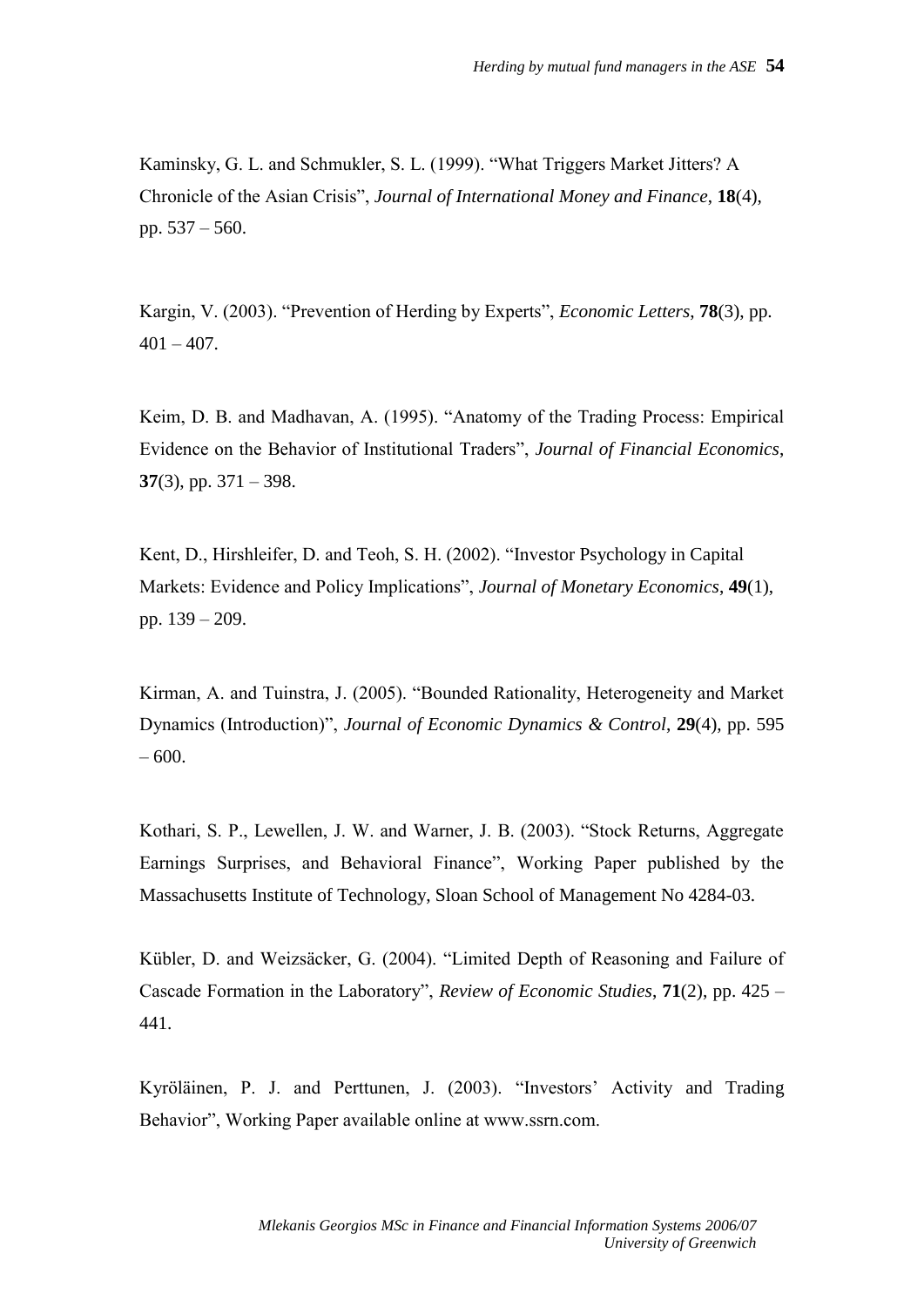Lakonishok, J., Schleifer, A. and Vishny, R. W. (1992). "The Impact of Institutional Trading on Stock Prices", *Journal of Financial Economics*, **32**(1), pp. 23 – 43.

Lemieux, P. (2003-2004). "Following the Herd", *Regulation*, **26**(4), pp. 16 – 21.

Lewellen, J. (1999). "The Time-Series Relations among Expected Return, Risk, and Book-to-Market", *Journal of Financial Economics*, **54**(1), pp. 5 – 43.

Lipson, M. and Puckett, A. (2005). "Volatile Markets and Pension Fund Trading", Working Paper available online at www.ssrn.com.

Lobão, J. and Serra, A. P. (2002). "Herding Behavior: Evidence from Portuguese Mutual Funds", Working Paper available online at www.efmaefm.org.

Massa, M. and Patgiri, R. (2005). "Compensation and Managerial Herding: Evidence from the Mutual Fund Industry", Working Paper available online at www.ssrn.com.

Massa, M. and Simonov, A. (2005). "Do Bubbles Have a Birthdate? The Role of College Interaction in Portfolio Choice", Working Paper available online at www.ssrn.com.

Miller, R. M. (2002). "Can Markets Learn to Avoid Bubbles?", *The Journal of Psychology and Financial Markets*, **3**(1), pp. 44 – 52.

Mullainathan, S. and Thaler, R. (2000). "Behavioral Economics", Working Paper published by the Massachusetts Institute of Technology, Department of Economics No 00-27.

Nakagawa, R. and Uchida, H. (2003). "Herd Behavior in the Japanese Loan Market: Evidence from Semi-Macro Data", Working Paper published by the Wakayama University No 03-02.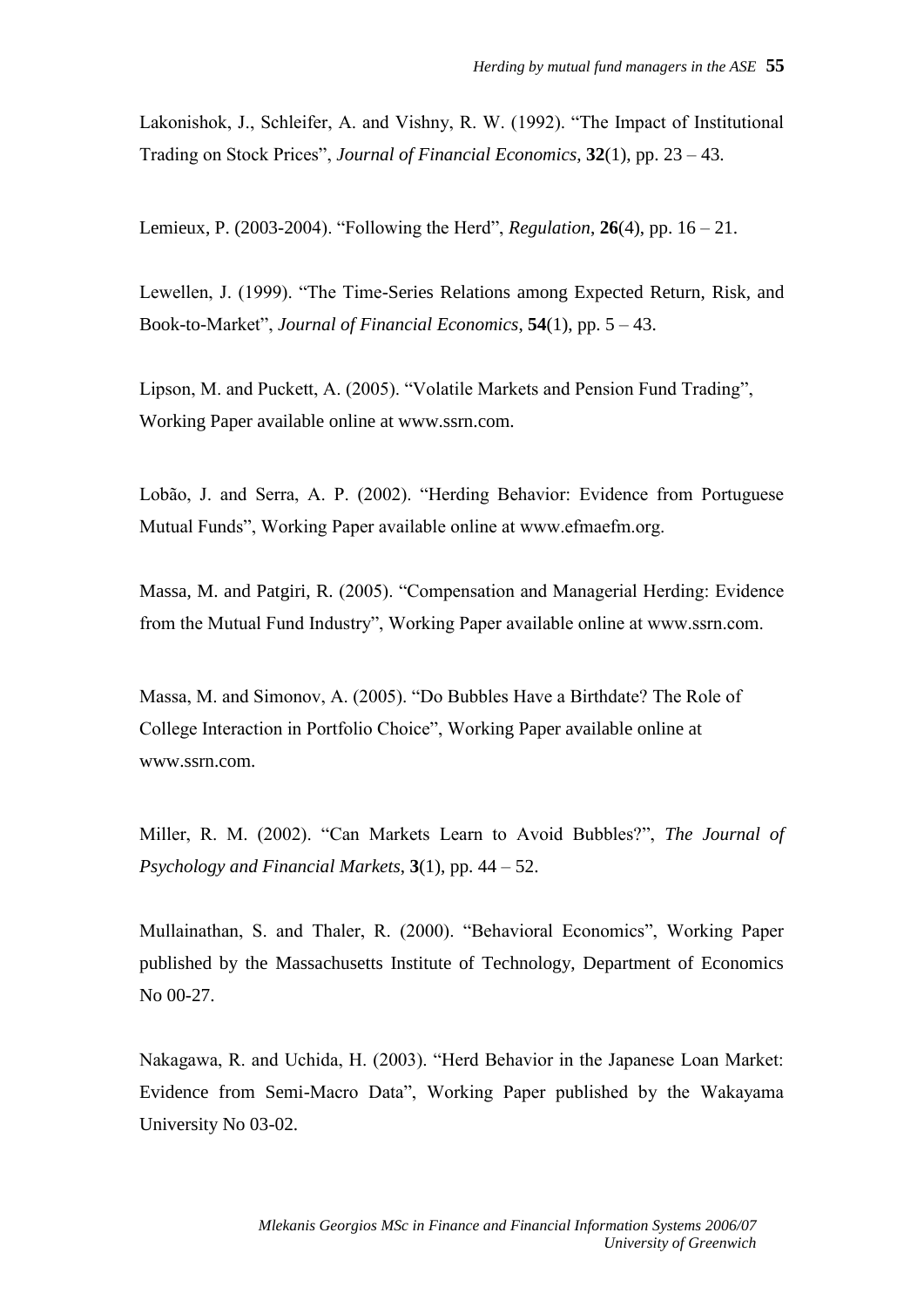Nofsinger, J. R. and Sias, R. W. (1999). "Herding and Feedback Trading by Institutional and Individual Investors", *The Journal of Finance*, **54**(6), pp. 2263 – 2295.

Oehler, A. (1998). "Do Mutual Funds Specializing in German Stocks Herd?", *Financial Markets and Portfolio Management*, **12**(4), pp. 452 – 465.

Oehler, A. and Chao, G. G.-C. (2000). "Institutional Herding in Bond Markets", Working Paper available online at www.ssrn.com.

Shapira, Z. and Venezia, I. (2001). "Patterns of Behavior of Professionally Managed and Independent Investors", *Journal of Banking and Finance*, **25**(8), pp. 1573 – 1587.

Sharma, V.,Easterwood, J. C. and Kumar, R. (2006). "Institutional Herding and the Internet Bubble", Working Paper available online at www.ssrn.com.

Shefrin, H. (2001). "Behavioral Corporate Finance", *Journal of Applied Corporate Finance*, **14**(3), pp. 112 – 125.

Shefrin, H. (2001). "Do Investors Expect Higher Returns from Safer Stocks than from Riskier Stocks?", *Journal of Psychology & Financial Markets*, **2**(4), pp. 176 – 181.

Shiller, R. J. (2003). "From Efficient Markets Theory to Behavioral Finance", *Journal of Economic Perspectives*, **17**(1), pp. 83 – 104.

Shiller, R. J. (2006). "Tools for Financial Innovation: Neoclassical versus Behavioral Finance", *The Financial Review*,  $41(1)$ , pp.  $1 - 8$ .

Shively, P. A. (2003). "The Nonlinear Dynamics of Stock Prices", *The Quarterly Review of Economics and Finance*, **43**(3), pp. 505 – 517.

Sias, R. W. (2004). "Institutional Herding", *Review of Financial Studies*, **17**(1), pp.  $165 - 206.$